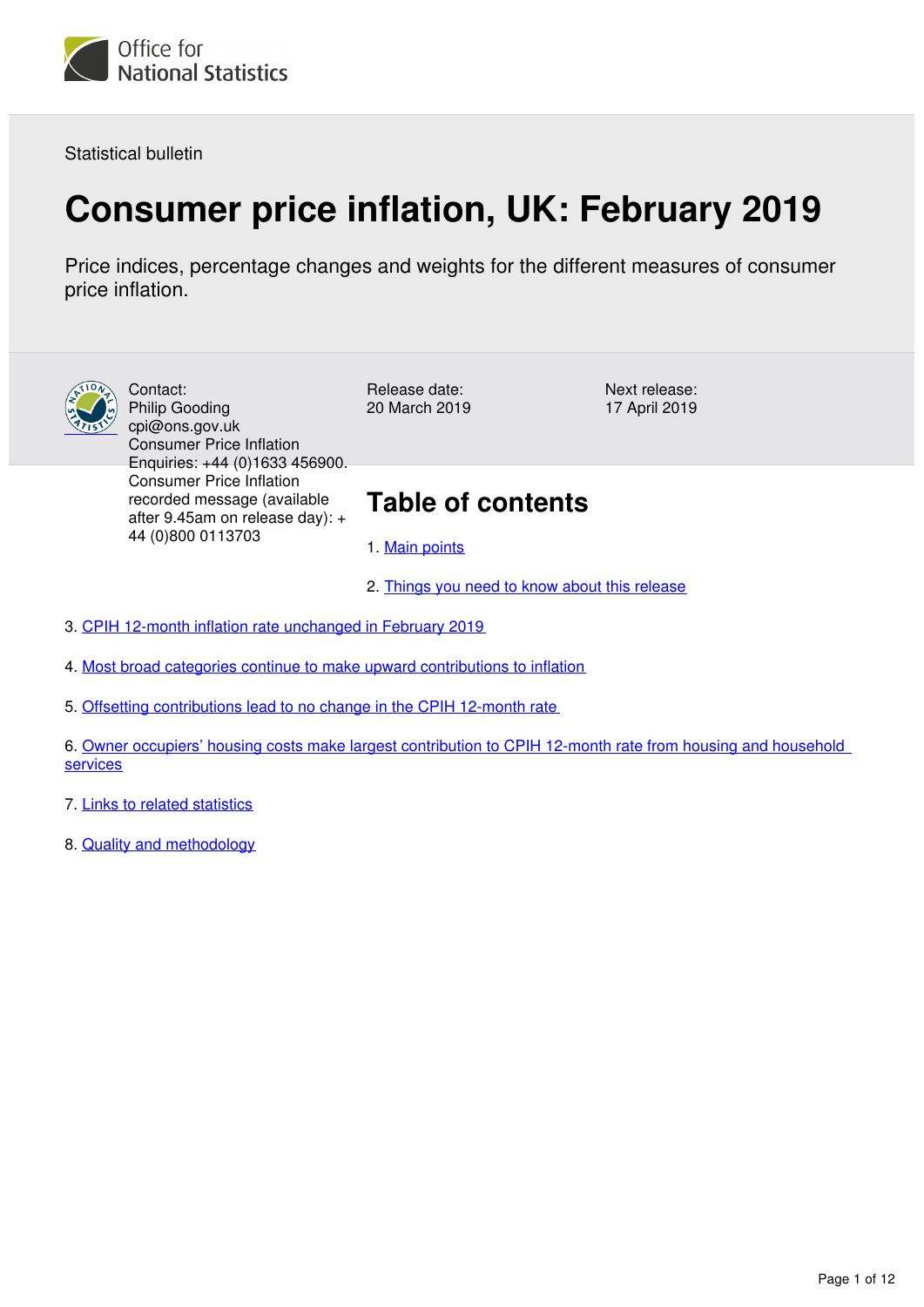# <span id="page-1-0"></span>**1 . Main points**

- The Consumer Prices Index including owner occupiers' housing costs (CPIH) 12-month inflation rate was 1.8% in February 2019, unchanged from January 2019.
- Rising prices for food, alcohol and tobacco, and across a range of recreational and cultural goods produced the largest upward contributions to change in the rate between January and February 2019.
- The largest, offsetting, downward contribution came from clothing and footwear, with prices rising between January and February 2019 but by less than between the same two months a year ago.
- The Consumer Prices Index (CPI) 12-month rate was 1.9% in February 2019, up from 1.8% in January 2019.

## <span id="page-1-1"></span>**2 . Things you need to know about this release**

The Bank of England were granted exceptional pre-release access to an estimate of the Consumer Prices Index (CPI) at 9:30am on Monday, 18 March 2019 so that the data were available for the Monetary Policy Committee meeting held on that day. [Correspondence with the Bank of England](https://www.ons.gov.uk/news/statementsandletters/exchangeoflettersbetweenjonathanathowandbenbroadbentregardingexceptionalprereleaseaccess2018) about this pre-release is available.

[Consumer price inflation, updating weights: 2019](https://www.ons.gov.uk/economy/inflationandpriceindices/articles/consumerpriceinflationupdatingweights/2019) was released on 18 March 2019 and describes the latest update of the weights of items in the consumer price inflation basket to ensure they remain representative of current consumer spending patterns. [Consumer price inflation basket of goods and services: 2019,](https://www.ons.gov.uk/economy/inflationandpriceindices/articles/ukconsumerpriceinflationbasketofgoodsandservices/2019) describing the changes to the basket of goods and services for 2019, was released on 11 March 2019.

The [National Statistics](https://www.statisticsauthority.gov.uk/national-statistician/types-of-official-statistics/) status of the Consumer Prices Index including owner occupiers' housing costs (CPIH) was reinstated on 31 July 2017. A [letter](https://www.statisticsauthority.gov.uk/correspondence/consumer-prices-index-including-owner-occupiers-housing-costs-cpih-re-designation/) from the Director General for Regulation to the National Statistician detailed the actions that were taken to meet the requirements as set out in the CPIH assessment report.

We have illustrated our future approach to measuring changing prices and costs faced by consumers and [households](https://www.ons.gov.uk/economy/inflationandpriceindices/articles/measuringchangingpricesandcostsforconsumersandhouseholds/march2018) using three "use cases", along with how they relate to the measures that we currently publish and those that are under development. Specifically, they refer to the CPIH as our lead measure of inflation based on economic principles; the Household Costs Indices (HCIs, currently under development with [preliminary estimates](https://www.ons.gov.uk/economy/inflationandpriceindices/bulletins/householdcostsindices/preliminaryestimates2005to2017) published for the first time on 19 December 2017) as a set of measures to reflect the change in costs as experienced by households; and the Retail Prices Index (RPI) as a legacy measure that is required to meet existing user needs. [Shortcomings of the Retail Prices Index as a measure of inflation](https://www.ons.gov.uk/economy/inflationandpriceindices/articles/shortcomingsoftheretailpricesindexasameasureofinflation/2018-03-08) , released on 8 March 2018, describes the issues with the RPI.

Consumer price inflation is the rate at which the prices of goods and services bought by households rise or fall. It is estimated by using price indices. One way to understand this is to think of a shopping basket containing all the goods and services bought by households. Movements in price indices represent the changing cost of this basket. [Consumer price indices – a brief guide](https://www.ons.gov.uk/economy/inflationandpriceindices/articles/consumerpriceindicesabriefguide/2017) gives an overview of the indices and their uses.

The most common approach to measuring inflation is the 12-month inflation rate, which compares prices for the latest month with the same month a year ago. In any given month, the 12-month rate is determined by the balance between upward and downward price movements of the range of goods and services included in the index.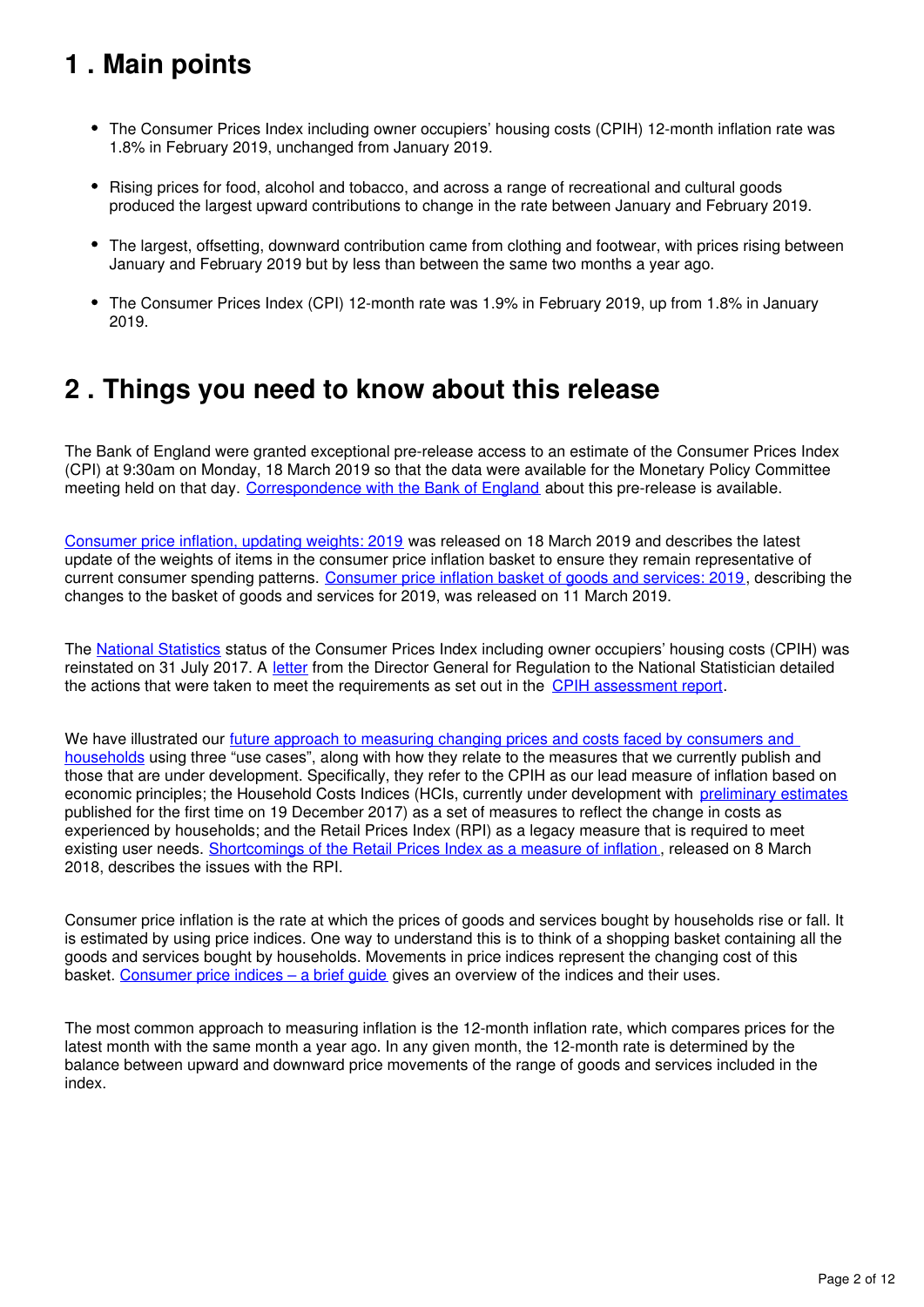This release also examines how the various types of goods and services contribute to the change in the 12 month inflation rate between the latest two months. The size and direction of these contributions depends on how prices changed between both the latest two months this year and the same two months last year. For example, the price of a product could make an upward contribution to the change in the rate even if it fell, provided that it fell by less than it did between the same two months a year ago. [Explaining the contribution to change in the 12](http://webarchive.nationalarchives.gov.uk/20160105160709/http:/www.ons.gov.uk/ons/guide-method/user-guidance/prices/cpi-and-rpi/index.html) [month rate \(2013\)](http://webarchive.nationalarchives.gov.uk/20160105160709/http:/www.ons.gov.uk/ons/guide-method/user-guidance/prices/cpi-and-rpi/index.html) covers this concept in more detail.

The CPIH is the most comprehensive measure of inflation. It extends the CPI to include a measure of the costs associated with owning, maintaining and living in one's own home, known as owner occupiers' housing costs (OOH), along with Council Tax. Both of these are significant expenses for many households and are not included in the CPI.

Aside from including OOH and Council Tax, CPIH is otherwise identical to CPI. This means that, aside from these two components, the factors contributing to the CPI rate are the same as those contributing to the CPIH. For example, if food is reported as increasing the CPIH rate, it is also acting to increase the CPI rate. The size of the contributions for components other than OOH and Council Tax are exaggerated in the CPI compared with the CPIH because they account for a larger proportion of the overall index.

The CPI is produced at the same level of detail as CPIH, in the accompanying dataset and time series[.](https://www.ons.gov.uk/economy/inflationandpriceindices/datasets/consumerpriceindices)

The Retail Prices Index (RPI) does not meet the required standard for designation as National Statistics. In recognition that it continues to be widely used in contracts, we continue to publish the RPI, its sub-components and RPIX. To view the all-items RPI and 12-month inflation rate and an at-a-glance comparison with other measures, please see the [time series](https://www.ons.gov.uk/economy/inflationandpriceindices#timeseries) section of the inflation and price indices area of our website. The accompanyingdataset and time series provide more detailed information.

The figures in this publication use data collected on or around 12 February 2019.

# <span id="page-2-0"></span>**3 . CPIH 12-month inflation rate unchanged in February 2019**

The Consumer Prices Index including owner occupiers' housing costs (CPIH) 12-month rate was 1.8% in February 2019, unchanged from January 2019.

Figure 1 compares the 12-month inflation rates for CPIH and the Consumer Prices Index (CPI), along with the rate for the owner occupiers' housing costs (OOH) component of CPIH. Given that OOH accounts for around 17% of CPIH, it is the main driver for differences between the CPIH and CPI inflation rates.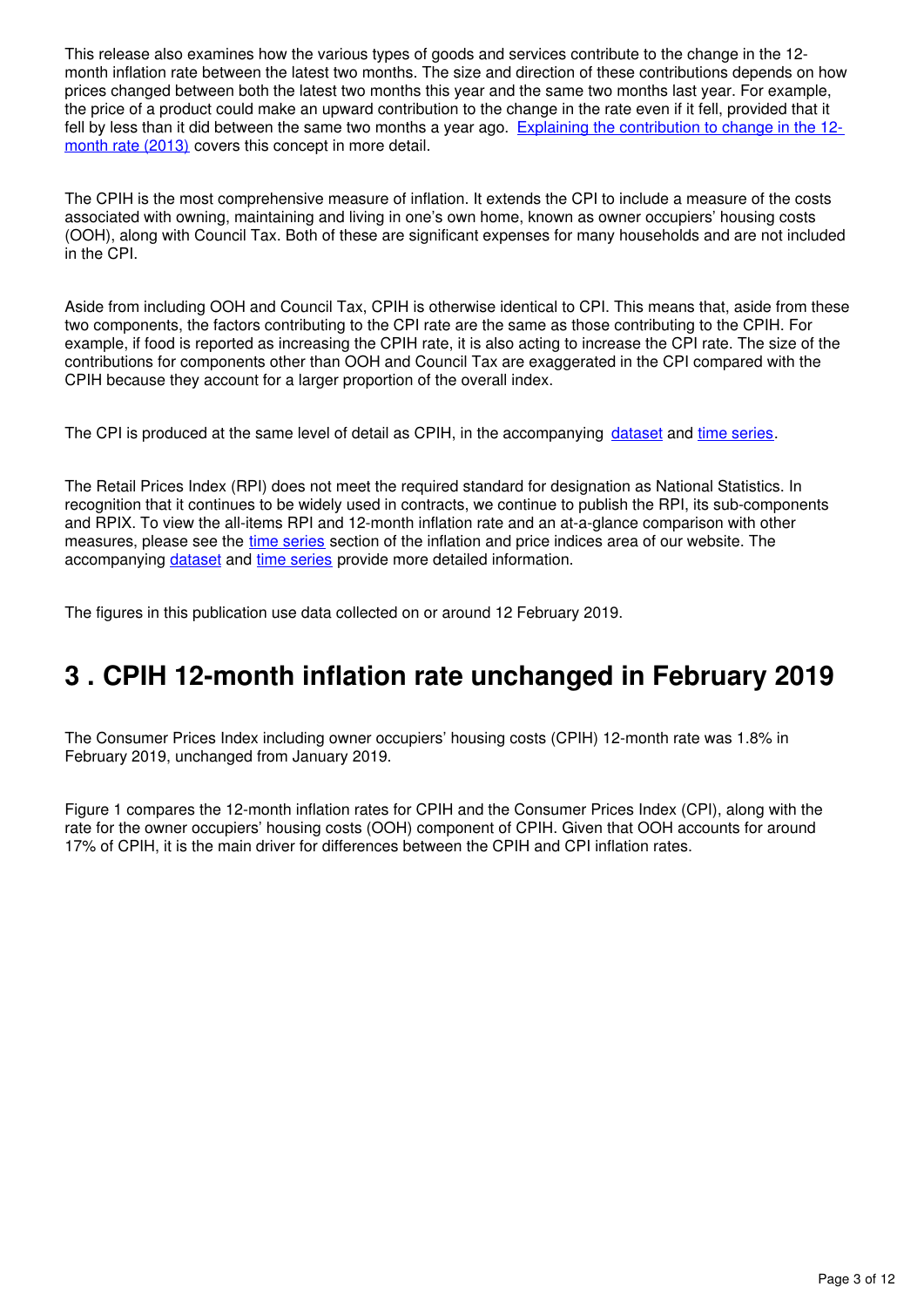## **Figure 1: CPIH, OOH component and CPI 12-month rates for the last 10 years: February 2009 to February 2019**

**UK**



UK



### **Source: Office for National Statistics – Consumer price inflation**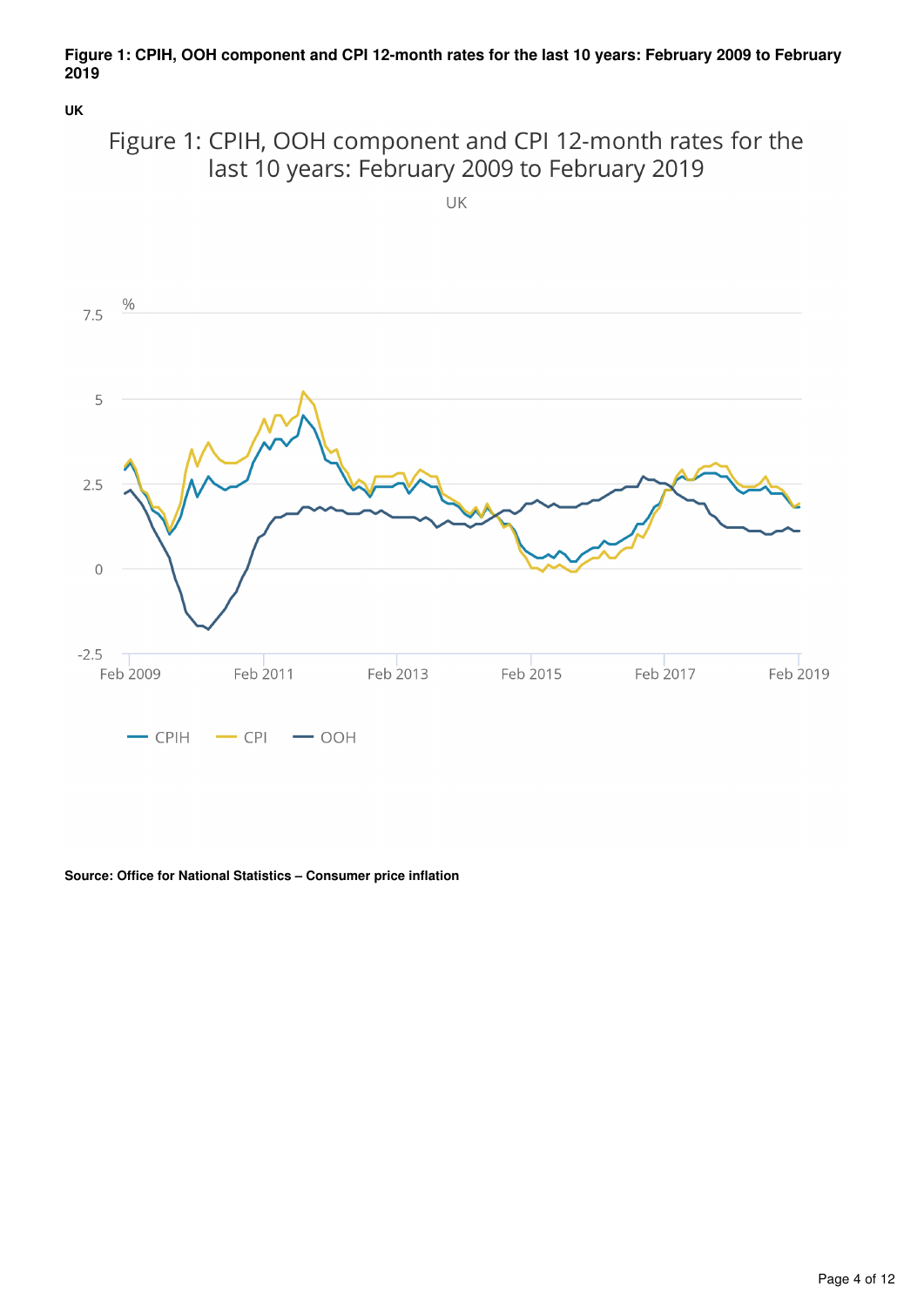Table 1: CPIH, OOH component and CPI index values and 12-month rates: February 2018 to February 2019 UK

|                | <b>CPIH Index</b><br>$(UK, 2015 = 100)$ | <b>CPIH 12-</b><br>month<br>rate | <b>CPI Index</b><br>(UK, 2015=100) month rate (UK, 2015=100) | <b>CPI 12-</b> | <b>OOH Index</b> | <b>OOH 12-</b><br>month<br>rate |
|----------------|-----------------------------------------|----------------------------------|--------------------------------------------------------------|----------------|------------------|---------------------------------|
| 2018 Feb 104.9 |                                         | 2.5                              | 104.9                                                        | 2.7            | 105.1            | 1.2                             |
|                | Mar 105.1                               | 2.3                              | 105.0                                                        | 2.5            | 105.2            | 1.2                             |
|                | Apr 105.5                               | 2.2                              | 105.4                                                        | 2.4            | 105.3            | 1.2                             |
|                | May 105.9                               | 2.3                              | 105.8                                                        | 2.4            | 105.4            | 1.1                             |
|                | Jun 105.9                               | 2.3                              | 105.8                                                        | 2.4            | 105.4            | 1.1                             |
|                | Jul 105.9                               | 2.3                              | 105.8                                                        | 2.5            | 105.6            | 1.1                             |
|                | Aug 106.5                               | 2.4                              | 106.5                                                        | 2.7            | 105.7            | 1.0                             |
|                | Sep 106.6                               | 2.2                              | 106.6                                                        | 2.4            | 105.9            | 1.0                             |
|                | Oct 106.7                               | 2.2                              | 106.7                                                        | 2.4            | 106.0            | 1.1                             |
|                | Nov 106.9                               | 2.2                              | 107.0                                                        | 2.3            | 106.1            | 1.1                             |
|                | Dec 107.1                               | 2.0                              | 107.1                                                        | 2.1            | 106.2            | 1.2                             |
| 2019 Jan 106.4 |                                         | 1.8                              | 106.3                                                        | 1.8            | 106.2            | 1.1                             |
|                | Feb 106.8                               | 1.8                              | 106.8                                                        | 1.9            | 106.3            | 1.1                             |

Source: Office for National Statistics

## <span id="page-4-0"></span>**4 . Most broad categories continue to make upward contributions to inflation**

Figure 2 shows that price movements for most of the broad categories of goods and services had an upward effect on the Consumer Prices Index including owner occupiers' housing costs (CPIH) 12-month rate in February 2019. The exception was clothing and footwear, which had a small downward pull on the rate, with prices falling by 2.0% in the year to February 2019. This category has had a downward effect on the 12-month rate in each of the latest six months.

The largest upward contribution to the CPIH 12-month rate in February 2019 came from housing and household services, with prices rising by 1.4% on the year, the same as in January 2019. Within this broad group, the largest contributions were from owner occupiers' housing costs (a 0.19 percentage point contribution to the CPIH 12-month rate), and Council Tax and rates (a 0.12 percentage point contribution).

There were other large upward contributions from recreation and culture, where prices rose by 3.1% on the year, and transport, where they rose by 3.0%. Within these categories, the most notable upward contributions were from package holidays and new cars. The contribution from motor fuels continued to decline, albeit slightly, as prices fell by 0.3% on the month.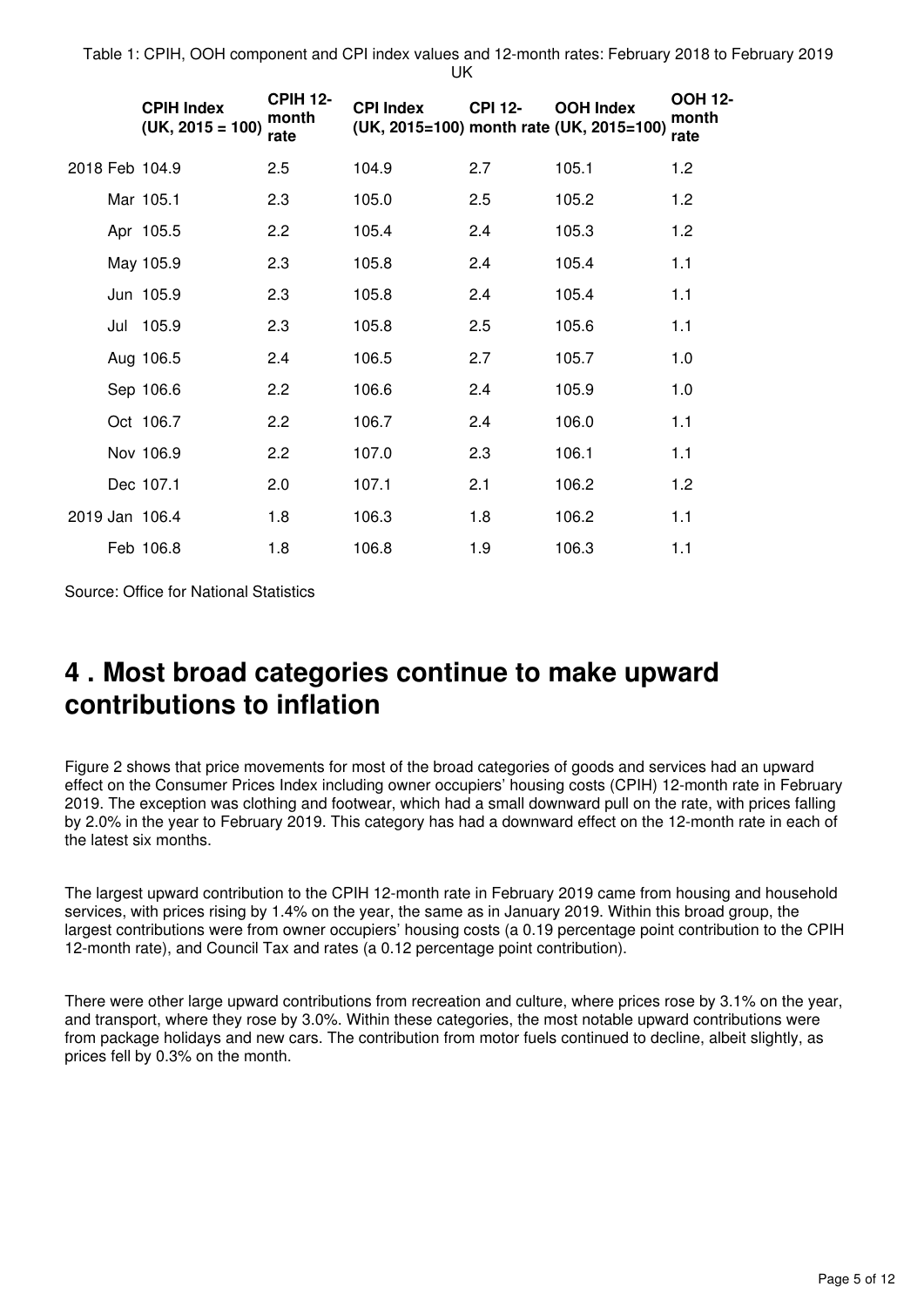## **Figure 2: Contributions to the CPIH 12-month rate: February 2018 and February 2019**

**UK**

## Figure 2: Contributions to the CPIH 12-month rate: February 2018 and February 2019

UK



## **Source: Office for National Statistics – Consumer price inflation**

### **Notes:**

- 1. Individual contributions may not sum to the total due to rounding.
- 2. More information on the contents of each group can be found in Table 3 in the accompanying Consumer [price inflation dataset](https://www.ons.gov.uk/economy/inflationandpriceindices/datasets/consumerpriceinflation).

Figure 3 shows the extent to which the different categories of goods and services have contributed to the overall CPIH 12-month rate over the last two years. Transport, and food and non-alcoholic beverages prices have been important factors in driving the changes in the rate. As the overall CPIH rate began to level off from April 2017, the contribution from food and non-alcoholic beverages continued to increase, being offset by a fall in the contribution from transport, particularly motor fuels.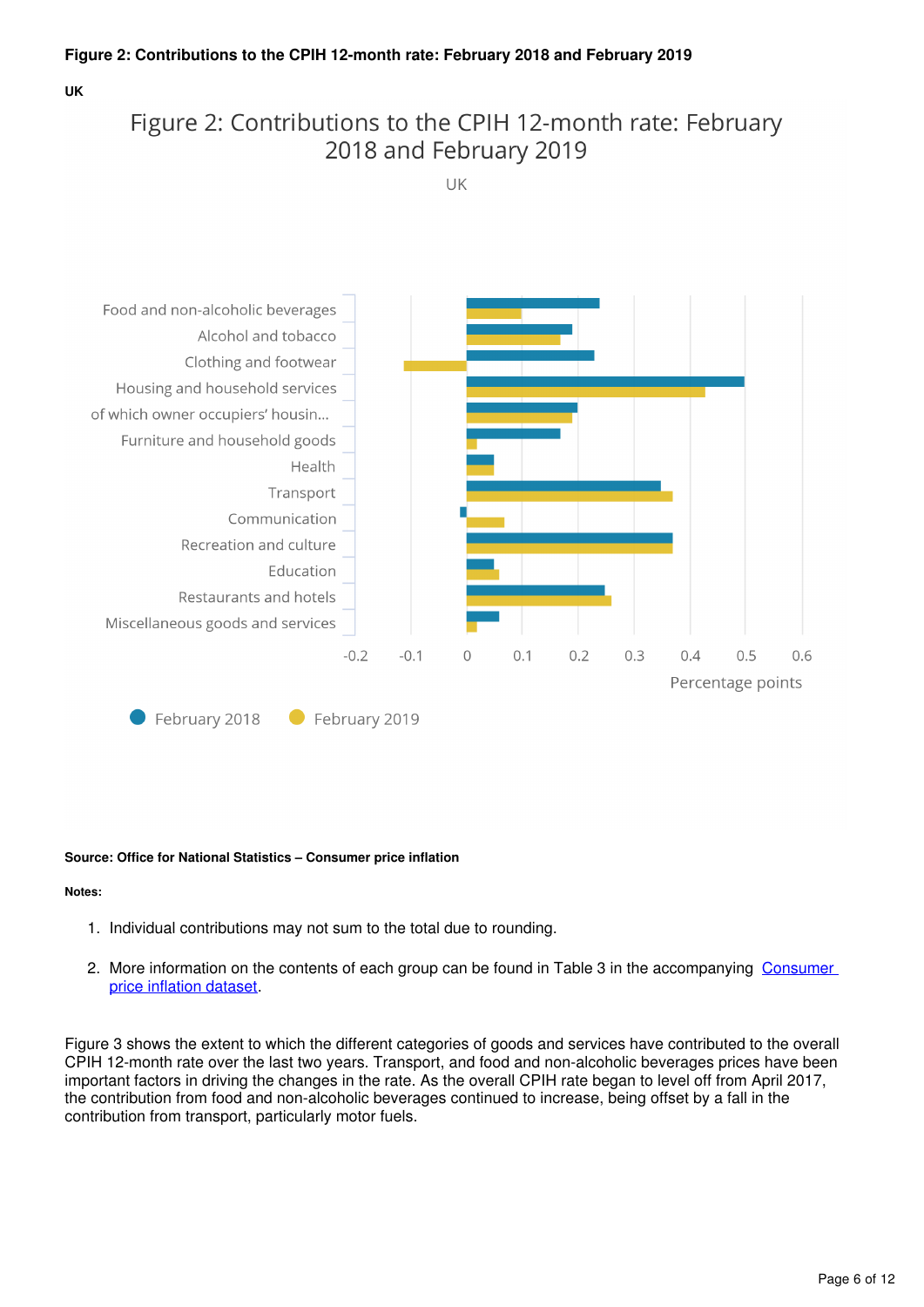The contributions from most of the categories began to fall back in the early months of 2018, leading to a fall in the 12-month rate. However, the pattern has been more mixed since spring 2018, reflecting the relative stability in the headline rate. For example, the contribution from clothing and footwear has broadly continued to decline through to February this year whereas the contribution from housing and household services rose slowly over 2018 following increases to utility bills but then fell in January this year due to the fall in gas and electricity prices. The contribution from transport has fluctuated, rising between April and August 2018 then gradually falling back. Conversely, the contribution from food and non-alcoholic beverages broadly fell to November 2018 but has since risen slightly.

## **Figure 3: Contributions to the CPIH 12-month rate: February 2017 to February 2019**

## **UK**

## Figure 3: Contributions to the CPIH 12-month rate: February 2017 to February 2019

UK



### **Source: Office for National Statistics – Consumer price inflation**

### **Notes:**

- 1. Individual contributions may not sum to the total due to rounding.
- 2. More information on the contents of each group can be found in Table 3 in the accompanying Consumer [price inflation dataset](https://www.ons.gov.uk/economy/inflationandpriceindices/datasets/consumerpriceinflation).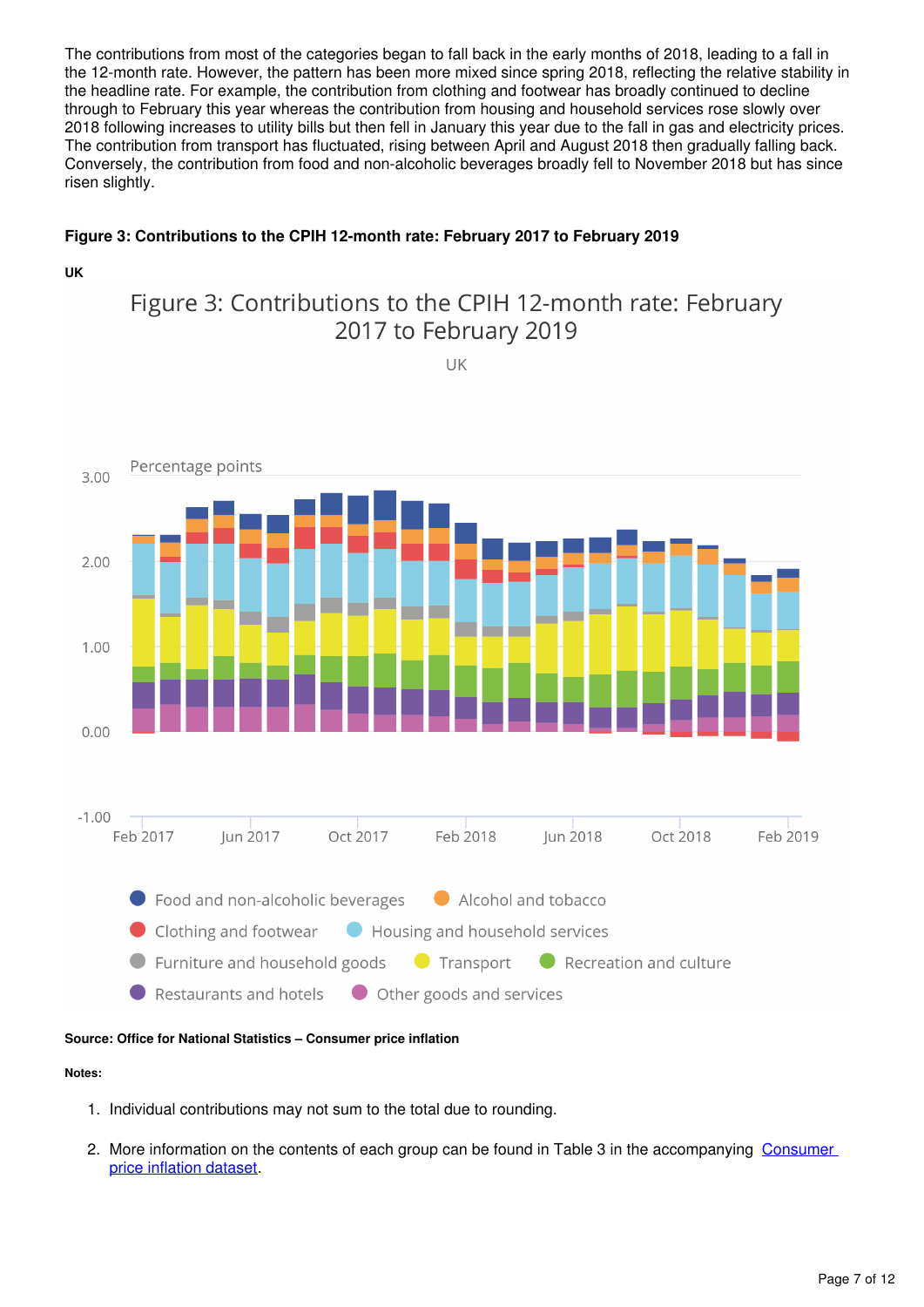# <span id="page-7-0"></span>**5 . Offsetting contributions lead to no change in the CPIH 12 month rate**

Figure 4 shows how each of the main groups of goods and services contributed to change in the Consumer Prices Index including owner occupiers' housing costs (CPIH) 12-month rate between January and February 2019. The corresponding figures for the Consumer Prices Index (CPI) can be found in column F of Table 26 in the Consumer price inflation dataset[.](https://www.ons.gov.uk/economy/inflationandpriceindices/datasets/consumerpriceinflation)

The largest downward contribution to change in the CPIH 12-month rate came from clothing and footwear. Prices rose as usual in February following the January sales period but they rose by less in 2019 than between the same two months in 2018. The effect came from a range of products but most noticeably from footwear, particularly women's footwear.

There was also a small downward effect from transport, where again prices rose between January and February this year but by less than in 2018. The effect came from an accumulation of very small contributions from categories such as motor fuels, road passenger transport and sea transport.

The largest, offsetting, upward contribution came from recreational and cultural goods and services, where prices rose between January and February 2019 compared with a smaller rise between the same two months last year. Within this group, the largest upward effect came from games, toys and hobbies (particularly computer games) partially offset by a downward effect from cultural services (principally theatre and live music admissions). Price movements for these three items can often be relatively large depending, for example, on the composition of bestseller charts and the bands that are touring at the time of price collection.

Food and non-alcoholic beverages also produced a small upward contribution, with prices rising by more between January and February this year than between the same two months a year ago. The main upward contributions came from bread and cereals, where prices rose by more than in 2018, and vegetables, where prices rose this year but fell a year ago.

A final small upward contribution came from alcohol and tobacco, particularly tobacco where prices rose by more between January and February 2019 than between the same two months a year ago.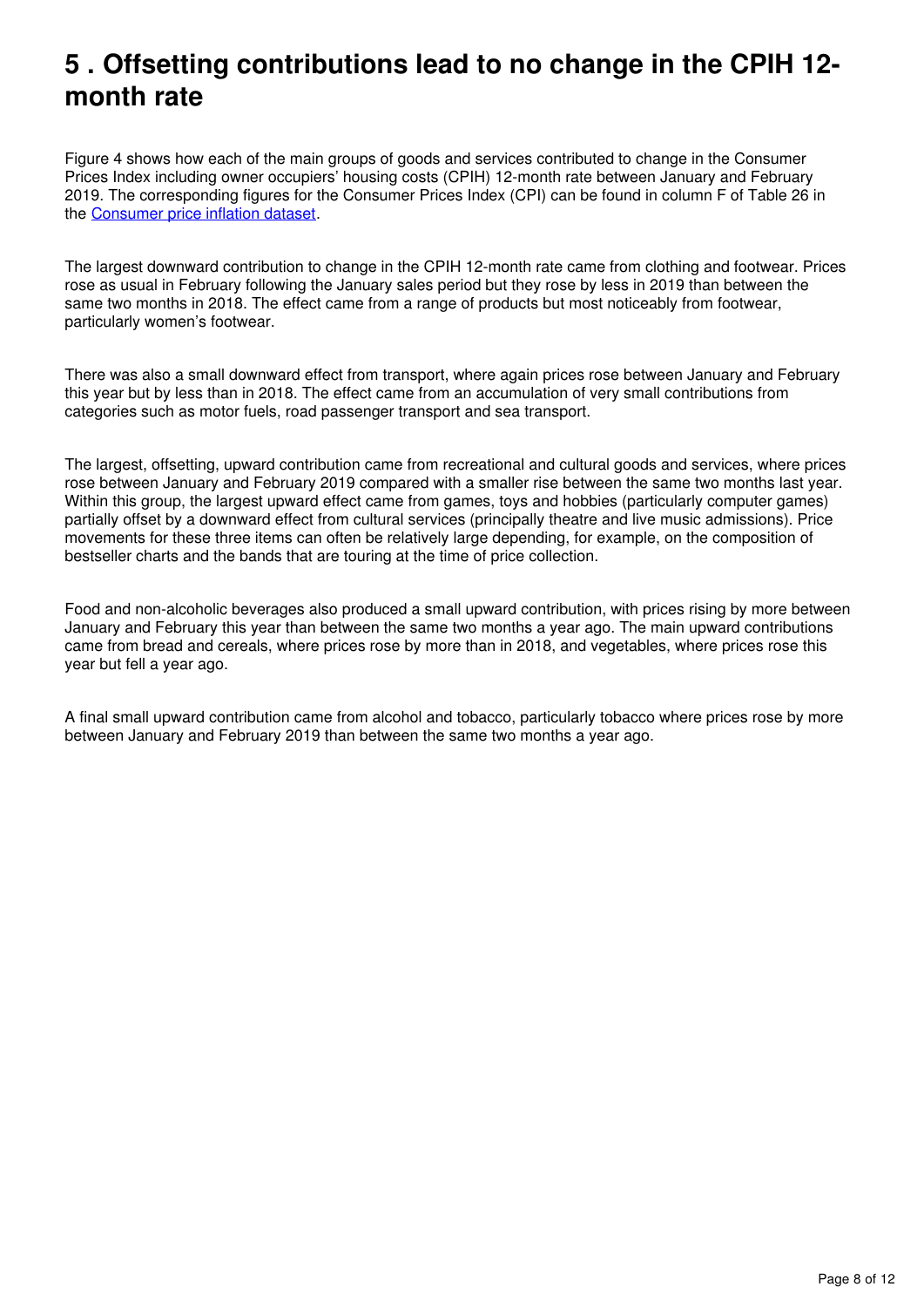## **Figure 4: Contributions to change in the CPIH 12-month rate between January and February 2019**

**UK**

## Figure 4: Contributions to change in the CPIH 12-month rate between January and February 2019

UK



## **Source: Office for National Statistics – Consumer price inflation**

### **Notes:**

- 1. Individual contributions may not sum to the total due to rounding.
- 2. More information on the contents of each group can be found in Table 3 in the accompanying Consumer [price inflation dataset](https://www.ons.gov.uk/economy/inflationandpriceindices/datasets/consumerpriceinflation).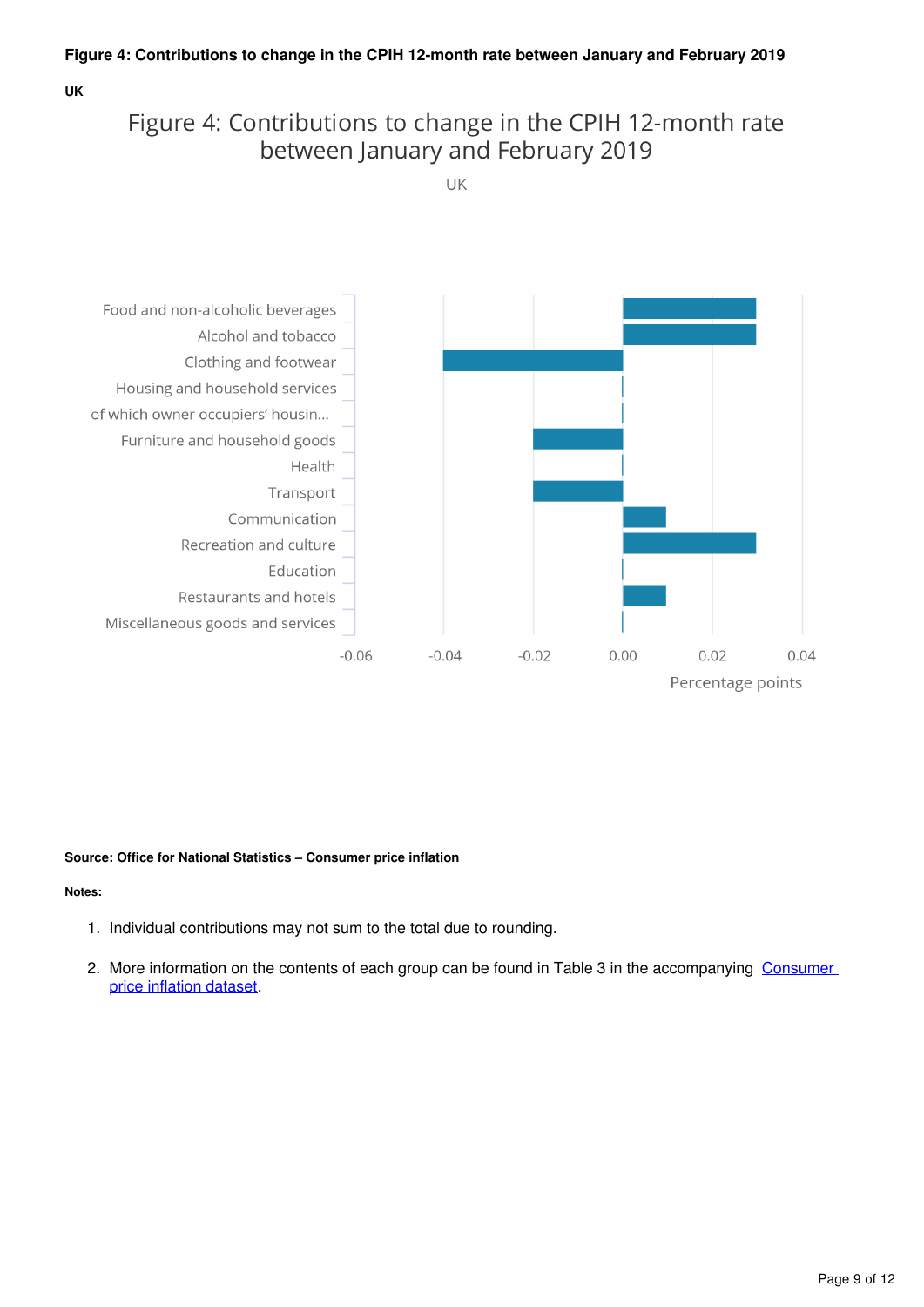## <span id="page-9-0"></span>**6 . Owner occupiers' housing costs make largest contribution to CPIH 12-month rate from housing and household services**

Figure 5 shows the contribution of owner occupiers' housing costs (OOH) and Council Tax to the Consumer Prices Index including owner occupiers' housing costs (CPIH) inflation rate in the context of wider housing-related costs. The contribution from OOH has been on a downward trend from a high in October 2016. However, OOH provided the largest contribution to the CPIH 12-month rate in February 2019 of all the housing and household services categories.

Utility bills made a negative contribution during 2015 and 2016 but subsequent rises, most notably in electricity prices, saw the contribution turn positive through 2017 into 2018. Further electricity and gas price rises in autumn 2018 increased their contribution to the CPIH 12-month rate. However, in January 2019, there was a reduction in the contribution from electricity and gas, which partially reflected the introduction of Ofgem's energy price cap.

Increases in Council Tax starting in 2016 mean that its contribution has increased over recent years. Conversely, the reduction in the contribution from rents is likely to be a result of a policy to reduce social housing rent starting from April 2016, although the contribution has risen slightly over the last year. Other housing costs (namely regular maintenance and repair, along with water and sewerage services) tend to make small contributions to the 12-month rate.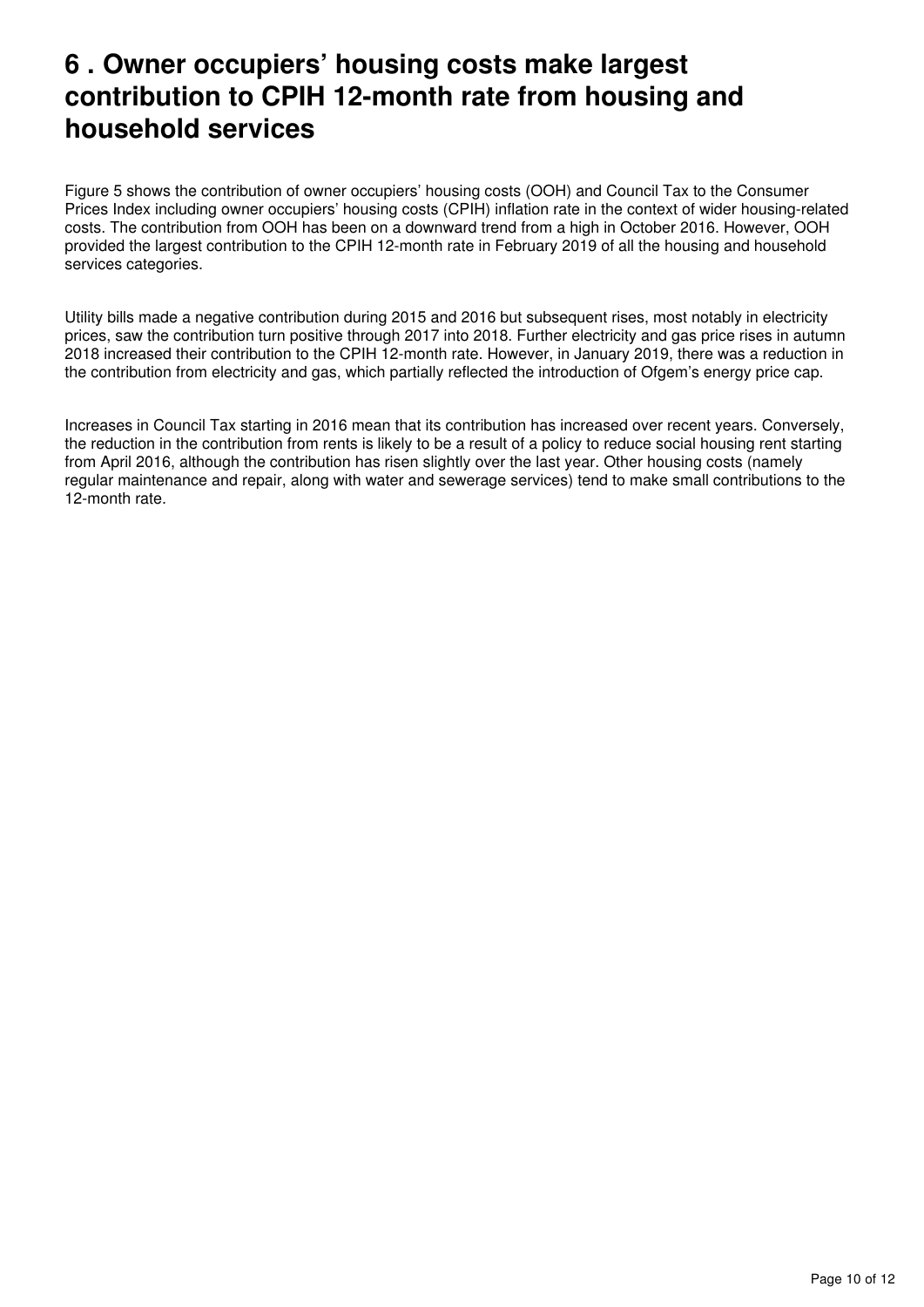## **UK**



UK



**Source: Office for National Statistics – Consumer price inflation**

### **Notes:**

1. Individual contributions may not sum to the total due to rounding.

# <span id="page-10-0"></span>**7 . Links to related statistics**

Data relating to the Retail Prices Index (RPI) are available in the accompanying dataset and time series[.](https://www.ons.gov.uk/economy/inflationandpriceindices/datasets/consumerpriceindices) To view the all-items RPI and 12-month inflation rate and an at-a-glance comparison with other measures, please see the [time series](https://www.ons.gov.uk/economy/inflationandpriceindices#timeseries) section of the inflation and price indices area of our website.

Other important measures of inflation and prices include [Producer price indices](https://www.ons.gov.uk/economy/inflationandpriceindices/bulletins/producerpriceinflation/previousReleases), the House Price Index and the [Index of Private Housing Rental Prices \(IPHRP\).](https://www.ons.gov.uk/economy/inflationandpriceindices/bulletins/indexofprivatehousingrentalprices/previousReleases)[Prices economic commentary](https://www.ons.gov.uk/economy/inflationandpriceindices/articles/priceseconomiccommentary/previousReleases) presents further analysis of these in addition to the Consumer Prices Index including owner occupiers' housing costs (CPIH).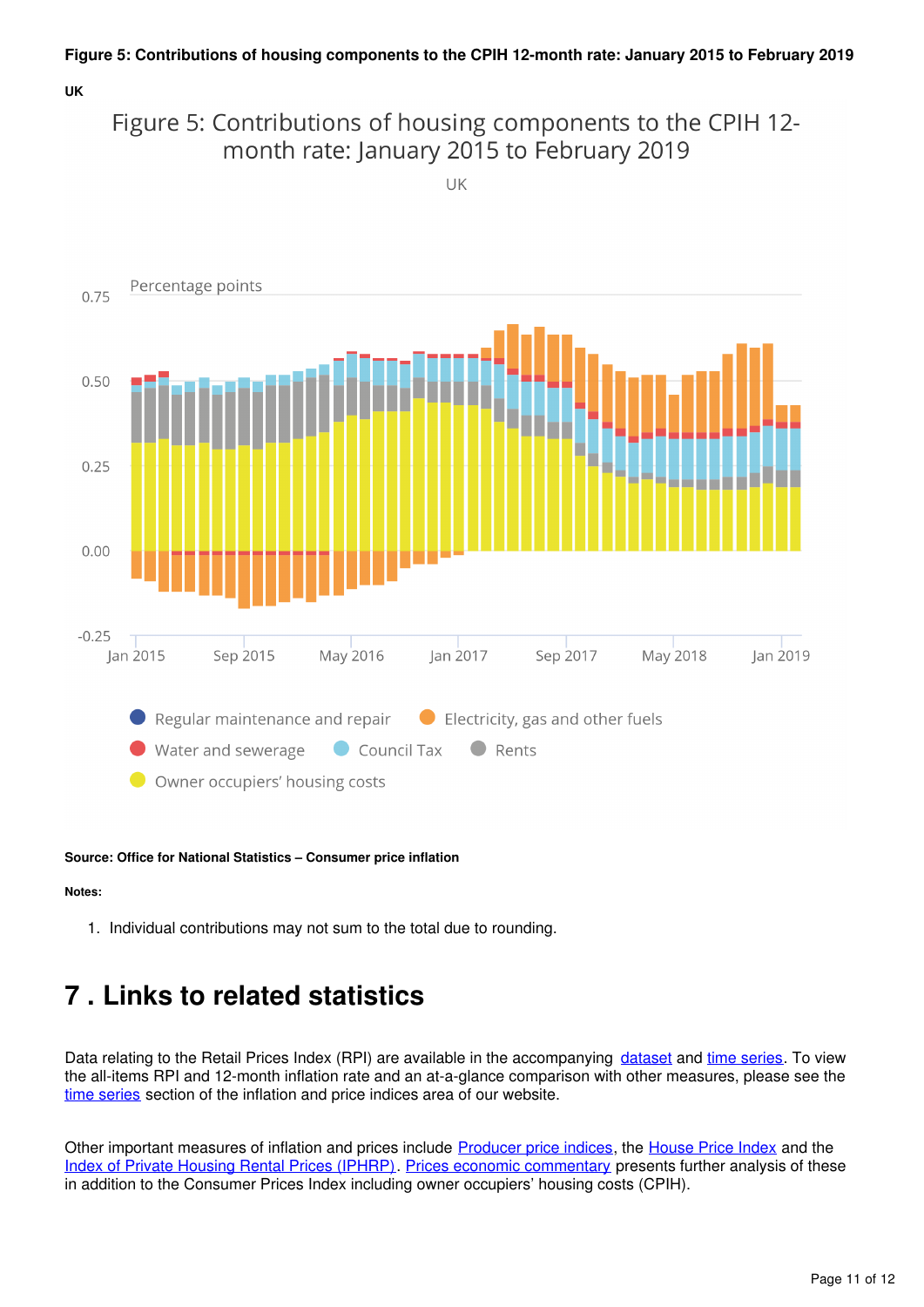The [individual price quotes \(for locally-collected items only\) and item indices](https://www.ons.gov.uk/economy/inflationandpriceindices/datasets/consumerpriceindicescpiandretailpricesindexrpiitemindicesandpricequotes) that underpin the historical consumer price inflation statistics are available. From the publication of the February 2019 results, the latest item indices and price quotes will be released the day after publication of the headline figures, for example, Thursday, 21 March 2019 for the February data. The datasets will also be moving to a new weblink under the "You might also be interested in:" section of the [Consumer price inflation release page](https://www.ons.gov.uk/economy/inflationandpriceindices/bulletins/consumerpriceinflation/latest).

The [Harmonised Index of Consumer Prices](http://ec.europa.eu/eurostat/tgm/refreshTableAction.do?tab=table&plugin=1&pcode=teicp000&language=en) (HICP) provides a comparable measure of inflation for each member state of the EU. The UK HICP is identical to the UK Consumer Prices Index (CPI). Further information is available on the Eurostat website[.](http://ec.europa.eu/eurostat/web/hicp/overview)

# <span id="page-11-0"></span>**8 . Quality and methodology**

The [Consumer Price Inflation Quality and Methodology Information report](https://www.ons.gov.uk/economy/inflationandpriceindices/methodologies/consumerpriceinflationincludesall3indicescpihcpiandrpiqmi) contains important information on:

- the strengths and limitations of the data and how it compares with related data
- users and uses of the data
- how the output was created
- the quality of the output including the accuracy of the data

The [Consumer Price Indices Technical Manual](http://webarchive.nationalarchives.gov.uk/20160105160709/http:/ons.gov.uk/ons/rel/cpi/consumer-price-indices---technical-manual/2014/index.html) covers the concepts and methodologies underpinning the indices in more detail.

The [CPIH Compendium](https://www.ons.gov.uk/economy/inflationandpriceindices/articles/cpihcompendium/2016-10-13) provides a comprehensive source of information on the Consumer Prices Index including owner occupiers' housing costs (CPIH), with a focus on the approach to measuring owner occupiers' housing costs (OOH).

The [Consumer price inflation basket of goods and services: 2019](https://www.ons.gov.uk/economy/inflationandpriceindices/articles/consumerpriceinflationupdatingweights/2019) article details the annual review process for the items making up the inflation basket used to calculate the UK consumer price inflation indices and describes the changes in the latest year.

[Consumer price inflation, updating weights: 2019](https://www.ons.gov.uk/releases/consumerpriceinflationupdatingweights2019) describes the latest changes to the relative weights of items in the inflation basket to ensure they remain representative of current consumer spending patterns.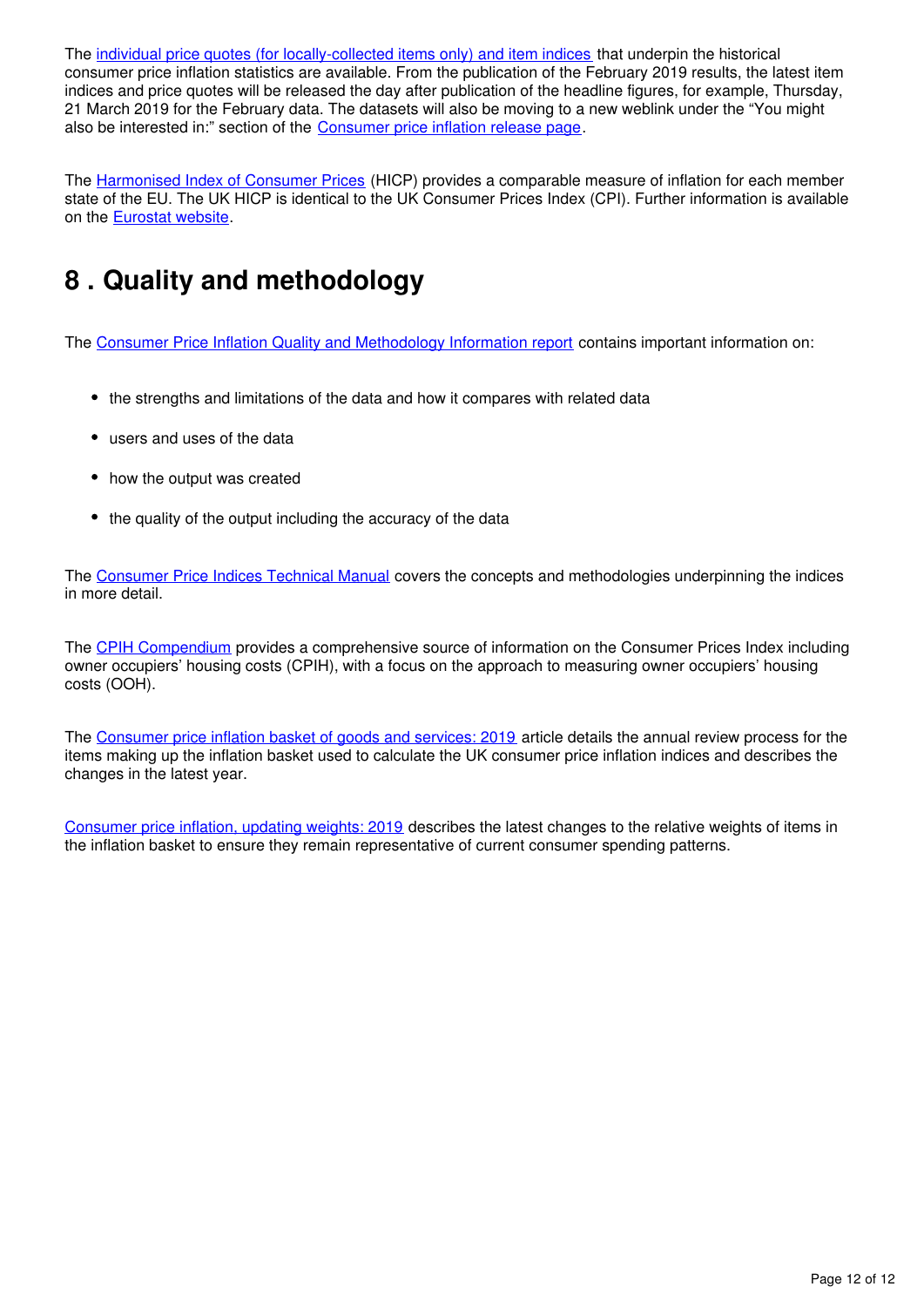# **ACPIH, CPI, RPI, RPIX, CPIY, CPI-CT & CPIHY : the latest three years 1, 2, 3**

|          | Consumer prices index<br>housing (CPIH) |                              |              | Consumer prices index<br>(CPI) |                   | All items<br>retail prices<br>index (RPI) |                   | All items RPI excluding<br>mortgage interest<br>payments (RPIX) |
|----------|-----------------------------------------|------------------------------|--------------|--------------------------------|-------------------|-------------------------------------------|-------------------|-----------------------------------------------------------------|
|          | Index                                   | Percentage<br>change<br>over | Index        | Percentage<br>change<br>over   | Index<br>(Jan 13, | Percentage<br>change<br>over              | Index<br>(Jan 13, | Percentage<br>change<br>over                                    |
|          | $(2015=100)$                            | 12 months                    | $(2015=100)$ | 12 months                      | $1987 = 100$      | 12 months                                 | $1987 = 100$      | 12 months                                                       |
|          | L522                                    | L55O                         | D7BT         | <b>D7G7</b>                    | <b>CHAW</b>       | <b>CZBH</b>                               | <b>CHMK</b>       | CDKQ                                                            |
| 2016 Feb | 100.1                                   | 0.6                          | 99.8         | 0.3                            | 260.0             | 1.3                                       | 259.7             | 1.4                                                             |
| Mar      | 100.4                                   | 0.8                          | 100.2        | 0.5                            | 261.1             | 1.6                                       | 260.8             | 1.6                                                             |
| Apr      | 100.6                                   | 0.7                          | 100.2        | 0.3                            | 261.4             | 1.3                                       | 261.1             | 1.4                                                             |
| May      | 100.8                                   | 0.7                          | 100.4        | 0.3                            | 262.1             | 1.4                                       | 261.9             | 1.5                                                             |
| Jun      | 101.0                                   | 0.8                          | 100.6        | 0.5                            | 263.1             | 1.6                                       | 262.9             | 1.7                                                             |
| Jul      | 100.9                                   | 0.9                          | 100.6        | 0.6                            | 263.4             | 1.9                                       | 263.2             | 1.9                                                             |
| Aug      | 101.2                                   | 1.0                          | 100.9        | 0.6                            | 264.4             | 1.8                                       | 264.5             | 1.9                                                             |
| Sep      | 101.5                                   | 1.3                          | 101.1        | 1.0                            | 264.9             | 2.0                                       | 264.9             | 2.2                                                             |
| Oct      | 101.6                                   | 1.3                          | 101.2        | 0.9                            | 264.8             | 2.0                                       | 265.0             | 2.2                                                             |
| Nov      | 101.8                                   | 1.5                          | 101.4        | 1.2                            | 265.5             | 2.2                                       | 265.8             | 2.5                                                             |
| Dec      | 102.2                                   | 1.8                          | 101.9        | 1.6                            | 267.1             | 2.5                                       | 267.4             | 2.7                                                             |
| 2017 Jan | 101.8                                   | 1.9                          | 101.4        | 1.8                            | 265.5             | 2.6                                       | 265.8             | 2.9                                                             |
| Feb      | 102.4                                   | 2.3                          | 102.1        | 2.3                            | 268.4             | 3.2                                       | 268.8             | 3.5                                                             |
| Mar      | 102.7                                   | 2.3                          | 102.5        | 2.3                            | 269.3             | 3.1                                       | 269.7             | 3.4                                                             |
| Apr      | 103.2                                   | 2.6                          | 102.9        | 2.7                            | 270.6             | 3.5                                       | 271.1             | 3.8                                                             |
| May      | 103.5                                   | 2.7                          | 103.3        | 2.9                            | 271.7             | 3.7                                       | 272.1             | 3.9                                                             |
| Jun      | 103.5                                   | 2.6                          | 103.3        | 2.6                            | 272.3             | 3.5                                       | 272.8             | 3.8                                                             |
|          |                                         |                              |              |                                |                   |                                           |                   |                                                                 |
| Jul      | 103.5                                   | 2.6                          | 103.2        | 2.6                            | 272.9             | 3.6                                       | 273.4             | 3.9                                                             |
| Aug      | 104.0                                   | 2.7                          | 103.8        | 2.9                            | 274.7             | 3.9                                       | 275.4             | 4.1                                                             |
| Sep      | 104.3                                   | 2.8                          | 104.1        | 3.0                            | 275.1             | 3.9                                       | 275.7             | 4.1                                                             |
| Oct      | 104.4                                   | 2.8                          | 104.2        | 3.0                            | 275.3             | 4.0                                       | 276.0             | 4.2                                                             |
| Nov      | 104.7                                   | 2.8                          | 104.6        | 3.1                            | 275.8             | 3.9                                       | 276.4             | 4.0                                                             |
| Dec      | 105.0                                   | 2.7                          | 104.9        | 3.0                            | 278.1             | 4.1                                       | 278.5             | 4.2                                                             |
| 2018 Jan | 104.5                                   | 2.7                          | 104.4        | 3.0                            | 276.0             | 4.0                                       | 276.5             | 4.0                                                             |
| Feb      | 104.9                                   | 2.5                          | 104.9        | 2.7                            | 278.1             | 3.6                                       | 278.6             | 3.6                                                             |
| Mar      | 105.1                                   | 2.3                          | 105.0        | 2.5                            | 278.3             | 3.3                                       | 278.8             | 3.4                                                             |
| Apr      | 105.5                                   | 2.2                          | 105.4        | 2.4                            | 279.7             | 3.4                                       | 280.2             | 3.4                                                             |
| May      | 105.9                                   | 2.3                          | 105.8        | 2.4                            | 280.7             | 3.3                                       | 281.3             | 3.4                                                             |
| Jun      | 105.9                                   | 2.3                          | 105.8        | 2.4                            | 281.5             | 3.4                                       | 282.1             | 3.4                                                             |
| Jul      | 105.9                                   | 2.3                          | 105.8        | 2.5                            | 281.7             | 3.2                                       | 282.3             | 3.3                                                             |
| Aug      | 106.5                                   | 2.4                          | 106.5        | 2.7                            | 284.2             | 3.5                                       | 284.7             | 3.4                                                             |
| Sep      | 106.6                                   | 2.2                          | 106.6        | 2.4                            | 284.1             | 3.3                                       | 284.7             | 3.3                                                             |
| Oct      | 106.7                                   | 2.2                          | 106.7        | 2.4                            | 284.5             | 3.3                                       | 284.9             | 3.2                                                             |
| Nov      | 106.9                                   | 2.2                          | 107.0        | 2.3                            | 284.6             | 3.2                                       | 285.0             | 3.1                                                             |
| Dec      | 107.1                                   | 2.0                          | 107.1        | 2.1                            | 285.6             | 2.7                                       | 286.0             | 2.7                                                             |
| 2019 Jan | 106.4                                   | 1.8                          | 106.3        | 1.8                            | 283.0             | 2.5                                       | 283.4             | 2.5                                                             |
| Feb      | 106.8                                   | 1.8                          | 106.8        | 1.9                            | 285.0             | 2.5                                       | 285.4             | 2.4                                                             |
|          |                                         |                              |              |                                |                   |                                           |                   |                                                                 |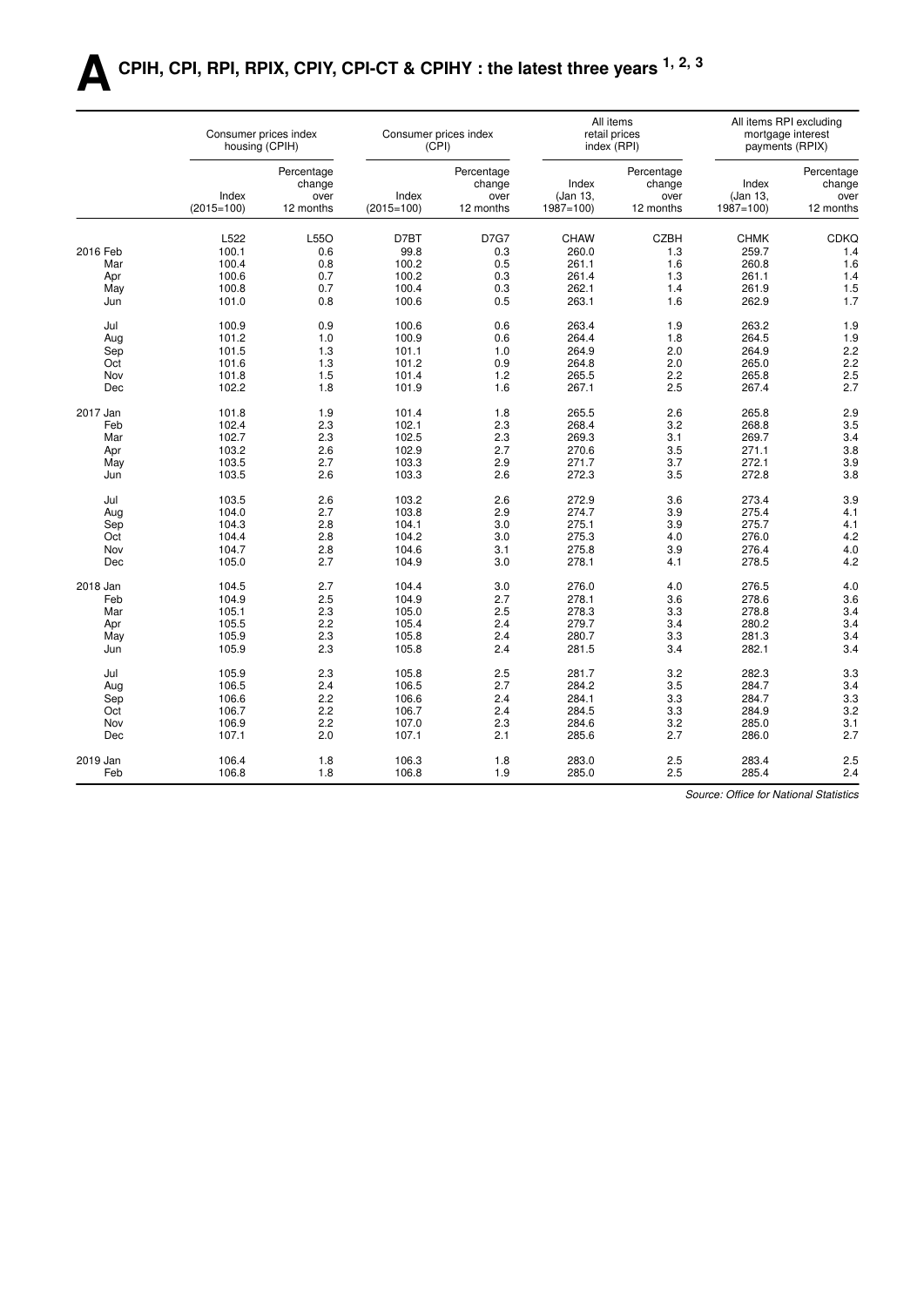# **ACPIH, CPI, RPI, RPIX, CPIY, CPI-CT & CPIHY : the latest three years 1, 2, 3**



|          | All items excluding indirect taxes<br>(CPIY) | $(CPI-CT)$           | Constant taxes | CPIH excluding indirect taxes<br>(CPIHY) |              |                      |
|----------|----------------------------------------------|----------------------|----------------|------------------------------------------|--------------|----------------------|
|          |                                              | Percentage<br>change |                | Percentage<br>change                     |              | Percentage<br>change |
|          | Index                                        | over                 | Index          | over                                     | Index        | over                 |
|          | $(2015=100)$                                 | 12 months            | $(2015=100)$   | 12 months                                | $(2015=100)$ | 12 months            |
|          | EL <sub>2Q</sub>                             | EL2S                 | EAC7           | EAD6                                     | L5IU         | L5IV                 |
| 2016 Feb | 99.7                                         | 0.2                  | 99.8           | 0.2                                      | 100.1        | 0.6                  |
| Mar      | 100.1                                        | 0.4                  | 100.1          | 0.4                                      | 100.4        | 0.8                  |
|          | 100.1                                        | 0.1                  | 100.1          | 0.2                                      | 100.4        | 0.6                  |
| Apr      |                                              |                      |                |                                          |              |                      |
| May      | 100.3                                        | 0.1                  | 100.3          | 0.2                                      | 100.6        | 0.6                  |
| Jun      | 100.5                                        | 0.3                  | 100.5          | 0.4                                      | 100.9        | 0.7                  |
| Jul      | 100.4                                        | 0.4                  | 100.5          | 0.5                                      | 100.9        | 0.8                  |
| Aug      | 100.8                                        | 0.5                  | 100.8          | 0.5                                      | 101.2        | 0.9                  |
| Sep      | 101.0                                        | 0.8                  | 101.0          | 0.9                                      | 101.4        | $1.2$                |
| Oct      | 101.1                                        | 0.8                  | 101.1          | 0.8                                      | 101.6        | 1.2                  |
| Nov      | 101.3                                        | 1.1                  | 101.3          | 1.1                                      | 101.8        | 1.5                  |
| Dec      | 101.9                                        | 1.5                  | 101.8          | 1.5                                      | 102.3        | 1.8                  |
|          |                                              |                      |                |                                          |              |                      |
| 2017 Jan | 101.1                                        | 1.7                  | 101.3          | 1.8                                      | 101.7        | 1.9                  |
| Feb      | 101.9                                        | 2.2                  | 102.0          | 2.3                                      | 102.4        | 2.3                  |
| Mar      | 102.2                                        | 2.1                  | 102.3          | 2.1                                      | 102.6        | 2.2                  |
| Apr      | 102.6                                        | 2.6                  | 102.6          | 2.5                                      | 103.0        | 2.5                  |
| May      | 103.0                                        | 2.7                  | 103.0          | 2.7                                      | 103.3        | 2.6                  |
| Jun      | 103.0                                        | 2.5                  | 103.0          | 2.4                                      | 103.3        | 2.4                  |
|          |                                              |                      |                |                                          |              |                      |
| Jul      | 102.9                                        | 2.5                  | 102.9          | 2.4                                      | 103.3        | 2.4                  |
| Aug      | 103.5                                        | 2.7                  | 103.5          | 2.7                                      | 103.8        | 2.6                  |
| Sep      | 103.8                                        | 2.8                  | 103.8          | 2.8                                      | 104.1        | 2.7                  |
| Oct      | 104.0                                        | 2.9                  | 103.9          | 2.8                                      | 104.2        | 2.6                  |
| Nov      | 104.3                                        | 2.9                  | 104.3          | 2.9                                      | 104.5        | 2.6                  |
| Dec      | 104.7                                        | 2.8                  | 104.6          | 2.7                                      | 104.8        | 2.5                  |
|          |                                              |                      |                |                                          |              |                      |
| 2018 Jan | 104.1                                        | 2.9                  | 104.0          | 2.7                                      | 104.3        | 2.5                  |
| Feb      | 104.6                                        | 2.6                  | 104.5          | 2.4                                      | 104.7        | 2.3                  |
| Mar      | 104.7                                        | 2.5                  | 104.6          | 2.3                                      | 104.9        | 2.2                  |
| Apr      | 105.0                                        | 2.4                  | 105.0          | 2.3                                      | 105.1        | 2.1                  |
| May      | 105.5                                        | 2.4                  | 105.4          | 2.3                                      | 105.5        | 2.1                  |
| Jun      | 105.5                                        | 2.4                  | 105.4          | 2.3                                      | 105.5        | 2.2                  |
|          | 105.5                                        | 2.5                  |                | 2.4                                      |              |                      |
| Jul      |                                              |                      | 105.3          |                                          | 105.5        | 2.2                  |
| Aug      | 106.3                                        | 2.7                  | 106.1          | 2.6                                      | 106.2        | 2.3                  |
| Sep      | 106.3                                        | 2.4                  | 106.2          | 2.3                                      | 106.3        | 2.1                  |
| Oct      | 106.4                                        | 2.4                  | 106.3          | 2.3                                      | 106.4        | 2.1                  |
| Nov      | 106.6                                        | 2.2                  | 106.5          | 2.1                                      | 106.5        | 2.0                  |
| Dec      | 106.8                                        | 2.1                  | 106.7          | 2.0                                      | 106.7        | 1.8                  |
| 2019 Jan | 105.9                                        | 1.8                  | 105.8          | 1.7                                      | 106.0        | 1.6                  |
| Feb      | 106.4                                        | 1.8                  | 106.3          | 1.7                                      | 106.4        | 1.6                  |
|          |                                              |                      |                |                                          |              |                      |

Key: - zero or negligible

1 From the release of January consumer price inflation data on 16 February 2016, CPIH and CPI indices have been re-referenced and published with 2015=100. Full historic series for each of the re-referenced indices are available for users to view or download. Regular re-referencing of indices is methodological good practice as it avoids rounding issues that can arise from small index values. Please note that re-referencing does not impact on published inflation rates, although when using the indices to calculate inflation rates, it is important to use indices that are referenced on the same year. Re-referencing does not impact on RPI. For more information, please contact cpi@ons.gsi.gov.uk.

- 2 More detailed CPIH, CPI and RPI data are available at: http://www.ons.gov.uk.
- 3 The Retail Prices Index and its derivatives do not meet the required standards for designation as National Statistics. A full report can be found at http://www.statisticsauthority.gov.uk/.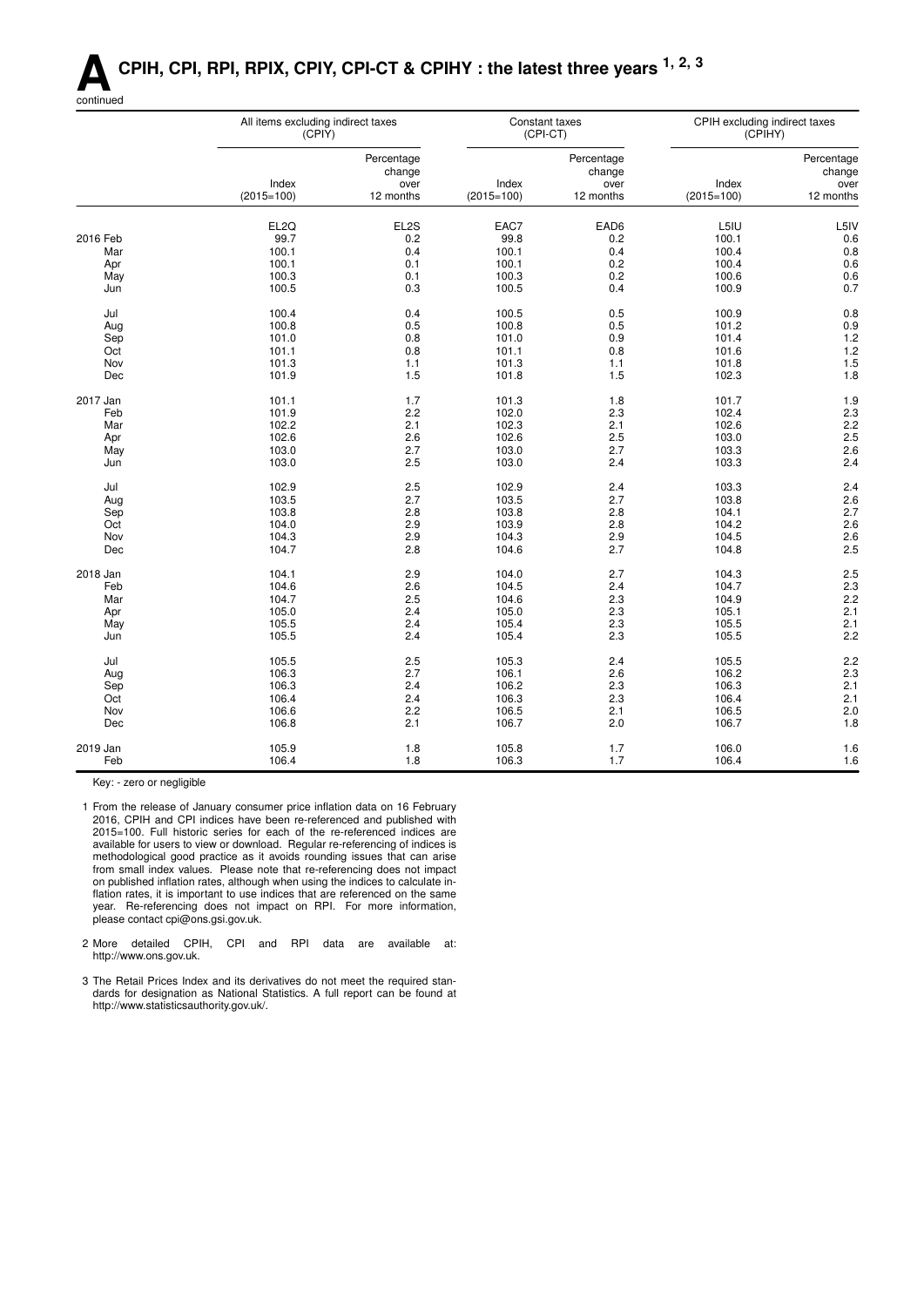|          |                                                                                                    |                        | Percentage                                           |                  |                                                                                                                |                               | Percentage                        |                  |
|----------|----------------------------------------------------------------------------------------------------|------------------------|------------------------------------------------------|------------------|----------------------------------------------------------------------------------------------------------------|-------------------------------|-----------------------------------|------------------|
|          |                                                                                                    | Index-                 | change over                                          |                  |                                                                                                                | Index-                        | change over                       |                  |
|          |                                                                                                    | (2015)<br>$=100$       | 1                                                    | 12<br>mth mths   |                                                                                                                | (2015)<br>$=100$              | 1                                 | 12<br>mth mths   |
|          | CPI (overall index)                                                                                | 106.8                  | 0.5                                                  | 1.9              |                                                                                                                |                               |                                   |                  |
|          |                                                                                                    |                        |                                                      |                  |                                                                                                                |                               |                                   |                  |
| 01<br>02 | Food and non-alcoholic beverages<br>Alcoholic beverages and tobacco                                | 103.0<br>115.0         | 0.4<br>0.9                                           | 1.1<br>5.1       | 06.2 Out-patient services<br>06.2.1/3 Medical services & paramedical services                                  | 108.6<br>105.6                | 0.2<br>0.3                        | 2.8<br>2.2       |
| 03       | Clothing and footwear                                                                              | 101.3                  | 1.0                                                  | $-2.0$           | 06.2.2 Dental services                                                                                         | 112.5                         | 0.2                               | 3.9              |
| 04<br>05 | Housing, water, electricity, gas and other fuels<br>Furniture, household equipment and maintenance | 104.3<br>105.2         | 0.1<br>2.0                                           | 1.2<br>0.3       | 06.3 Hospital services                                                                                         | 115.4                         | 0.2                               | 3.6              |
| 06       | Health                                                                                             | 108.8                  | 0.2                                                  | 2.4              |                                                                                                                |                               |                                   |                  |
| 07<br>08 | Transport<br>Communication                                                                         | 110.4<br>107.5         | 0.4<br>$\overline{\phantom{a}}$                      | 3.1<br>3.6       | 07.1 Purchase of vehicles<br>07.1.1A New cars                                                                  | 105.4<br>111.2                | 0.3<br>0.2                        | 3.5<br>5.0       |
| 09       | Recreation and culture                                                                             | 107.2                  | 0.5                                                  | 3.1              | 07.1.1B Second-hand cars                                                                                       | 96.6                          | 0.2                               | 1.8              |
| 10       | Education                                                                                          | 114.4                  | $\overline{\phantom{a}}$                             | 3.1              | 07.1.2/3 Motorcycles and bicycles                                                                              | 104.9                         | 1.4                               | 0.8              |
| 11<br>12 | Restaurants and hotels<br>Miscellaneous goods and services                                         | 109.5<br>102.9         | 0.2<br>0.3                                           | 2.6<br>0.2       | 07.2 Operation of personal transport equipment                                                                 | $110.8 - 0.1$                 |                                   | 2.3              |
|          |                                                                                                    |                        |                                                      |                  | 07.2.1 Spare parts and accessories                                                                             | 108.0                         | 0.1                               | 2.4              |
|          | All goods<br><b>All services</b>                                                                   | 104.8<br>109.0         | 0.7<br>0.2                                           | 1.3<br>2.5       | 07.2.2 Fuels and lubricants<br>07.2.3 Maintenance and repairs                                                  | $109.4 -0.3$<br>108.8         | $\overline{\phantom{a}}$          | 0.5<br>2.4       |
|          |                                                                                                    |                        |                                                      |                  | 07.2.4 Other services                                                                                          | 117.9                         | $\overline{\phantom{0}}$          | 6.4              |
|          | 01.1 Food                                                                                          | 102.9                  | 0.4                                                  | 0.7              |                                                                                                                |                               |                                   |                  |
|          | 01.1.1 Bread and cereals<br>01.1.2 Meat                                                            | 103.1<br>98.0          | 2.6<br>$-0.4$                                        | 0.5<br>$-1.1$    | 07.3 Transport services<br>07.3.1 Passenger transport by railway                                               | 114.8<br>110.0                | 1.8<br>0.8                        | 3.8<br>4.4       |
|          | 01.1.3 Fish                                                                                        | 112.4                  | 1.0                                                  | 1.7              | 07.3.2 Passenger transport by road                                                                             | 117.7                         | 0.6                               | 1.8              |
|          | 01.1.4 Milk, cheese and eggs<br>01.1.5 Oils and fats                                               | 101.6<br>$114.5 - 4.3$ | 1.6                                                  | $-0.8$<br>5.5    | 07.3.3 Passenger transport by air<br>07.3.4 Passenger transport by sea and inland waterway                     | 93.7<br>117.1                 | 7.7<br>1.6                        | 7.7<br>9.9       |
|          | 01.1.6 Fruit                                                                                       | 108.6                  | $-1.5$                                               | $-0.2$           |                                                                                                                |                               |                                   |                  |
|          | 01.1.7 Vegetables including potatoes and tubers                                                    | 103.9                  | 1.6                                                  | 4.8              | 08.1 Postal services                                                                                           | 106.6                         | $\overline{\phantom{a}}$          | 2.4              |
|          | 01.1.8 Sugar, jam, syrups, chocolate and confectionery 101.8<br>01.1.9 Food products (nec)         | 102.2                  | $-1.0$<br>0.5                                        | 0.8<br>2.0       | 08.2/3 Telephone and telefax equipment and services                                                            | 107.6                         |                                   | 3.6              |
|          |                                                                                                    |                        |                                                      |                  |                                                                                                                |                               |                                   |                  |
|          | 01.2 Non-alcoholic beverages<br>01.2.1 Coffee, tea and cocoa                                       | 103.8<br>104.5         | 0.2<br>$-2.1$                                        | 4.5<br>$-2.6$    | 09.1 Audio-visual equipment and related products<br>09.1.1 Reception and reproduction of sound and pictures    | 94.8<br>91.9                  | 1.9<br>1.7                        | 1.5<br>$-6.5$    |
|          | 01.2.2 Mineral waters, soft drinks and juices                                                      | 103.6                  | 1.0                                                  | 7.0              | 09.1.2 Photographic, cinematographic and optical equipment                                                     | 93.0                          | 0.5                               | 1.6              |
|          |                                                                                                    |                        |                                                      |                  | 09.1.3 Data processing equipment                                                                               | 88.0                          | $-0.1$                            | 3.4              |
|          | 02.1 Alcoholic beverages<br>02.1.1 Spirits                                                         | 102.1<br>99.8          | 0.3<br>1.3                                           | 1.2<br>$-1.6$    | 09.1.4 Recording media<br>09.1.5 Repair of audio-visual equipment & related products                           | 113.0<br>104.9                | 7.3<br>$\overline{\phantom{a}}$   | 8.1<br>2.3       |
|          | 02.1.2 Wine                                                                                        | $100.4 -0.3$           |                                                      | 2.1              |                                                                                                                |                               |                                   |                  |
|          | 02.1.3 Beer                                                                                        | 108.4                  | 0.6                                                  | 3.5              | 09.2 Oth. major durables for recreation & culture<br>09.2.1/2 Major durables for in/outdoor recreation         | 111.6<br>111.6                | 0.1<br>0.1                        | 2.4<br>2.4       |
|          | 02.2 Tobacco                                                                                       | 125.7                  | 1.3                                                  | 8.3              |                                                                                                                |                               |                                   |                  |
|          | 03.1 Clothing                                                                                      | 102.3                  | 1.0                                                  | $-1.7$           | 09.3 Other recreational items, gardens and pets<br>09.3.1 Games, toys and hobbies                              | 103.3<br>102.1                | 0.1<br>$-0.3$                     | 2.4<br>3.1       |
|          | 03.1.2 Garments                                                                                    | 102.4                  | 1.1                                                  | $-1.7$           | 09.3.2 Equipment for sport and open-air recreation                                                             | 103.0                         | $\hspace{1.0cm} - \hspace{1.0cm}$ | 2.5              |
|          | 03.1.3 Other clothing and clothing accessories                                                     | 99.6                   | $-0.3$                                               | $-1.6$           | 09.3.3 Gardens, plants and flowers                                                                             | 104.4                         | 1.6                               | 0.5              |
|          | 03.1.4 Cleaning, repair and hire of clothing                                                       | 109.6                  | 0.4                                                  | 3.3              | 09.3.4/5 Pets, related products and services                                                                   | 105.7                         | 0.4                               | 1.6              |
|          | 03.2 Footwear including repairs                                                                    | 96.1                   | 0.7                                                  | $-3.5$           | 09.4 Recreational and cultural services                                                                        | $109.3 -0.3$                  |                                   | 2.0              |
|          | 04.1 Actual rentals for housing                                                                    | 103.7                  | 0.1                                                  | 0.7              | 09.4.1 Recreational and sporting services<br>09.4.2 Cultural services                                          | 111.0<br>$108.7 -0.4$         | 0.1                               | 2.5<br>1.8       |
|          | 04.3 Regular maintenance and repair of the dwelling $100.3 -0.1$                                   |                        |                                                      | 1.1              | 09.5 Books, newspapers and stationery                                                                          | 116.6                         | 2.4                               | 3.1              |
|          | 04.3.1 Materials for maintenance and repair                                                        | 98.4                   | $-0.4$                                               | 1.5              | 09.5.1 BOOKS                                                                                                   | 118.3                         | 5.2                               | $-0.2$           |
|          | 04.3.2 Services for maintenance and repair                                                         | 102.8                  | 0.1                                                  | 0.8              | 09.5.2 Newspapers and periodicals<br>09.5.3/4 Misc. printed matter, stationery, drawing materials              | 122.8<br>110.9                | 1.8<br>1.2                        | 7.6<br>2.3       |
|          | 04.4 Water supply and misc. services for the dwelling 105.7                                        |                        | $\overline{\phantom{0}}$                             | 2.7              |                                                                                                                |                               |                                   |                  |
|          | 04.4.1 Water supply<br>04.4.3 Sewerage collection                                                  | 104.1<br>107.3         | $\overline{\phantom{0}}$<br>$\overline{\phantom{0}}$ | 2.2<br>3.1       | 09.6 Package holidays                                                                                          | 110.9                         | 0.2                               | 5.6              |
|          |                                                                                                    |                        |                                                      |                  | 10.0 Education                                                                                                 | 114.4                         | $\overline{\phantom{a}}$          | 3.1              |
|          | 04.5 Electricity, gas and other fuels                                                              | 105.4                  | 0.2                                                  | 1.6              |                                                                                                                |                               |                                   |                  |
|          | 04.5.1 Electricity<br>04.5.2 Gas                                                                   | 115.4<br>92.0          | 0.1<br>0.1                                           | 3.8<br>$-1.6$    | 11.1 Catering services<br>11.1.1 Restaurants & cafes                                                           | 109.6<br>109.8                | 0.2<br>0.2                        | 2.6<br>2.6       |
|          | 04.5.3 Liquid fuels                                                                                | 134.7                  | 2.3                                                  | 4.9              | 11.1.2 Canteens                                                                                                | 107.0                         | 0.1                               | 3.3              |
|          | 04.5.4 Solid fuels                                                                                 | 107.1                  | 0.1                                                  | 2.4              | 11.2 Accommodation services                                                                                    | 109.3                         | $\overline{\phantom{a}}$          | 2.5              |
|          | 05.1 Furniture, furnishings and carpets                                                            | 107.4                  | 3.7                                                  | 1.2              |                                                                                                                |                               |                                   |                  |
|          | 05.1.1 Furniture and furnishings                                                                   | 107.4<br>106.7         | 5.3<br>$\qquad \qquad -$                             | 1.6<br>0.1       | 12.1 Personal care                                                                                             | $100.1 - 0.3$<br>108.0        | 0.2                               | 0.9<br>2.6       |
|          | 05.1.2 Carpets and other floor coverings                                                           |                        |                                                      |                  | 12.1.1 Hairdressing and personal grooming establishments<br>12.1.2/3 Appliances and products for personal care |                               | $97.6 - 0.5$                      | 0.4              |
|          | 05.2 Household textiles                                                                            | 101.1                  | 3.0                                                  | 0.2              | 12.3 Personal effects (nec)                                                                                    | 104.1                         | 1.6                               | 0.2              |
|          | 05.3 Household appliances, fitting and repairs                                                     | 109.0                  | 0.4                                                  | $-1.8$           | 12.3.1 Jewellery, clocks and watches                                                                           | 107.6                         | 1.3                               | $-0.9$           |
|          | 05.3.1/2 Major appliances and small electric goods                                                 | 109.6                  | 0.5                                                  | $-2.1$           | 12.3.2 Other personal effects                                                                                  | 99.5                          | 2.3                               | 2.3              |
|          | 05.3.3 Repair of household appliances                                                              | 104.3                  | 0.2                                                  | 0.8              | 12.4 Social protection                                                                                         | 113.2                         | 0.3                               | 3.1              |
|          | 05.4 Glassware, tableware and household utensils                                                   | 99.7                   | 1.4                                                  | 0.4              |                                                                                                                |                               |                                   |                  |
|          | 05.5 Tools and equipment for house and garden                                                      | 108.6                  | 0.1                                                  | 2.0              | 12.5 Insurance<br>12.5.2 House contents insurance                                                              | $113.5 - 0.1$<br>$106.4 -1.6$ |                                   | $-4.1$<br>$-0.9$ |
|          |                                                                                                    |                        |                                                      |                  | 12.5.3 Health insurance                                                                                        | 119.4                         | $\equiv$                          | 3.8              |
|          | 05.6 Goods and services for routine maintenance<br>05.6.1 Non-durable household goods              | 102.8<br>91.5          | 0.1<br>0.1                                           | $-0.8$<br>$-5.3$ | 12.5.4 Transport insurance                                                                                     | 113.3                         | 0.9                               | $-9.8$           |
|          | 05.6.2 Domestic services and household services                                                    | 110.3                  | $\qquad \qquad -$                                    | 2.0              | 12.6 Financial services (nec)                                                                                  | 92.8                          | 0.1                               | $-3.8$           |
|          |                                                                                                    |                        |                                                      | 1.4              | 12.6.2 Other financial services (nec)                                                                          | 92.8                          | 0.1                               | $-3.8$           |
|          | 06.1 Medical products, appliances and equipment<br>06.1.1 Pharmaceutical products                  | 105.3<br>107.3         | 0.2<br>0.5                                           | 1.5              | 12.7 Other services (nec)                                                                                      | 97.7                          | 0.1                               | 0.5              |
|          | 06.1.2/3 Other medical and therapeutic equipment                                                   | $102.3 -0.1$           |                                                      | 1.3              |                                                                                                                |                               |                                   |                  |

**Key:** - zero or negligible .. not available (nec) not elsewhere covered *Source: Office for National Statistics*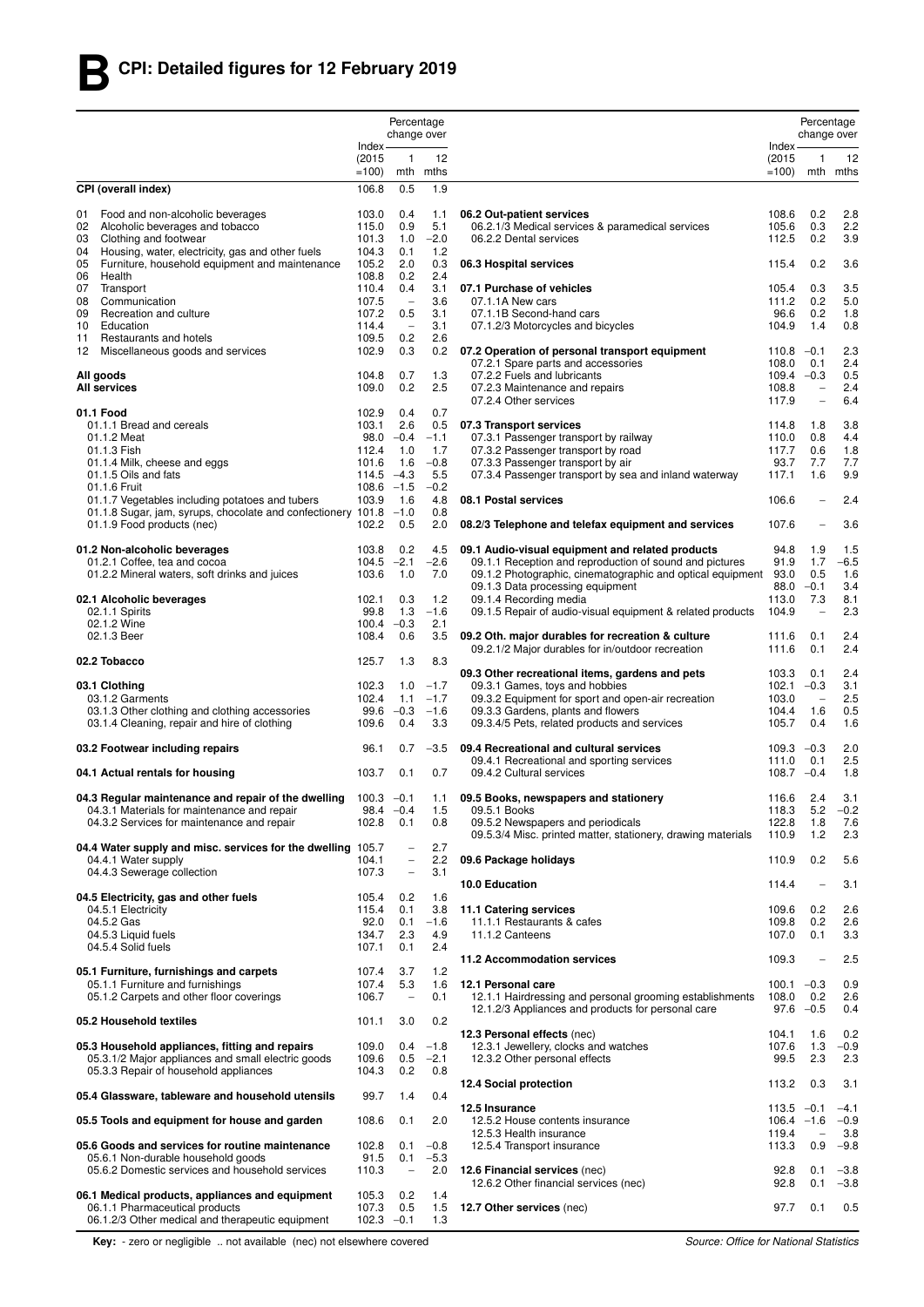|                                                                                                                                |                            | Percentage                                           | change over        |                                                                                                        |                            | Percentage<br>change over                           |                    |
|--------------------------------------------------------------------------------------------------------------------------------|----------------------------|------------------------------------------------------|--------------------|--------------------------------------------------------------------------------------------------------|----------------------------|-----------------------------------------------------|--------------------|
|                                                                                                                                | Index-<br>(2015)<br>$=100$ | $\mathbf{1}$                                         | 12<br>mth mths     |                                                                                                        | Index-<br>(2015)<br>$=100$ | 1                                                   | 12<br>mth mths     |
| <b>CPIH (overall index)</b><br>Food and non-alcoholic beverages<br>01                                                          | 106.8<br>103.1             | 0.4<br>0.4                                           | 1.8<br>1.2         | 06.1.1 Pharmaceutical products<br>06.1.2/3 Other medical and therapeutic equipment                     | 107.3<br>$102.3 -0.1$      | 0.5                                                 | 1.5<br>1.3         |
| 02<br>Alcoholic beverages and tobacco                                                                                          | 114.9                      | 0.9                                                  | 5.1                |                                                                                                        |                            |                                                     |                    |
| Clothing and footwear<br>03<br>04                                                                                              | 101.4                      | 1.0<br>0.1                                           | $-2.0$<br>1.4      | 06.2 Out-patient services                                                                              | 108.3<br>105.6             | 0.2<br>0.3                                          | 2.9<br>2.2         |
| Housing, water, electricity, gas and other fuels (including OOH) 106.1<br>Furniture, household equipment and maintenance<br>05 | 105.2                      | 2.0                                                  | 0.3                | 06.2.1/3 Medical services & paramedical services<br>06.2.2 Dental services                             | 112.5                      | 0.2                                                 | 3.9                |
| Health<br>06                                                                                                                   | 108.8                      | 0.2                                                  | 2.4                |                                                                                                        |                            |                                                     |                    |
| 07<br>Transport                                                                                                                | 110.0                      | 0.4                                                  | 3.0                | 06.3 Hospital services                                                                                 | 115.4                      | 0.2                                                 | 3.6                |
| Communication<br>08                                                                                                            | 107.6                      | $\overline{\phantom{m}}$                             | 3.6                |                                                                                                        |                            |                                                     |                    |
| Recreation and culture<br>09<br>Education<br>10                                                                                | 107.4<br>114.4             | 0.5<br>$\overline{\phantom{a}}$                      | 3.1<br>3.1         | 07.1 Purchase of vehicles<br>07.1.1A New cars                                                          | 105.3<br>111.2             | 0.3<br>0.2                                          | 3.6<br>5.0         |
| Restaurants and hotels<br>11                                                                                                   | 109.5                      | 0.2                                                  | 2.6                | 07.1.1B Second-hand cars                                                                               | 96.6                       | 0.2                                                 | 1.8                |
| 12<br>Miscellaneous goods and services                                                                                         | 102.9                      | 0.3                                                  | 0.2                | 07.1.2/3 Motorcycles and bicycles                                                                      | 104.9                      | 1.4                                                 | 0.8                |
| All goods                                                                                                                      | 104.8                      | 0.7                                                  | 1.3                | 07.2 Operation of personal transport equipment                                                         | $110.6 - 0.1$              |                                                     | 2.3                |
| <b>All services</b>                                                                                                            | 108.3                      | 0.2                                                  | 2.2                | 07.2.1 Spare parts and accessories                                                                     | 108.0                      | 0.1                                                 | 2.4                |
|                                                                                                                                |                            |                                                      |                    | 07.2.2 Fuels and lubricants                                                                            | $109.4 -0.3$               |                                                     | 0.5                |
| 01.1 Food<br>01.1.1 Bread and cereals                                                                                          | 103.0<br>103.1             | 0.4<br>2.6                                           | 0.8<br>0.5         | 07.2.3 Maintenance and repairs<br>07.2.4 Other services                                                | 108.8<br>117.9             | $\hspace{1.0cm} - \hspace{1.0cm}$<br>$\overline{a}$ | 2.4<br>6.4         |
| 01.1.2 Meat                                                                                                                    |                            | $98.0 -0.4$                                          | $-1.1$             |                                                                                                        |                            |                                                     |                    |
| 01.1.3 Fish                                                                                                                    | 112.4                      | 1.0                                                  | 1.7                | 07.3 Transport services                                                                                | 113.5                      | 1.8                                                 | 3.4                |
| 01.1.4 Milk, cheese and eggs                                                                                                   | 101.6 1.6                  |                                                      | $-0.8$             | 07.3.1 Passenger transport by railway                                                                  | 110.0                      | 0.8                                                 | 4.4                |
| 01.1.5 Oils and fats                                                                                                           | $114.5 - 4.3$              |                                                      | 5.5                | 07.3.2 Passenger transport by road                                                                     | 117.7                      | 0.6                                                 | 1.8                |
| 01.1.6 Fruit<br>01.1.7 Vegetables including potatoes and tubers                                                                | $108.6 - 1.5$<br>103.9 1.6 |                                                      | $-0.2$<br>4.9      | 07.3.3 Passenger transport by air<br>07.3.4 Passenger transport by sea and inland waterway             | 93.7<br>117.1              | 7.7<br>1.6                                          | 7.7<br>9.9         |
| 01.1.8 Sugar, jam, syrups, chocolate and confectionery                                                                         | $101.8 - 1.0$              |                                                      | 0.8                |                                                                                                        |                            |                                                     |                    |
| 01.1.9 Food products (nec)                                                                                                     | 102.2 0.5                  |                                                      | 2.0                | 08.1 Postal services                                                                                   | 106.6                      |                                                     | 2.4                |
| 01.2 Non-alcoholic beverages                                                                                                   | 103.8                      | 0.1                                                  | 4.1                | 08.2/3 Telephone and telefax equipment and services                                                    | 107.6                      | $\overline{\phantom{0}}$                            | 3.6                |
| 01.2.1 Coffee, tea and cocoa<br>01.2.2 Mineral waters, soft drinks and juices                                                  | $104.5 -2.1$<br>103.6 1.0  |                                                      | $-2.6$<br>7.0      | 09.1 Audio-visual equipment and related products                                                       | 95.3                       | 1.7                                                 | 1.3                |
|                                                                                                                                |                            |                                                      |                    | 09.1.1 Reception and reproduction of sound and pictures                                                | 91.9                       | 1.7                                                 | $-6.5$             |
| 02.1 Alcoholic beverages                                                                                                       | 102.0                      | 0.3                                                  | 1.2                | 09.1.2 Photographic, cinematographic and optical equipment 93.0                                        |                            | 0.5                                                 | 1.6                |
| 02.1.1 Spirits<br>02.1.2 Wine                                                                                                  | 99.8<br>$100.4 -0.3$       | 1.3                                                  | $-1.6$<br>2.1      | 09.1.3 Data processing equipment<br>09.1.4 Recording media                                             | 113.0                      | $88.0 -0.1$<br>7.3                                  | 3.4<br>8.1         |
| 02.1.3 Beer                                                                                                                    | 108.4                      | 0.6                                                  | 3.5                | 09.1.5 Repair of audio-visual equipment & related products                                             | 104.9                      | $\overline{\phantom{0}}$                            | 2.3                |
| 02.2 Tobacco                                                                                                                   | 125.7                      | 1.3                                                  | 8.3                | 09.2 Oth. major durables for recreation & culture<br>09.2.1/2 Major durables for in/outdoor recreation | 111.6<br>111.6             | 0.1<br>0.1                                          | 2.4<br>2.4         |
| 03.1 Clothing                                                                                                                  | 102.4                      | 1.0                                                  | $-1.6$             |                                                                                                        |                            |                                                     |                    |
| 03.1.2 Garments                                                                                                                | 102.4                      | 1.1                                                  | $-1.7$             | 09.3 Other recreational items, gardens and pets                                                        | 103.2                      | 0.1                                                 | 2.4                |
| 03.1.3 Other clothing and clothing accessories<br>03.1.4 Cleaning, repair and hire of clothing                                 |                            | $99.6 - 0.3$                                         | $-1.6$             | 09.3.1 Games, toys and hobbies                                                                         | $102.1 - 0.3$              | $\overline{\phantom{0}}$                            | 3.1                |
|                                                                                                                                | 109.6                      | 0.4                                                  | 3.3                | 09.3.2 Equipment for sport and open-air recreation<br>09.3.3 Gardens, plants and flowers               | 103.0<br>104.4             | 1.6                                                 | 2.5<br>0.5         |
| 03.2 Footwear including repairs                                                                                                | 96.1                       | 0.7                                                  | $-3.5$             | 09.3.4/5 Pets, related products and services                                                           | 105.7                      | 0.4                                                 | 1.6                |
| 04.1 Actual rentals for housing                                                                                                | 103.7                      | 0.1                                                  | 0.7                | 09.4 Recreational and cultural services<br>09.4.1 Recreational and sporting services                   | $109.3 - 0.3$<br>111.0     | 0.1                                                 | 2.0<br>2.5         |
| 04.2 Owner occupiers' housing costs                                                                                            | 106.3                      | 0.1                                                  | 1.1                | 09.4.2 Cultural services                                                                               | $108.7 - 0.4$              |                                                     | 1.8                |
| 04.3 Regular maintenance and repair of the dwelling                                                                            | $101.0 -0.1$               |                                                      | 1.6                | 09.5 Books, newspapers and stationery                                                                  | 117.2                      | 2.6                                                 | 3.1                |
| 04.3.1 Materials for maintenance and repair                                                                                    |                            | $98.4 -0.4$                                          | 1.5                | 09.5.1 Books                                                                                           | 118.3                      | 5.2                                                 | $-0.2$             |
| 04.3.2 Services for maintenance and repair                                                                                     | 102.8                      | 0.1                                                  | 0.8                | 09.5.2 Newspapers and periodicals<br>09.5.3/4 Misc. printed matter, stationery, drawing materials      | 122.8<br>110.9             | 1.8<br>1.2                                          | 7.6<br>2.3         |
| 04.4 Water supply and misc. services for the dwelling                                                                          | 105.7                      | $\overline{\phantom{0}}$                             | 2.7                |                                                                                                        |                            |                                                     |                    |
| 04.4.1 Water supply<br>04.4.3 Sewerage collection                                                                              | 104.1<br>107.3             | $\overline{\phantom{0}}$<br>$\overline{\phantom{0}}$ | 2.2<br>3.1         | 09.6 Package holidays                                                                                  | 110.9                      | 0.2                                                 | 5.6                |
|                                                                                                                                |                            |                                                      |                    | 10.0 Education                                                                                         | 114.4                      |                                                     | 3.1                |
| 04.5 Electricity, gas and other fuels                                                                                          | 105.6                      | 0.2                                                  | 1.6                |                                                                                                        |                            |                                                     |                    |
| 04.5.1 Electricity<br>04.5.2 Gas                                                                                               | 115.4<br>92.0              | 0.1                                                  | 3.8<br>$0.1 - 1.6$ | 11.1 Catering services<br>11.1.1 Restaurants & cafes                                                   | 109.6 0.2<br>109.8         | 0.2                                                 | 2.6<br>2.6         |
| 04.5.3 Liquid fuels                                                                                                            | 134.7                      | 2.3                                                  | 4.9                | 11.1.2 Canteens                                                                                        | 107.0                      | 0.1                                                 | 3.3                |
| 04.5.4 Solid fuels                                                                                                             | 107.1                      | 0.1                                                  | 2.4                |                                                                                                        |                            |                                                     |                    |
| 04.9 Council tax and rates                                                                                                     | 112.2                      | $\overline{\phantom{a}}$                             | 4.9                | 11.2 Accommodation services                                                                            | 109.3                      | $\overline{\phantom{0}}$                            | 2.5                |
|                                                                                                                                |                            |                                                      |                    | 12.1 Personal care                                                                                     | $100.0 -0.3$               |                                                     | 0.9                |
| 05.1 Furniture, furnishings and carpets                                                                                        | 107.1                      | 3.6                                                  | 1.1                | 12.1.1 Hairdressing and personal grooming establishments 108.0                                         |                            | 0.2                                                 | 2.6                |
| 05.1.1 Furniture and furnishings                                                                                               | 107.4<br>106.7             | 5.3                                                  | 1.6                | 12.1.2/3 Appliances and products for personal care                                                     |                            | $97.6 - 0.5$                                        | 0.4                |
| 05.1.2 Carpets and other floor coverings                                                                                       |                            | $\overline{\phantom{a}}$                             | 0.1                | 12.3 Personal effects (nec)                                                                            | 104.2                      | 1.6                                                 | 0.2                |
| 05.2 Household textiles                                                                                                        | 101.1                      | 3.0                                                  | 0.2                | 12.3.1 Jewellery, clocks and watches<br>12.3.2 Other personal effects                                  | 107.6<br>99.5              | 1.3<br>2.3                                          | $-0.9$<br>2.3      |
| 05.3 Household appliances, fitting and repairs                                                                                 | 108.8                      |                                                      | $0.4 -1.7$         |                                                                                                        |                            |                                                     |                    |
| 05.3.1/2 Major appliances and small electric goods<br>05.3.3 Repair of household appliances                                    | 109.6<br>104.3             | 0.2                                                  | $0.5 -2.1$<br>0.8  | 12.4 Social protection                                                                                 | 113.2                      | 0.3                                                 | 3.1                |
|                                                                                                                                |                            |                                                      |                    | 12.5 Insurance                                                                                         | 114.5                      | 0.1                                                 | $-2.9$             |
| 05.4 Glassware, tableware and household utensils                                                                               | 99.7                       | 1.4                                                  | 0.4                | 12.5.2 House contents insurance                                                                        | $106.4 - 1.6$              |                                                     | $-0.9$             |
| 05.5 Tools and equipment for house and garden                                                                                  | 108.6                      | 0.1                                                  | 2.0                | 12.5.3 Health insurance<br>12.5.4 Transport insurance                                                  | 119.4<br>113.3             |                                                     | 3.8<br>$0.9 - 9.8$ |
| 05.6 Goods and services for routine maintenance                                                                                | 102.8                      |                                                      | $0.1 -0.9$         | 12.6 Financial services (nec)                                                                          | 92.8                       | 0.1                                                 | $-3.8$             |
| 05.6.1 Non-durable household goods                                                                                             | 91.5                       |                                                      | $0.1 -5.3$         | 12.6.2 Other financial services (nec)                                                                  | 92.8                       | 0.1                                                 | $-3.8$             |
| 05.6.2 Domestic services and household services                                                                                | 110.3                      | $\overline{\phantom{a}}$                             | 2.0                |                                                                                                        |                            | 97.7 0.1                                            | 0.5                |
| 06.1 Medical products, appliances and equipment                                                                                | 105.2                      | 0.2                                                  | 1.4                | 12.7 Other services (nec)                                                                              |                            |                                                     |                    |
|                                                                                                                                |                            |                                                      |                    |                                                                                                        |                            |                                                     |                    |

**Key:** - zero or negligible .. not available (nec) not elsewhere covered *Source: Office for National Statistics*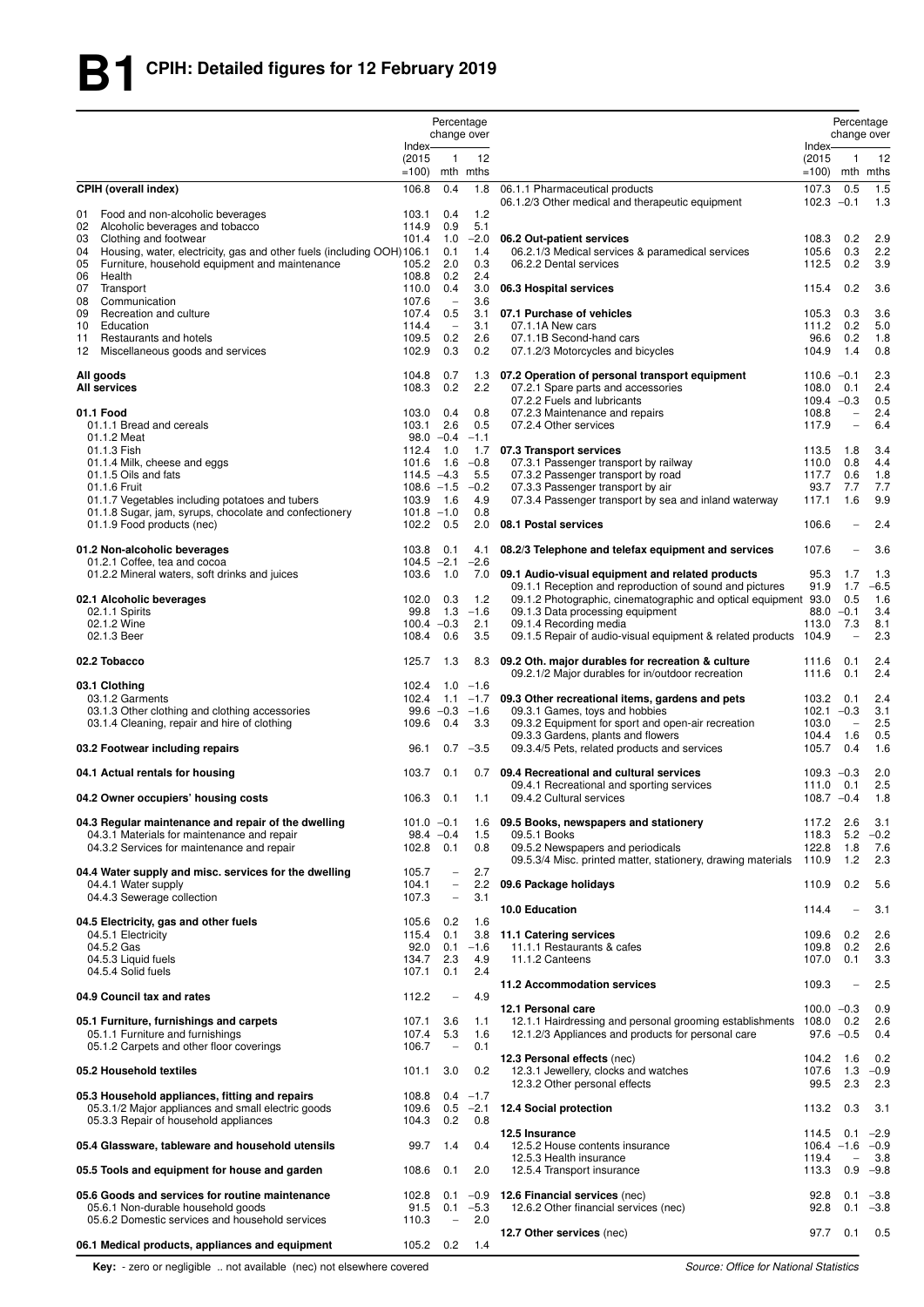|                                                                                                          | Weights Index $(2015=100)$ |                |                | Percentage change<br>over 1 month                    |                                                      | Percentage change<br>over 12 months                                   |                        |                                    |                        |                                                                                              |                  |                         |                            |                 |
|----------------------------------------------------------------------------------------------------------|----------------------------|----------------|----------------|------------------------------------------------------|------------------------------------------------------|-----------------------------------------------------------------------|------------------------|------------------------------------|------------------------|----------------------------------------------------------------------------------------------|------------------|-------------------------|----------------------------|-----------------|
|                                                                                                          | 2019                       | 2018<br>Feb    | 2019<br>Feb    | 2018<br>Feb                                          | Feb                                                  | 2019 2018 2018 2018 2018 2018 2018 2018 2019 2019<br>Jun              |                        |                                    |                        | Jul Aug Sep Oct Nov Dec Jan Feb                                                              |                  |                         |                            |                 |
| <b>CPI (Overall Index)</b>                                                                               | 1 000.00                   | 104.9          | 106.8          | 0.4                                                  | 0.5                                                  | 2.4                                                                   | 2.5                    |                                    |                        | 2.7 2.4 2.4 2.3                                                                              |                  | 2.1                     | 1.8                        | 1.9             |
| Food and non-alcoholic beverages<br>01<br>Alcoholic beverages and tobacco<br>02                          | 100.00<br>40.00            | 101.9<br>109.4 | 103.0<br>115.0 | 0.1<br>$\equiv$                                      | 0.4<br>0.9                                           | 2.0<br>4.1                                                            | 2.3<br>3.5             | 2.5<br>4.1                         | 1.5<br>4.1             | 0.9<br>4.0                                                                                   | 0.5<br>5.8       | 0.7<br>4.1              | 0.9<br>4.2                 | 1.1<br>5.1      |
| Clothing and footwear<br>03<br>04                                                                        | 67.00<br>130.00            | 103.4<br>103.1 | 101.3<br>104.3 | 1.7<br>$\overline{\phantom{a}}$                      | 1.0<br>0.1                                           | 2.1                                                                   | 2.3                    | 2.3                                | 2.7                    | $0.3 -0.4$ 0.3 $-0.4 -1.1 -0.8 -0.9 -1.3$<br>2.9                                             |                  | 2.8                     | $-1.1$                     | $-2.0$<br>1.2   |
| Housing, water, electricity, gas and other fuels<br>Furniture, household equipment and maintenance<br>05 | 65.00                      | 104.9          | 105.2          | 2.6                                                  | 2.0                                                  | 2.0                                                                   | 1.3                    | 0.7                                | 0.5                    | 0.7                                                                                          | 2.8<br>0.7       | 0.4                     | 1.0                        | 0.3             |
| Health<br>06                                                                                             | 28.00                      | 106.3          | 108.8          | 0.1                                                  | 0.2                                                  | 2.4                                                                   |                        | $2.2$ 2.4                          | 2.6                    | 2.3                                                                                          | 2.2              | 2.3                     | 2.3                        | 2.4             |
| Transport<br>07                                                                                          | 153.00                     | 107.1          | 110.4          | 0.5                                                  | 0.4                                                  | 5.5                                                                   |                        | 5.7 6.1                            | 5.6                    | 5.4                                                                                          | 4.9              | 3.4                     | 3.2                        | 3.1             |
| Communication<br>08<br>09<br>Recreation and culture                                                      | 24.00<br>155.00            | 103.8<br>104.0 | 107.5<br>107.2 | $-0.5$<br>0.3                                        | $\overline{\phantom{a}}$<br>0.5                      | 0.7<br>2.4                                                            | 1.6<br>3.1             | 0.3<br>3.6                         | 0.9<br>3.0             | 1.9                                                                                          | 1.6<br>$3.2$ 2.5 | 2.9<br>2.8              | 3.1<br>2.9                 | 3.6<br>3.1      |
| 10<br>Education                                                                                          | 22.00                      | 110.9          | 114.4          | $\overline{\phantom{a}}$                             | $\overline{\phantom{0}}$                             | 2.8                                                                   |                        | $2.8$ 2.8                          | 2.9                    | 3.1                                                                                          | 3.1              | 3.1                     | 3.1                        | 3.1             |
| 11<br>Restaurants and hotels<br>Miscellaneous goods and services<br>12                                   | 121.00<br>95.00            | 106.7<br>102.7 | 109.5<br>102.9 | 0.1<br>0.3                                           | 0.2<br>0.3                                           | 2.6<br>$-0.2$ $-1.0$ $-0.7$ $-0.3$                                    | 2.5                    | 2.5                                | 2.5                    | 2.4<br>$\overline{\phantom{a}}$                                                              | 2.7<br>0.4       | 3.1<br>0.1              | 2.6<br>0.2                 | 2.6<br>0.2      |
| All goods                                                                                                | 519.00                     | 103.4          | 104.8          | 0.6                                                  | 0.7                                                  | 2.6                                                                   | 2.6                    | 2.8                                | -2.5                   | 2.3                                                                                          | 2.1              | 1.8                     | 1.3                        | 1.3             |
| <b>All services</b><br>All items CPI excluding Energy, food, alcoholic beverages<br>and tobacco          | 481.00<br>799.00           | 106.4<br>104.9 | 109.0<br>106.9 | 0.2<br>0.6                                           | 0.2<br>0.5                                           | 2.3<br>1.9                                                            | 1.9                    | $2.3$ 2.5<br>2.1                   | 2.3<br>1.9             | 2.5<br>1.9                                                                                   | 2.5<br>1.8       | 2.4<br>1.9              | 2.5<br>1.9                 | 2.5<br>1.8      |
| 01.1 Food                                                                                                | 88.00                      | 102.2          | 102.9          | 0.1                                                  | 0.4                                                  | 1.7                                                                   | 1.9                    | 2.1                                | 1.1                    |                                                                                              |                  | $0.4$ 0.1 0.4 0.5       |                            | 0.7             |
| 01.1.1 Bread and cereals<br>01.1.2 Meat                                                                  | 14.00<br>19.00             | 102.6<br>99.2  | 103.1<br>98.0  | 0.5<br>0.1                                           | 2.6<br>$-0.4$                                        | 1.1                                                                   | 1.6<br>$0.8$ 1.5       | 0.8                                | 0.2                    | $1.4 - 0.3 - 1.2 - 1.2 - 1.8 - 0.7 - 1.1$                                                    |                  | $0.1 - 1.0 - 0.2 - 1.6$ |                            | 0.5             |
| 01.1.3 Fish                                                                                              | 4.00                       | 110.5          | 112.4          | 1.3                                                  | 1.0                                                  | 2.9                                                                   | 3.2                    | 3.2                                |                        | $0.8$ 2.8                                                                                    | 2.0              | 1.4                     | 2.1                        | - 1.7           |
| 01.1.4 Milk, cheese and eggs                                                                             | 11.00                      | 102.5          | 101.6          | 2.7                                                  | 1.6                                                  |                                                                       | $2.2$ 2.7              | 2.7                                |                        | $2.5 - 0.8 - 1.0$                                                                            |                  | 0.1                     | 0.2                        | $-0.8$          |
| 01.1.5 Oils and fats                                                                                     | 2.00                       | 108.5          | 114.5          | $-1.3$                                               | $-4.3$                                               |                                                                       |                        | 5.6 11.8 0.1 0.9                   |                        | 4.0 5.5                                                                                      |                  | 2.9                     | 8.8                        | 5.5             |
| 01.1.6 Fruit<br>01.1.7 Vegetables including potatoes and tubers                                          | 10.00<br>13.00             | 108.8<br>99.1  | 108.6<br>103.9 | 0.3<br>$-0.3$                                        | $-1.5$<br>1.6                                        | 1.9<br>1.8                                                            | 1.2                    | $2.3$ 2.5<br>3.0                   | 2.7<br>2.8             | 3.0<br>1.5                                                                                   | 2.6              | $0.7 - 0.1$<br>4.1      | 1.6<br>2.9                 | $-0.2$<br>4.8   |
| 01.1.8 Sugar, jam, syrups, chocolate and confectionery                                                   | 13.00                      | 101.0          | 101.8          | $-2.1$                                               | $-1.0$                                               |                                                                       | $2.2$ 1.3              |                                    | $3.0\quad 0.9$         | $1.1 - 0.3$                                                                                  |                  |                         | $0.6 - 0.3$                | 0.8             |
| 01.1.9 Food products (nec)                                                                               | 2.00                       | 100.2          | 102.2          | $-1.7$                                               | 0.5                                                  | 1.5                                                                   | $-2.0$                 |                                    | $1.6 - 2.1 - 3.5$      |                                                                                              | 0.5              | 1.6                     | $-0.1$                     | 2.0             |
| 01.2 Non-alcoholic beverages<br>01.2.1 Coffee, tea and cocoa                                             | 12.00<br>3.00              | 99.3<br>107.3  | 103.8<br>104.5 | $\overline{\phantom{m}}$<br>$-0.4$                   | 0.2<br>$-2.1$                                        | 4.2<br>2.1                                                            | 5.4<br>0.6             | 5.3                                |                        | 4.9 4.1<br>$-$ -1.0 -1.3 -1.7 -2.0 -1.0                                                      | - 3.8            |                         | $3.4$ 4.3                  | - 4.5<br>$-2.6$ |
| 01.2.2 Mineral waters, soft drinks and juices                                                            | 9.00                       | 96.8           | 103.6          | 0.2                                                  | 1.0                                                  | 5.0                                                                   |                        | 7.2 7.3                            | 7.1                    |                                                                                              | 6.2 5.8          | 5.5                     | 6.2                        | - 7.0           |
| 02.1 Alcoholic beverages                                                                                 | 19.00                      | 100.8          | 102.1          | $-0.1$                                               | 0.3                                                  |                                                                       |                        | $0.3 - 0.9$ 0.4                    |                        | 1.2 0.7 0.7 0.5                                                                              |                  |                         | 0.8                        | - 1.2           |
| 02.1.1 Spirits<br>02.1.2 Wine                                                                            | 5.00<br>9.00               | 101.4<br>98.4  | 99.8<br>100.4  | 1.4<br>$-0.5$                                        | 1.3<br>$-0.3$                                        |                                                                       |                        | $0.2 -0.7 -1.7$<br>$1.1 - 2.0$ 0.9 | 0.6                    | $1.8 - 0.2 - 1.3 - 1.9 - 1.5 - 1.6$<br>$1.2 \quad 0.6$                                       |                  | 1.6                     | 1.9                        | 2.1             |
| 02.1.3 Beer                                                                                              | 5.00                       | 104.7          | 108.4          | $-1.1$                                               | 0.6                                                  | $-1.0$                                                                | 0.9                    | 2.3                                | 1.9                    | 1.2                                                                                          | 3.4              | 1.6                     | 1.8                        | 3.5             |
| 02.2 Tobacco                                                                                             | 21.00                      | 116.0          | 125.7          | 0.2                                                  | 1.3                                                  |                                                                       |                        |                                    |                        | 7.3 7.3 7.2 6.5 6.7 10.2 7.3                                                                 |                  |                         | 7.1 8.3                    |                 |
| 03.1 Clothing<br>03.1.2 Garments                                                                         | 56.00<br>51.00             | 104.0<br>104.3 | 102.3<br>102.4 | 1.3<br>1.5                                           | 1.0<br>1.1                                           |                                                                       | $0.1 - 0.5$            |                                    |                        | $0.3 -0.4 -0.9 -0.5 -0.4 -1.4 -1.7$<br>$0.1 - 0.7$ $0.1 - 0.7 - 1.0 - 0.7 - 0.5 - 1.4 - 1.7$ |                  |                         |                            |                 |
| 03.1.3 Other clothing and clothing accessories                                                           | 4.00                       | 101.2          | 99.6           | $-0.8$                                               | $-0.3$                                               | $-0.9$                                                                |                        |                                    |                        | $0.4$ 2.3 2.0 -0.3 0.7 -0.4 -2.1 -1.6                                                        |                  |                         |                            |                 |
| 03.1.4 Cleaning, repair and hire of clothing                                                             | 1.00                       | 106.0          | 109.6          | 0.4                                                  | 0.4                                                  | 2.5                                                                   |                        | $2.7$ 2.5                          |                        | 2.5 2.4 2.7 2.7 3.4                                                                          |                  |                         |                            | - 3.3           |
| 03.2 Footwear including repairs                                                                          | 11.00                      | 99.5           | 96.1           | 3.3                                                  | 0.7                                                  |                                                                       |                        |                                    |                        | $1.1 - 0.4 - 0.2 - 0.6 - 1.9 - 1.8 - 3.1 - 0.9 - 3.5$                                        |                  |                         |                            |                 |
| 04.1 Actual rentals for housing                                                                          | 85.00                      | 103.0          | 103.7          | 0.1                                                  | 0.1                                                  |                                                                       | $0.4$ 0.5              |                                    |                        | 0.5 0.5 0.6 0.6 0.7 0.6 0.7                                                                  |                  |                         |                            |                 |
| 04.3 Regular maintenance and repair of the dwelling<br>04.3.1 Materials for maintenance and repair       | 3.00<br>1.00               | 99.3<br>96.9   | 100.3<br>98.4  | $\overbrace{\phantom{1232211}}$                      | $-0.1$<br>$-0.4$                                     | 2.7                                                                   | $1.2 \quad 0.8$<br>1.3 | 2.4                                | $1.2 \quad 0.9$<br>1.8 | 0.6<br>1.2                                                                                   | - 1.5<br>3.2     | 2.0<br>4.6              | 1.2<br>2.0                 | 1.1<br>1.5      |
| 04.3.2 Services for maintenance and repair                                                               | 2.00                       | 101.9          | 102.8          | $\overline{\phantom{0}}$                             | 0.1                                                  | 1.0                                                                   | 1.0                    | 0.8                                | 0.9                    |                                                                                              |                  | $0.7$ 0.7 0.8           | 0.8                        | 0.8             |
| 04.4 Water supply and misc. services for the dwelling                                                    | 11.00                      | 102.9          | 105.7          | -                                                    | $\overline{\phantom{a}}$                             |                                                                       |                        |                                    |                        | 2.7 2.7 2.7 2.7 2.7 2.7 2.7 2.7                                                              |                  |                         |                            | 2.7             |
| 04.4.1 Water supply<br>04.4.3 Sewerage collection                                                        | 5.00<br>6.00               | 101.8<br>104.1 | 104.1<br>107.3 | $\overline{\phantom{0}}$<br>$\overline{\phantom{0}}$ | $\overline{\phantom{0}}$<br>$\overline{\phantom{0}}$ | 2.2<br>3.1                                                            | 2.2<br>3.1             | 2.2<br>3.1                         | 2.2<br>3.1             | 2.2<br>3.1                                                                                   | 2.2<br>3.1       | 2.2<br>3.1              | 2.2<br>3.1                 | 2.2<br>3.1      |
| 04.5 Electricity, gas and other fuels                                                                    | 31.00                      | 103.7          | 105.4          | $\overline{\phantom{0}}$                             | 0.2                                                  | 6.0                                                                   | 6.6                    | 6.5                                | 8.0                    | 9.0                                                                                          | 8.5              | 8.1                     | 1.4                        | 1.6             |
| 04.5.1 Electricity                                                                                       | 17.00                      | 111.1          | 115.4          | $\overline{\phantom{0}}$                             | 0.1                                                  | 6.8                                                                   |                        | 7.4 7.4                            | 9.3                    | 9.0                                                                                          | 9.0              | 9.0                     | 3.7                        | 3.8             |
| 04.5.2 Gas                                                                                               | 12.00                      | 93.5           | 92.0           | $\overline{\phantom{0}}$                             | 0.1                                                  |                                                                       |                        |                                    |                        | 3.7 4.3 4.3 5.5 7.6 7.6                                                                      |                  |                         | $7.6 - 1.7 - 1.6$          |                 |
| 04.5.3 Liquid fuels<br>04.5.4 Solid fuels                                                                | 1.00<br>1.00               | 128.5<br>104.5 | 134.7<br>107.1 | $-1.7$<br>$\qquad \qquad -$                          | 2.3<br>0.1                                           | 0.8                                                                   |                        | $1.4$ 1.6                          |                        | 38.3 35.9 31.5 32.6 40.7 21.6<br>1.2 2.7 0.9                                                 |                  | 2.6                     | 5.7 0.8<br>2.4             | - 4.9<br>2.4    |
| 05.1 Furniture, furnishings and carpets                                                                  | 26.00                      | 106.1          | 107.4          | 3.9                                                  | 3.7                                                  |                                                                       |                        |                                    |                        | $0.2 -0.9 -0.5 -1.1 -0.2$ 0.4 -0.7 1.4                                                       |                  |                         |                            | 1.2             |
| 05.1.1 Furniture and furnishings<br>05.1.2 Carpets and other floor coverings                             | 18.00<br>8.00              | 105.7<br>106.6 | 107.4<br>106.7 | 4.6<br>0.5                                           | 5.3<br>$\overline{\phantom{a}}$                      |                                                                       |                        |                                    |                        | $-1.2 -0.9 -1.4 -0.2$ 0.1 -0.6 0.9<br>$0.5 - 0.4$ 0.5 0.1 $-0.6$ 1.0 $-1.7$ 0.6              |                  |                         |                            | 1.6<br>0.1      |
| 05.2 Household textiles                                                                                  | 6.00                       | 100.9          | 101.1          | 4.4                                                  | 3.0                                                  | 0.5                                                                   |                        |                                    |                        | $1.5 - 0.2 - 0.9$ 0.7 1.4 2.7                                                                |                  |                         | 1.6                        | 0.2             |
|                                                                                                          |                            |                |                |                                                      |                                                      |                                                                       |                        |                                    |                        |                                                                                              |                  |                         |                            |                 |
| 05.3 Household appliances, fitting and repairs<br>05.3.1/2 Major appliances and small electric goods     | 10.00<br>9.00              | 111.0<br>112.0 | 109.0<br>109.6 | 2.5<br>2.8                                           | 0.4<br>0.5                                           | 7.2<br>8.1                                                            | 5.9<br>6.6             | -4.9<br>5.4                        | 3.7<br>4.1             | 3.1<br>3.4                                                                                   | 1.5<br>1.6       | 0.1                     | $0.2 \quad 0.2 \quad -1.8$ | $0.2 -2.1$      |
| 05.3.3 Repair of household appliances                                                                    | 1.00                       | 103.5          | 104.3          | 0.1                                                  | 0.2                                                  |                                                                       |                        | $1.0$ 0.9 0.9                      | 0.9                    | 0.9                                                                                          | 0.9              | $0.8$ 0.7 0.8           |                            |                 |
| 05.4 Glassware, tableware and household utensils                                                         | 5.00                       | 99.3           | 99.7           | 0.8                                                  | 1.4                                                  | $-0.3$                                                                |                        | $0.9 - 0.4$ 1.5                    |                        | 2.3                                                                                          |                  | $-1.3 -0.2$ 0.4         |                            |                 |
| 05.5 Tools and equipment for house and garden                                                            | 6.00                       | 106.4          | 108.6          | 2.1                                                  | 0.1                                                  | 7.7                                                                   |                        | 5.7 4.7 3.6                        |                        | 5.1 4.7 4.0                                                                                  |                  |                         | 4.0                        | 2.0             |
| 05.6 Goods and services for routine maintenance                                                          | 12.00                      | 103.6          | 102.8          | 0.5                                                  | 0.1                                                  |                                                                       |                        |                                    |                        | 1.7 0.7 -0.1 0.5 -1.3 -0.8 -0.4 -0.5 -0.8                                                    |                  |                         |                            |                 |
| 05.6.1 Non-durable household goods<br>05.6.2 Domestic services and household services                    | 4.00<br>8.00               | 96.6<br>108.1  | 91.5<br>110.3  | 1.1<br>0.1                                           | 0.1                                                  | $-0.4$ $-2.9$ $-4.6$ $-3.3$ $-7.4$ $-5.8$ $-4.2$ $-4.4$ $-5.3$<br>3.0 | 2.9                    | 2.7                                | 2.9                    | 2.6                                                                                          | 2.5              | $2.1$ 2.0               |                            | 2.0             |
| 06.1 Medical products, appliances and equipment                                                          | 12.00                      | 103.8          | 105.3          | $\overline{\phantom{a}}$                             | 0.2                                                  | 1.1                                                                   | 0.9                    | - 1.5                              | 1.8                    | 1.4                                                                                          | 1.3              | 1.5                     | 1.2                        | - 1.4           |
| 06.1.1 Pharmaceutical products<br>06.1.2/3 Other medical and therapeutic equipment                       | 7.00<br>5.00               | 105.7<br>101.0 | 107.3<br>102.3 | 0.2<br>$-0.2$                                        | 0.5                                                  | 2.0<br>$-0.1$ $-0.2$ 0.2 0.5 0.5 0.3 0.1 0.9 1.3 1.3                  | 1.4                    | 2.1                                | 2.8                    |                                                                                              | $2.2$ 2.2        | 1.9                     | 1.2                        | 1.5             |
|                                                                                                          |                            |                |                |                                                      |                                                      |                                                                       |                        |                                    |                        |                                                                                              |                  |                         |                            |                 |

**Key:**- zero or negligible .. not available (nec) not elsewhere covered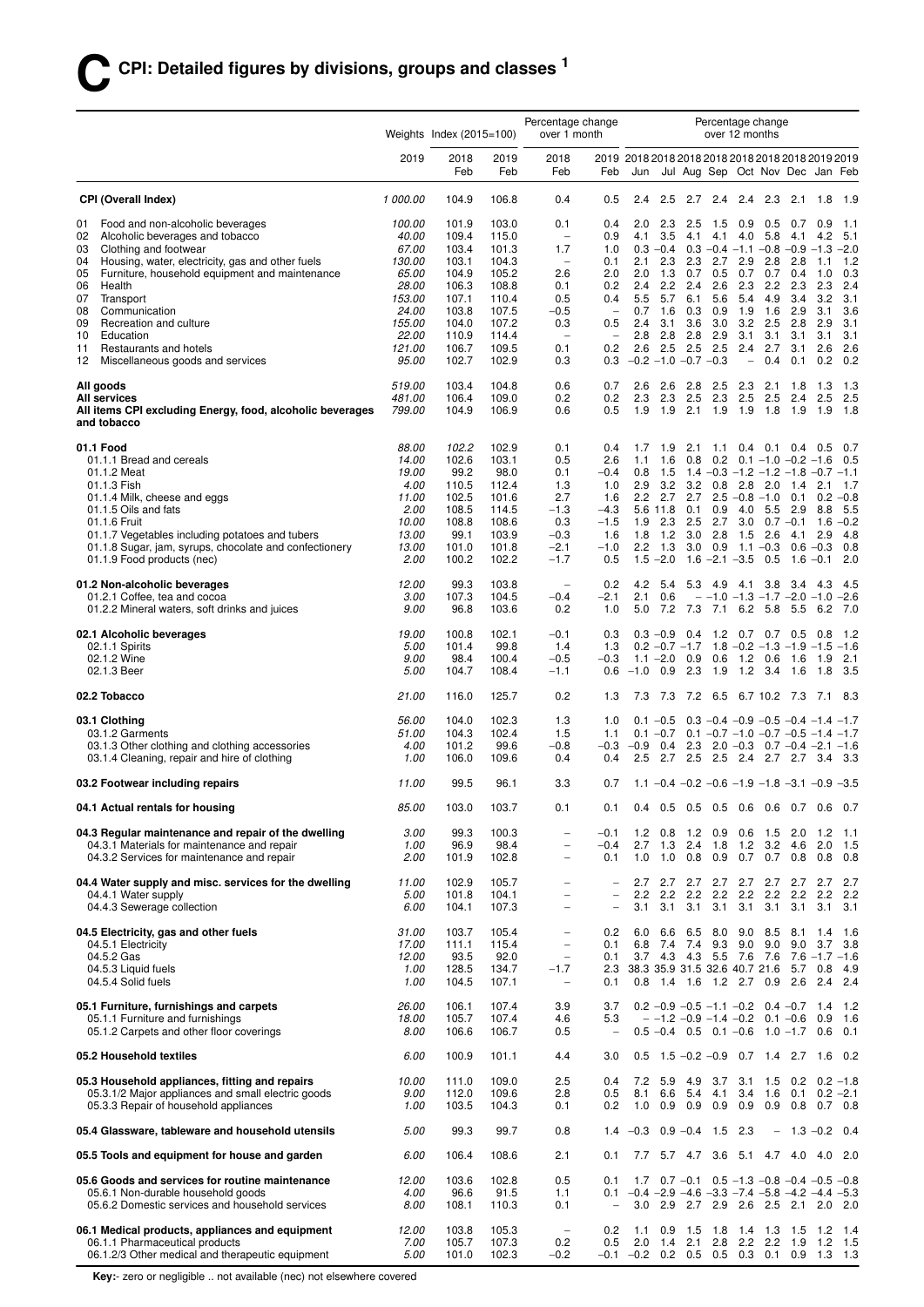continued

|                                                                                                                |                | Weights Index $(2015=100)$ |                |                                   | Percentage change<br>Percentage change<br>over 1 month<br>over 12 months              |                          |                                        |            |                    |                                             |
|----------------------------------------------------------------------------------------------------------------|----------------|----------------------------|----------------|-----------------------------------|---------------------------------------------------------------------------------------|--------------------------|----------------------------------------|------------|--------------------|---------------------------------------------|
|                                                                                                                | 2019           | 2018<br>Feb                | 2019<br>Feb    | 2018<br>Feb                       | 2019 20182018201820182018 2018 2018 20192019<br>Feb                                   |                          |                                        |            |                    | Jun Jul Aug Sep Oct Nov Dec Jan Feb         |
| 06.2 Out-patient services                                                                                      | 10.00          | 105.6                      | 108.6          | 0.1                               | 0.2<br>2.5                                                                            | $2.5$ $2.5$ $2.5$        | 2.4                                    | 2.4        | 2.5                | 2.7<br>2.8                                  |
| 06.2.1/3 Medical services & paramedical services<br>06.2.2 Dental services                                     | 6.00<br>4.00   | 103.3<br>108.3             | 105.6<br>112.5 | 0.2<br>$\overline{\phantom{a}}$   | 0.3<br>0.2<br>3.8                                                                     | 3.9                      | 1.8 1.8 1.6 1.7 1.7<br>3.7<br>3.9 3.8  | 1.7<br>3.5 | 1.9<br>3.5         | 2.1<br>2.2<br>3.9<br>3.7                    |
| 06.3 Hospital services                                                                                         | 6.00           | 111.3                      | 115.4          | 0.1                               | 0.2<br>4.5                                                                            | 4.1                      | 4.1 4.1 3.6                            | 3.6        | 3.4                | 3.6<br>3.6                                  |
| 07.1 Purchase of vehicles                                                                                      | 46.00          | 101.8                      | 105.4          | 0.2                               | 0.3<br>4.4                                                                            | 3.8                      | 4.1 4.3<br>3.5                         | 3.1        | 3.8                | 3.5<br>3.5                                  |
| 07.1.1A New cars<br>07.1.1B Second-hand cars                                                                   | 26.00<br>17.00 | 105.9<br>94.9              | 111.2<br>96.6  | 0.1<br>0.4                        | 0.2<br>0.2<br>3.1                                                                     | 5.6 4.3 4.8 4.8<br>3.2   | 4.0<br>$3.2$ $3.9$<br>- 3.3            | 4.2<br>1.9 | 4.8<br>2.8         | 5.0<br>4.8<br>2.0<br>1.8                    |
| 07.1.2/3 Motorcycles and bicycles                                                                              | 3.00           | 104.0                      | 104.9          | 0.2                               | 2.2<br>1.4                                                                            | 2.5<br>2.7               | $2.2 - 0.9$                            | 0.1        | $-0.4 -0.3$        | 0.8                                         |
| 07.2 Operation of personal transport equipment                                                                 | 74.00          | 108.3                      | 110.8          | 0.1                               | $-0.1$                                                                                |                          | 7.1 7.6 7.4 7.1 7.7                    | 6.5        | 4.1                | 2.3<br>2.6                                  |
| 07.2.1 Spare parts and accessories                                                                             | 5.00           | 105.5                      | 108.0          | 0.2                               | 0.1                                                                                   | 2.2 2.4 1.6 2.0          | 2.2                                    | 2.6        | 2.9                | 2.4<br>2.6                                  |
| 07.2.2 Fuels and lubricants<br>07.2.3 Maintenance and repairs                                                  | 30.00<br>24.00 | 108.8<br>106.2             | 109.4<br>108.8 | $-0.1$<br>0.2                     | $-0.3$ 11.6 12.4 11.7 10.8 11.9<br>$\qquad \qquad -$                                  | 3.0 3.4 3.5 3.3          | 3.3                                    | 8.9<br>3.4 | 3.4<br>3.3         | $0.7$ 0.5<br>2.6<br>2.4                     |
| 07.2.4 Other services                                                                                          | 15.00          | 110.8                      | 117.9          | 0.4                               | $\overline{\phantom{0}}$                                                              | 6.4 6.7 7.2 7.8          | 8.1                                    | 7.9        | 7.5                | 6.8<br>6.4                                  |
| 07.3 Transport services                                                                                        | 33.00          | 110.5                      | 114.8          | 2.0                               | 1.8<br>3.5                                                                            |                          | 4.7 6.4 4.2 3.1                        | 3.9        | 1.5                | 4.0<br>3.8                                  |
| 07.3.1 Passenger transport by railway                                                                          | 14.00          | 105.4                      | 110.0          | 0.4                               | 2.5<br>0.8                                                                            | 4.4                      | 4.0 4.4 2.6                            | 3.5        | 3.5                | 4.1<br>4.4                                  |
| 07.3.2 Passenger transport by road<br>07.3.3 Passenger transport by air                                        | 11.00<br>5.00  | 115.7<br>87.0              | 117.7<br>93.7  | 1.9<br>5.3                        | 0.6<br>2.2<br>7.7                                                                     | 4.2 6.6 5.6              | 3.3 4.0 4.3 3.9 2.9<br>5.3             | 1.9        | 3.4<br>$3.3 - 5.6$ | 1.8<br>3.1<br>7.7<br>5.4                    |
| 07.3.4 Passenger transport by sea and inland waterway                                                          | 3.00           | 106.6                      | 117.1          | 2.9                               | 4.7<br>1.6                                                                            |                          | $4.713.9 - 1.4 - 2.0$                  | 7.8        | $-1.1$ 11.3        | 9.9                                         |
| 08.1 Postal services                                                                                           | 1.00           | 104.1                      | 106.6          |                                   | 2.8                                                                                   | 2.8 2.8 2.8              | 2.4                                    | 2.4        | 2.4                | 2.4<br>2.4                                  |
| 08.2/3 Telephone and telefax equipment and services                                                            | 23.00          | 103.8                      | 107.6          | $-0.5$                            | 0.6                                                                                   | $1.6$ 0.2 0.9            | 1.9                                    | 1.6        | 2.9                | 3.1<br>- 3.6                                |
| 09.1 Audio-visual equipment and related products                                                               | 20.00          | 93.4                       | 94.8           | 0.6                               | $1.9 -3.1 -3.2 -4.5 -2.2 -0.8$                                                        |                          |                                        | 0.4        | 0.4                | 0.2<br>1.5                                  |
| 09.1.1 Reception and reproduction of sound and pictures                                                        | 5.00           | 98.3                       | 91.9           | $-0.9$                            | 1.7 $-6.4$ $-8.2$ $-8.2$ $-7.3$ $-7.0$ $-8.3$ $-6.2$ $-8.9$ $-6.5$                    |                          |                                        |            |                    |                                             |
| 09.1.2 Photographic, cinematographic and optical equipment<br>09.1.3 Data processing equipment                 | 2.00<br>8.00   | 91.6<br>85.1               | 93.0<br>88.0   | $-0.7$<br>0.3                     | $0.5 -4.5 -2.0 -2.8 -4.2 -5.1 -3.9 -0.6$<br>$-0.1$ $-5.5$ $-6.0$ $-7.6$ $-3.6$ $-1.5$ |                          |                                        | 4.6        | 2.5                | 0.4<br>1.6<br>3.4<br>3.8                    |
| 09.1.4 Recording media                                                                                         | 4.00           | 104.6                      | 113.0          | 3.6                               | 7.3                                                                                   |                          | 3.7 5.0 2.8 6.2 9.6                    | 6.3        | 5.3                | 4.3<br>8.1                                  |
| 09.1.5 Repair of audio-visual equipment & related products                                                     | 1.00           | 102.5                      | 104.9          | $-0.2$                            | $\overline{\phantom{0}}$                                                              |                          | 2.3 2.3 2.4 2.3 2.3                    | 2.3        | 2.3                | 2.3<br>2.1                                  |
| 09.2 Oth. major durables for recreation & culture<br>09.2.1/2 Major durables for in/outdoor recreation         | 17.00<br>17.00 | 109.1<br>109.1             | 111.6<br>111.6 | 0.1<br>0.1                        | 0.1<br>4.0<br>0.1<br>4.0                                                              | 5.1<br>5.1<br>5.1<br>5.1 | 5.0<br>2.1<br>5.0<br>2.1               | 2.1<br>2.1 | 2.0<br>2.0         | 2.3<br>2.4<br>2.3<br>2.4                    |
| 09.3 Other recreational items, gardens and pets                                                                | 37.00          | 100.9                      | 103.3          | $-0.4$                            | $0.1 - 0.2$ 2.9                                                                       | 3.8                      | 2.2<br>2.3                             | 0.8        | 1.8                | 1.9<br>2.4                                  |
| 09.3.1 Games, toys and hobbies<br>09.3.2 Equipment for sport and open-air recreation                           | 22.00<br>3.00  | 99.0<br>100.5              | 102.1<br>103.0 | $-1.5$<br>1.6                     | $-0.3$ $-2.1$ 3.5 5.1 2.3<br>1.0<br>$\overline{\phantom{a}}$                          | 2.1                      | 2.9<br>$3.6$ 2.7 1.2                   | 0.7<br>1.2 | 2.2<br>2.6         | 1.8<br>3.1<br>2.5<br>4.1                    |
| 09.3.3 Gardens, plants and flowers                                                                             | 4.00           | 103.8                      | 104.4          | 1.7                               | 1.6<br>3.7                                                                            | $2.7$ $2.1$ $1.5$        | 0.6                                    | 1.5        | $-0.5$             | 0.5<br>0.6                                  |
| 09.3.4/5 Pets, related products and services                                                                   | 8.00           | 104.0                      | 105.7          | 0.6                               | 1.9<br>0.4                                                                            | $1.7$ 1.5                | 1.6<br>1.7                             | 0.6        | 1.7                | 1.6<br>1.8                                  |
| 09.4 Recreational and cultural services                                                                        | 26.00          | 107.2                      | 109.3          | 0.6                               | $-0.3$<br>3.9                                                                         | 3.6<br>5.1               | 3.3<br>4.2                             | 2.8        | 2.8                | 2.0<br>2.8                                  |
| 09.4.1 Recreational and sporting services<br>09.4.2 Cultural services                                          | 7.00<br>19.00  | 108.3<br>106.7             | 111.0<br>108.7 | 0.1<br>0.7                        | 0.1<br>3.1<br>4.2 3.9<br>$-0.4$                                                       | 2.9<br>3.0               | 3.0<br>3.0<br>5.9 3.4 4.7              | 3.0<br>2.8 | 2.7<br>2.8         | 2.5<br>2.5<br>3.0<br>1.8                    |
| 09.5 Books, newspapers and stationery                                                                          | 12.00          | 113.1                      | 116.6          | 1.2                               | 2.4                                                                                   |                          | 5.7 3.7 4.2 2.4 3.2                    | 1.7        | 2.6                | 1.9<br>- 3.1                                |
| 09.5.1 Books                                                                                                   | 3.00           | 118.4                      | 118.3          | 2.6                               | 5.2 9.7                                                                               |                          | 3.6 $6.8 - 0.6$ 2.4 $-0.6$             |            |                    | $0.6 -2.7 -0.2$                             |
| 09.5.2 Newspapers and periodicals                                                                              | 4.00<br>5.00   | 114.1<br>108.4             | 122.8<br>110.9 | 0.6<br>0.5                        | 1.8 6.1<br>1.2                                                                        |                          | 5.2 5.6 5.4 6.3<br>2.8 2.5 1.5 2.4 1.3 | 4.3<br>1.5 | 1.5                | 6.1 6.3 7.6<br>1.6<br>2.3                   |
| 09.5.3/4 Misc. printed matter, stationery, drawing materials                                                   |                |                            |                |                                   |                                                                                       |                          |                                        |            |                    |                                             |
| 09.6 Package holidays                                                                                          | 43.00          | 105.0                      | 110.9          | 0.3                               | 0.2                                                                                   |                          | 4.9 5.1 5.4 5.7 5.6                    | 5.3        | 5.2                | 5.7 5.6                                     |
| 10.0 Education                                                                                                 | 22.00          | 110.9                      | 114.4          | $\hspace{1.0cm} - \hspace{1.0cm}$ | 2.8<br>$\overline{\phantom{0}}$                                                       | 2.8 2.8 2.9              | 3.1                                    | 3.1        | 3.1                | 3.1<br>3.1                                  |
| 11.1 Catering services                                                                                         | 95.00          | 106.8                      | 109.6          | 0.2                               | 0.2                                                                                   |                          | 2.9 2.8 2.9 2.8 2.7                    | 2.6        | 2.6                | 2.6<br>2.6                                  |
| 11.1.1 Restaurants & cafes<br>11.1.2 Canteens                                                                  | 87.00<br>8.00  | 107.1<br>103.6             | 109.8<br>107.0 | 0.2<br>$-0.2$                     | 0.2<br>0.1                                                                            | 2.9 2.8 2.9 2.7          | 2.6<br>3.0 3.4 3.4 3.5 3.9             | 2.6<br>3.1 | 2.6<br>3.0         | 2.6<br>2.6<br>$3.0$ $3.3$                   |
| 11.2 Accommodation services                                                                                    | 26.00          | 106.6                      | 109.3          | $-0.3$                            | $\overline{\phantom{a}}$                                                              |                          | 1.7 1.5 1.4 1.6 1.7                    | 2.9        | 4.7                | 2.5<br>2.2                                  |
| 12.1 Personal care                                                                                             | 31.00          | 99.2                       | 100.1          | $\overline{\phantom{a}}$          | $-0.3 -0.5 -0.6$                                                                      |                          | $-0.9$ 0.6                             | 1.3        | 0.8                | 1.2<br>0.9                                  |
| 12.1.1 Hairdressing and personal grooming establishments<br>12.1.2/3 Appliances and products for personal care | 7.00<br>24.00  | 105.2<br>97.2              | 108.0<br>97.6  | 0.2<br>$-0.1$                     | 0.2 1.9 2.2 2.4 2.5 2.6<br>$-0.5$ $-1.3$ $-1.5$ $-0.8$ 0.4 $-0.1$                     |                          |                                        | 2.8<br>0.8 | 2.5<br>0.2         | $2.6$ 2.6<br>$0.8$ 0.4                      |
| 12.3 Personal effects (nec)                                                                                    | 18.00          | 103.9                      | 104.1          | 1.9                               | $0.1 - 0.3$<br>1.6                                                                    |                          | $-0.1 - 0.2$                           | 0.8        | 0.4                | $0.4$ 0.2                                   |
| 12.3.1 Jewellery, clocks and watches<br>12.3.2 Other personal effects                                          | 12.00<br>6.00  | 108.6<br>97.2              | 107.6<br>99.5  | 1.9<br>1.9                        | 1.3<br>$2.3 -2.2 -2.0 -1.9 -1.9 -0.5$                                                 |                          | 1.3 0.5 1.0 1.2 0.1                    | 1.9        | 1.4                | $0.2 -0.1 -0.3 -0.9$<br>$1.9$ 2.3           |
| 12.4 Social protection                                                                                         | 17.00          | 109.8                      | 113.2          | 0.2                               | 0.3                                                                                   |                          | 3.3 3.3 3.3 3.3 3.2 3.3                |            | 3.2                | 3.1 3.1                                     |
| 12.5 Insurance                                                                                                 | 7.00           | 118.4                      | 113.5          | 0.1                               | $-0.1$                                                                                |                          |                                        |            |                    | $-$ -2.1 -2.2 -1.7 -2.1 -4.3 -3.5 -4.0 -4.1 |
| 12.5.2 House contents insurance<br>12.5.3 Health insurance                                                     | 2.00<br>2.00   | 107.4<br>115.0             | 106.4<br>119.4 | 0.5<br>$\overline{\phantom{a}}$   | $-1.6$ 4.1 2.8 2.6 5.5 4.1<br>$\overline{\phantom{0}}$                                |                          | 4.7 2.9 2.9 2.9 3.7                    |            | 4.1 1.8            | $1.2 - 0.9$<br>3.7 3.7 3.8 3.8              |
| 12.5.4 Transport insurance                                                                                     | 3.00           | 125.5                      | 113.3          | $\overline{\phantom{a}}$          | $0.9 -4.8 -7.4 -7.5 -7.8 -8.3 -12.5 -10.1 -10.6 -9.8$                                 |                          |                                        |            |                    |                                             |
| 12.6 Financial services (nec)                                                                                  | 10.00          | 96.5                       | 92.8           | $-0.2$                            | $0.1 - 2.6 - 6.3 - 6.3 - 6.2 - 5.4 - 4.5 - 4.9 - 4.1 - 3.8$                           |                          |                                        |            |                    |                                             |
| 12.6.2 Other financial services (nec)                                                                          | 10.00          | 96.5                       | 92.8           | $-0.2$                            | $0.1 - 2.6 - 6.3 - 6.3 - 6.2 - 5.4 - 4.5 - 4.9 - 4.1 - 3.8$                           |                          |                                        |            |                    |                                             |
| 12.7 Other services (nec)                                                                                      | 12.00          | 97.3                       | 97.7           | $\overline{\phantom{a}}$          | $0.1 - 2.2 - 2.9 - 2.7 - 2.6$ 0.6 0.7 0.5 0.4 0.5                                     |                          |                                        |            |                    |                                             |

**Key:**- zero or negligible .. not available (nec) not elsewhere covered

1 From the release of January data on 16 February 2016, CPI and CPIH indices have been re-referenced and published with 2015=100.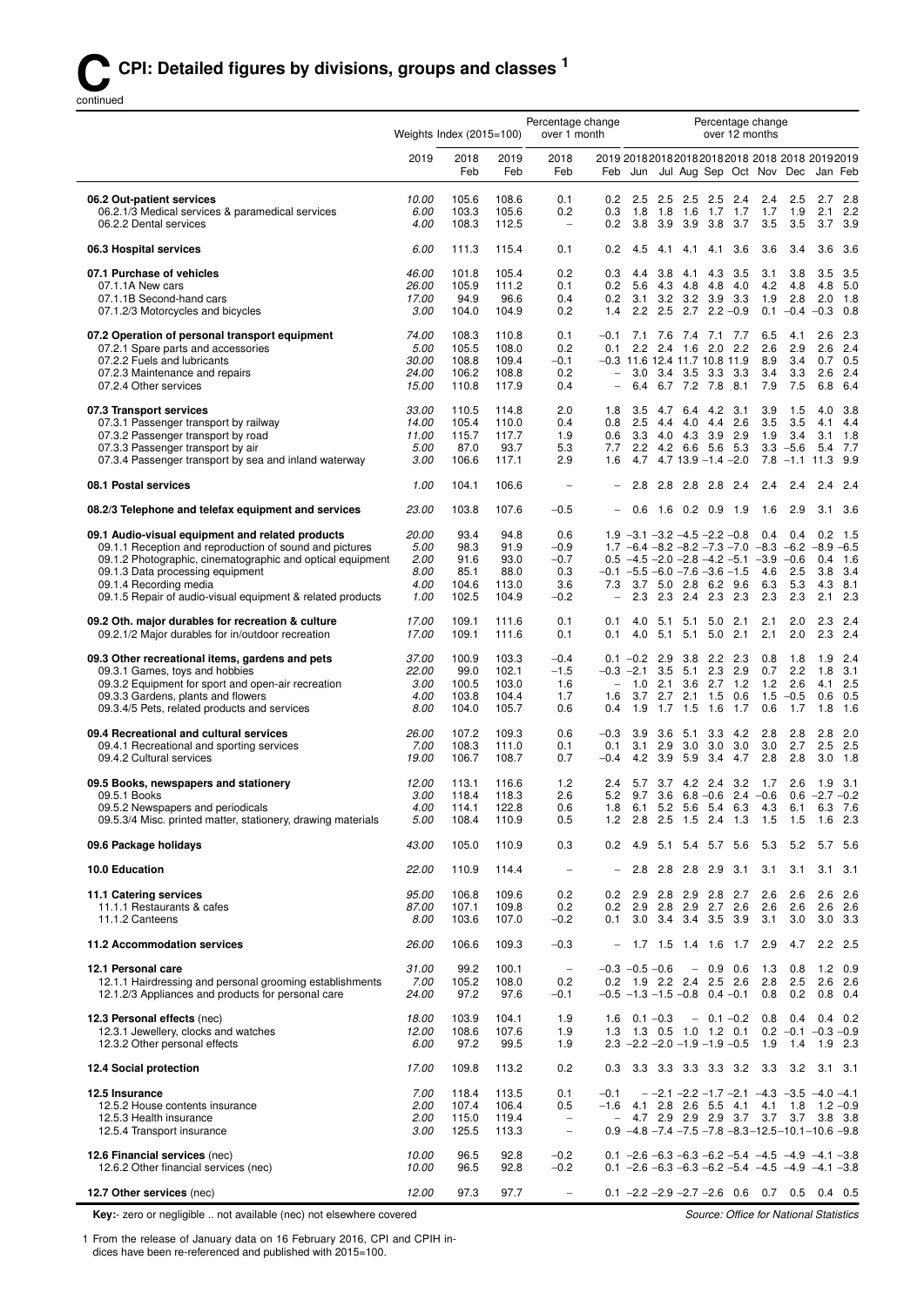|          |                                                                                                               | Percentage change<br>Weights Index $(2015=100)$<br>over 1 month |                       |                         |                                                      |                                                          |                           | Percentage change<br>over 12 months |                   |                                                                                                                            |                          |                                    |                  |                            |                 |
|----------|---------------------------------------------------------------------------------------------------------------|-----------------------------------------------------------------|-----------------------|-------------------------|------------------------------------------------------|----------------------------------------------------------|---------------------------|-------------------------------------|-------------------|----------------------------------------------------------------------------------------------------------------------------|--------------------------|------------------------------------|------------------|----------------------------|-----------------|
|          |                                                                                                               | 2019                                                            | 2018<br>Feb           | 2019<br>Feb             | 2018<br>Feb                                          | 2019 2018 2018 2018 2018 2018 2018 2018 2019 2019<br>Feb | Jun                       |                                     |                   | Jul Aug Sep Oct Nov Dec Jan Feb                                                                                            |                          |                                    |                  |                            |                 |
|          | <b>CPIH (overall index)</b>                                                                                   | 1 000.00                                                        | 104.9                 | 106.8                   | 0.4                                                  | 0.4                                                      | 2.3                       | 2.3                                 | 2.4               |                                                                                                                            | 2.2 2.2                  | 2.2                                | 2.0              | 1.8                        | 1.8             |
| 01       | Food and non-alcoholic beverages                                                                              | 82.00                                                           | 101.9                 | 103.1                   | 0.1                                                  | 0.4                                                      | 2.0                       | 2.3                                 | 2.4               | 1.5                                                                                                                        | 0.9                      | 0.5                                | 0.7              | 0.9                        | 1.2             |
| 02       | Alcoholic beverages and tobacco                                                                               | 32.00                                                           | 109.4                 | 114.9                   | 0.1                                                  | 0.9                                                      | 4.0                       | 3.5                                 | 4.0               | 4.0                                                                                                                        | 3.9                      | 5.7                                | 4.1              | 4.2                        | 5.1             |
| 03<br>04 | Clothing and footwear<br>Housing, water, electricity, gas and other fuels                                     | <i>54.00</i><br>298.00                                          | 103.4<br>104.6        | 101.4<br>106.1          | 1.7<br>$\overline{\phantom{a}}$                      | 1.0<br>0.1                                               | 1.8                       | $0.4 - 0.4$<br>1.8                  | 1.8               | $0.3 - 0.4 - 1.1 - 0.8 - 0.9 - 1.3$<br>1.9                                                                                 | 2.1                      |                                    | $2.0$ $2.1$      | 1.4                        | $-2.0$<br>1.4   |
| 05       | Furniture, household equipment and maintenance                                                                | 53.00                                                           | 104.8                 | 105.2                   | 2.5                                                  | 2.0                                                      |                           | $2.0$ 1.3                           | 0.7               | 0.4                                                                                                                        | 0.7                      | 0.6                                | 0.3              | 0.9                        | 0.3             |
| 06       | Health                                                                                                        | 22.00                                                           | 106.2                 | 108.8                   | 0.1                                                  | 0.2                                                      | 2.4                       | 2.2                                 | 2.4               | 2.6                                                                                                                        | 2.3                      | 2.2                                | 2.3              | 2.3                        | 2.4             |
| 07       | Transport                                                                                                     | 123.00                                                          | 106.8                 | 110.0                   | 0.5                                                  | 0.4                                                      |                           | 5.3 5.6                             | 6.0               | 5.5                                                                                                                        | 5.3                      | 4.8                                | 3.3              | 3.1                        | 3.0             |
| 08<br>09 | Communication<br>Recreation and culture                                                                       | 20.00<br>127.00                                                 | 103.9<br>104.1        | 107.6<br>107.4          | $-0.5$<br>0.2                                        | $\qquad \qquad -$<br>0.5                                 | 0.7<br>2.4                | 1.6<br>3.1                          | 0.3<br>3.6        | 0.9<br>3.1                                                                                                                 | 1.9<br>3.3               | 1.6<br>2.6                         | 2.8<br>2.8       | 3.1<br>2.9                 | 3.6<br>3.1      |
| 10       | Education                                                                                                     | 18.00                                                           | 110.9                 | 114.4                   | $\overline{\phantom{a}}$                             | $\qquad \qquad -$                                        | 2.8                       | 2.8                                 | 2.8               | 2.9                                                                                                                        | 3.1                      | 3.1                                | 3.1              | 3.1                        | 3.1             |
| 11       | Restaurants and hotels                                                                                        | 97.00                                                           | 106.7                 | 109.5                   | 0.1                                                  | 0.2                                                      |                           | $2.6$ 2.5                           | 2.5               | 2.5                                                                                                                        | 2.4                      | 2.7                                | 3.1              | 2.6                        | 2.6             |
| 12       | Miscellaneous goods and services                                                                              | 74.00                                                           | 102.7                 | 102.9                   | 0.3                                                  |                                                          | $0.3 -0.2 -1.0 -0.7 -0.3$ |                                     |                   |                                                                                                                            | $\overline{\phantom{0}}$ | 0.4                                | 0.1              | 0.2                        | 0.2             |
|          | 04.2 Owner occupiers housing costs                                                                            | 165.00                                                          | 105.1                 | 106.3                   | 0.1                                                  | 0.1                                                      | 1.1                       | 1.1                                 | 1.0               | 1.0                                                                                                                        |                          | $1.1$ $1.1$ $1.2$                  |                  | $-1.1$                     | $-1.1$          |
|          | All goods<br><b>All services</b>                                                                              | 421.00<br>579.00                                                | 103.4<br>106.0        | 104.8<br>108.3          | 0.6<br>0.2                                           | 0.7<br>0.2                                               | 2.5<br>2.0                | 2.6<br>2.0                          | 2.7<br>2.2        | 2.5<br>2.0                                                                                                                 | 2.3<br>2.1               | 2.2                                | $2.1$ 1.8<br>2.1 | 1.2<br>2.2                 | - 1.3<br>2.2    |
|          | CPIH excluding Energy, food, alcoholic beverages & tobacco                                                    | 836.00                                                          | 105.0                 | 106.9                   | 0.4                                                  | 0.4                                                      | 1.8                       | 1.8                                 | 1.9               | 1.8                                                                                                                        | 1.8                      | 1.8                                | 1.8              | 1.8                        | 1.8             |
|          | 01.1 Food                                                                                                     | 72.00                                                           | 102.2                 | 103.0                   | 0.1                                                  | 0.4                                                      | 1.7                       | 1.9                                 | 2.0               | 1.1                                                                                                                        | 0.5                      | 0.1                                | 0.4              | 0.5                        | 0.8             |
|          | 01.1.1 Bread and cereals                                                                                      | 12.00                                                           | 102.6                 | 103.1                   | 0.5                                                  | 2.6                                                      | 1.1                       | 1.6                                 | 0.8               | 0.2                                                                                                                        |                          | $0.1 - 1.0 - 0.2 - 1.6$            |                  |                            | 0.5             |
|          | 01.1.2 Meat                                                                                                   | 15.00                                                           | 99.2                  | 98.0                    | 0.1                                                  | $-0.4$                                                   | 0.8                       | 1.5                                 |                   | $1.4 - 0.3 - 1.2 - 1.2 - 1.8 - 0.7 - 1.1$                                                                                  |                          |                                    |                  |                            |                 |
|          | 01.1.3 Fish<br>01.1.4 Milk, cheese and eggs                                                                   | 3.00<br>9.00                                                    | 110.5<br>102.5        | 112.4<br>101.6          | 1.3<br>2.7                                           | 1.0<br>1.6                                               | 2.9<br>$2.2^{\circ}$      | 3.2<br>2.7                          | 3.2<br>2.7        |                                                                                                                            | $0.8$ 2.8                | 2.0<br>$2.5 - 0.8 - 1.0$           | 1.4<br>0.1       | 2.1<br>0.2                 | - 1.7<br>$-0.8$ |
|          | 01.1.5 Oils and fats                                                                                          | 2.00                                                            | 108.5                 | 114.5                   | $-1.3$                                               | $-4.3$                                                   |                           | 5.6 11.8                            | 0.1               | 0.9                                                                                                                        | 4.0                      | 5.5                                | 2.9              | 8.8                        | 5.5             |
|          | 01.1.6 Fruit                                                                                                  | 8.00                                                            | 108.8                 | 108.6                   | 0.3                                                  | $-1.5$                                                   |                           | $1.9$ 2.3                           | 2.5               | 2.7                                                                                                                        | 3.0                      |                                    | $0.7 - 0.1$ 1.6  |                            | $-0.2$          |
|          | 01.1.7 Vegetables including potatoes and tubers                                                               | 11.00                                                           | 99.1                  | 103.9                   | $-0.3$                                               | 1.6                                                      | 1.8                       | 1.2                                 | 3.0               | 2.8                                                                                                                        | 1.5                      | 2.6                                | 4.1 2.9          |                            | 4.9             |
|          | 01.1.8 Sugar, jam, syrups, chocolate and confectionery<br>01.1.9 Food products (nec)                          | 10.00<br>2.00                                                   | 101.0<br>100.2        | 101.8<br>102.2          | $-2.1$<br>$-1.7$                                     | $-1.0$<br>0.5                                            |                           | $2.2$ 1.3<br>$1.5 - 2.0$            |                   | $3.0\quad 0.9$<br>$1.6 - 2.1 - 3.5$                                                                                        |                          | $1.1 - 0.3$<br>0.5                 |                  | $0.6 - 0.3$<br>$1.6 - 0.1$ | 0.8<br>2.0      |
|          | 01.2 Non-alcoholic beverages<br>01.2.1 Coffee, tea and cocoa<br>01.2.2 Mineral waters, soft drinks and juices | 10.00<br>3.00<br>7.00                                           | 99.6<br>107.3<br>96.8 | 103.8<br>104.5<br>103.6 | $\overline{\phantom{m}}$<br>$-0.4$<br>0.2            | 0.1<br>$-2.1$<br>1.0                                     | 2.1                       | 0.6                                 |                   | 4.2 5.2 5.1 4.6 3.9 3.6 3.2 4.1<br>$-1.0$ $-1.3$ $-1.7$ $-2.0$ $-1.0$ $-2.6$<br>5.0 7.2 7.3 7.1 6.2 5.8 5.5                |                          |                                    |                  | 6.2                        | $-4.1$<br>- 7.0 |
|          | 02.1 Alcoholic beverages                                                                                      | 15.00                                                           | 100.8                 | 102.0                   | $-0.1$                                               | 0.3                                                      |                           | $0.3 - 0.9$                         | 0.4               | 1.2                                                                                                                        |                          | 0.7 0.6                            | 0.5              | 0.8                        | $-1.2$          |
|          | 02.1.1 Spirits                                                                                                | 4.00                                                            | 101.4                 | 99.8                    | 1.4                                                  | 1.3                                                      |                           |                                     | $0.2 - 0.7 - 1.7$ |                                                                                                                            |                          | $1.8 - 0.2 - 1.3 - 1.9 - 1.5$      |                  |                            | $-1.6$          |
|          | 02.1.2 Wine                                                                                                   | 7.00                                                            | 98.4                  | 100.4                   | $-0.5$                                               | $-0.3$                                                   |                           | $1.1 - 2.0$                         | 0.9               |                                                                                                                            |                          | $0.6$ 1.2 0.6                      | 1.6              | 1.9                        | - 2.1           |
|          | 02.1.3 Beer                                                                                                   | 4.00                                                            | 104.7                 | 108.4                   | $-1.1$                                               |                                                          | $0.6 - 1.0$ 0.9           |                                     | 2.3               | 1.9                                                                                                                        | 1.2                      | 3.4                                | 1.6              | 1.8                        | - 3.5           |
|          | 02.2 Tobacco                                                                                                  | 17.00                                                           | 116.0                 | 125.7                   | 0.2                                                  | 1.3                                                      |                           | 7.3 7.3                             |                   | 7.2 6.5 6.7 10.2 7.3 7.1 8.3                                                                                               |                          |                                    |                  |                            |                 |
|          | 03.1 Clothing<br>03.1.2 Garments                                                                              | 45.00<br>41.00                                                  | 104.0<br>104.3        | 102.4<br>102.4          | 1.3<br>1.5                                           | 1.0<br>1.1                                               |                           | $0.1 - 0.5$                         |                   | $0.3 - 0.4 - 0.9 - 0.5 - 0.4 - 1.3 - 1.6$<br>$0.1 - 0.7$ $0.1 - 0.7 - 1.0 - 0.7 - 0.5 - 1.4 - 1.7$                         |                          |                                    |                  |                            |                 |
|          | 03.1.3 Other clothing and clothing accessories                                                                | 3.00                                                            | 101.2                 | 99.6                    | $-0.8$                                               |                                                          | $-0.3$ $-0.9$ 0.4         |                                     | 2.3               |                                                                                                                            |                          | $2.0 - 0.3$ 0.7 $-0.4 - 2.1 - 1.6$ |                  |                            |                 |
|          | 03.1.4 Cleaning, repair and hire of clothing                                                                  | 1.00                                                            | 106.0                 | 109.6                   | 0.4                                                  | 0.4                                                      |                           |                                     |                   | 2.5 2.7 2.5 2.5 2.4 2.7 2.7 3.4 3.3                                                                                        |                          |                                    |                  |                            |                 |
|          | 03.2 Footwear including repairs                                                                               | 9.00                                                            | 99.5                  | 96.1                    | 3.3                                                  | 0.7                                                      |                           |                                     |                   | $1.1 - 0.4 - 0.2 - 0.6 - 1.9 - 1.8 - 3.1 - 0.9 - 3.5$                                                                      |                          |                                    |                  |                            |                 |
|          | 04.1 Actual rentals for housing                                                                               | 69.00                                                           | 103.0                 | 103.7                   | 0.1                                                  | 0.1                                                      |                           |                                     |                   | 0.4 0.5 0.5 0.5 0.6 0.6 0.7 0.6 0.7                                                                                        |                          |                                    |                  |                            |                 |
|          | 04.2 Owner occupiers housing costs                                                                            | 165.00                                                          | 105.1                 | 106.3                   | 0.1                                                  | 0.1                                                      | 1.1                       | 1.1                                 |                   | 1.0 1.0 1.1 1.1 1.2 1.1                                                                                                    |                          |                                    |                  |                            | 1.1             |
|          | 04.3 Regular maintenance and repair of the dwelling                                                           | 3.00                                                            | 99.4                  | 101.0                   | $\overline{\phantom{a}}$                             | $-0.1$                                                   | 1.9                       | 1.1                                 | 1.6               |                                                                                                                            | $1.3$ 1.0                | 2.0                                |                  | $2.7$ 1.7                  | 1.6             |
|          | 04.3.1 Materials for maintenance and repair<br>04.3.2 Services for maintenance and repair                     | 1.00<br>2.00                                                    | 96.9<br>101.9         | 98.4<br>102.8           | $\overline{\phantom{0}}$<br>$\overline{\phantom{0}}$ | $-0.4$<br>0.1                                            |                           | $2.7$ 1.3<br>$1.0$ 1.0              | 2.4               | 1.8<br>0.8 0.9 0.7 0.7 0.8 0.8                                                                                             | 1.2                      |                                    | $3.2 \quad 4.6$  | 2.0                        | 1.5<br>0.8      |
|          |                                                                                                               |                                                                 |                       |                         |                                                      |                                                          |                           |                                     |                   |                                                                                                                            |                          |                                    |                  |                            |                 |
|          | 04.4 Water supply and misc. services for the dwelling                                                         | 9.00                                                            | 103.0                 | 105.7                   | $\overline{\phantom{0}}$                             |                                                          | 2.7                       | 2.7                                 |                   | 2.7 2.7 2.7 2.7 2.7 2.7                                                                                                    |                          |                                    |                  |                            | 2.7             |
|          | 04.4.1 Water supply<br>04.4.3 Sewerage collection                                                             | 4.00<br>5.00                                                    | 101.8<br>104.1        | 104.1<br>107.3          | $\overline{\phantom{0}}$<br>$\qquad \qquad -$        | $\overline{\phantom{0}}$<br>$\qquad \qquad -$            | $2.2^{\circ}$<br>3.1      | 3.1                                 | $2.2$ 2.2<br>3.1  | 3.1                                                                                                                        | 3.1                      | 2.2 2.2 2.2 2.2 2.2 2.2<br>3.1     | 3.1              |                            | $3.1 \quad 3.1$ |
|          |                                                                                                               |                                                                 |                       |                         |                                                      |                                                          |                           |                                     |                   |                                                                                                                            |                          |                                    |                  |                            |                 |
|          | 04.5 Electricity, gas and other fuels                                                                         | 26.00                                                           | 104.0                 | 105.6                   | $-0.1$                                               | 0.2                                                      |                           |                                     |                   | 6.2 6.7 6.6 8.1 9.2 8.5                                                                                                    |                          |                                    | 8.0 1.3          |                            | 1.6             |
|          | 04.5.1 Electricity                                                                                            | 14.00                                                           | 111.1                 | 115.4                   | $\overline{\phantom{a}}$                             | 0.1                                                      | 6.8                       |                                     |                   | 7.4 7.4 9.3 9.0 9.0                                                                                                        |                          |                                    |                  | $9.0$ $3.7$ $3.8$          |                 |
|          | 04.5.2 Gas<br>04.5.3 Liquid fuels                                                                             | 10.00<br>1.00                                                   | 93.5<br>128.5         | 92.0<br>134.7           | $\overline{\phantom{a}}$<br>$-1.7$                   | 0.1                                                      |                           |                                     |                   | 3.7 4.3 4.3 5.5 7.6 7.6<br>2.3 38.3 35.9 31.5 32.6 40.7 21.6                                                               |                          |                                    | 5.7 0.8          | $7.6 - 1.7 - 1.6$          | 4.9             |
|          | 04.5.4 Solid fuels                                                                                            | 1.00                                                            | 104.5                 | 107.1                   | $\overline{\phantom{a}}$                             | 0.1                                                      |                           |                                     |                   | 0.8 1.4 1.6 1.2 2.7 0.9                                                                                                    |                          |                                    | 2.6              | 2.4                        | 2.4             |
|          | 04.9 Council tax and rates                                                                                    | 26.00                                                           | 107.0                 | 112.2                   | $\overline{\phantom{a}}$                             |                                                          | 4.9                       | 4.9                                 |                   | 4.9 4.9 4.9 4.9                                                                                                            |                          |                                    |                  | 4.9 4.9                    | - 4.9           |
|          | 05.1 Furniture, furnishings and carpets                                                                       | 22.00                                                           | 105.9                 | 107.1                   | 3.7                                                  | 3.6                                                      |                           |                                     |                   | $0.1 - 0.9 - 0.7 - 1.2 - 0.2$ 0.3 -0.9 1.2                                                                                 |                          |                                    |                  |                            | $-1.1$          |
|          | 05.1.1 Furniture and furnishings                                                                              | 15.00                                                           | 105.7                 | 107.4                   | 4.6                                                  | 5.3                                                      |                           |                                     |                   | $-1.2 -0.9 -1.4 -0.2$ 0.1 -0.6 0.9 1.6                                                                                     |                          |                                    |                  |                            |                 |
|          | 05.1.2 Carpets and other floor coverings                                                                      | 7.00                                                            | 106.6                 | 106.7                   | 0.5                                                  | $\overline{\phantom{0}}$                                 |                           |                                     |                   | $0.5 - 0.4$ 0.5 0.1 $-0.6$ 1.0 $-1.7$ 0.6                                                                                  |                          |                                    |                  |                            | 0.1             |
|          | 05.2 Household textiles                                                                                       | 5.00                                                            | 100.9                 | 101.1                   | 4.4                                                  | 3.0                                                      | 0.5                       |                                     |                   | $1.5 - 0.2 - 0.9$ 0.7 1.4 2.7 1.6                                                                                          |                          |                                    |                  |                            | 0.2             |
|          | 05.3 Household appliances, fitting and repairs                                                                | 8.00                                                            | 110.7                 | 108.8                   | 2.4                                                  | 0.4                                                      | 7.1                       | 5.8                                 | 4.8               | 3.7                                                                                                                        | 3.1                      |                                    |                  | $1.5$ 0.2 0.2 $-1.7$       |                 |
|          | 05.3.1/2 Major appliances and small electric goods<br>05.3.3 Repair of household appliances                   | 7.00<br>1.00                                                    | 112.0<br>103.5        | 109.6<br>104.3          | 2.8<br>0.1                                           | 0.5<br>0.2                                               | 8.1                       | 6.6<br>$1.0 \quad 0.9$              | 0.9               | 5.4 4.1<br>0.9                                                                                                             | 0.9                      | $3.4$ 1.6 0.1<br>0.9               |                  | $0.8$ 0.7 0.8              | $0.2 -2.1$      |
|          | 05.4 Glassware, tableware and household utensils                                                              | 4.00                                                            | 99.3                  | 99.7                    | 0.8                                                  | 1.4                                                      |                           |                                     |                   | $-0.3$ 0.9 $-0.4$ 1.5 2.3                                                                                                  |                          |                                    |                  | $-1.3 - 0.2$ 0.4           |                 |
|          | 05.5 Tools and equipment for house and garden                                                                 | 5.00                                                            | 106.4                 | 108.6                   | 2.1                                                  | 0.1                                                      |                           |                                     |                   | 7.7 5.7 4.7 3.6 5.1 4.7 4.0 4.0 2.0                                                                                        |                          |                                    |                  |                            |                 |
|          | 05.6 Goods and services for routine maintenance                                                               | 9.00                                                            | 103.7                 | 102.8                   | 0.5                                                  |                                                          |                           |                                     |                   |                                                                                                                            |                          |                                    |                  |                            |                 |
|          | 05.6.1 Non-durable household goods                                                                            | 3.00                                                            | 96.6                  | 91.5                    | 1.1                                                  | 0.1                                                      |                           |                                     |                   | 1.6 $0.6 - 0.2$ 0.4 $-1.5 - 0.9 - 0.5 - 0.5 - 0.9$<br>$0.1$ $-0.4$ $-2.9$ $-4.6$ $-3.3$ $-7.4$ $-5.8$ $-4.2$ $-4.4$ $-5.3$ |                          |                                    |                  |                            |                 |
|          | 05.6.2 Domestic services and household services                                                               | 6.00                                                            | 108.1                 | 110.3                   | 0.1                                                  | $\overline{\phantom{0}}$                                 |                           |                                     |                   | 3.0 2.9 2.7 2.9 2.6 2.5 2.1 2.0 2.0                                                                                        |                          |                                    |                  |                            |                 |

**Key:**- zero or negligible .. not available (nec) not elsewhere covered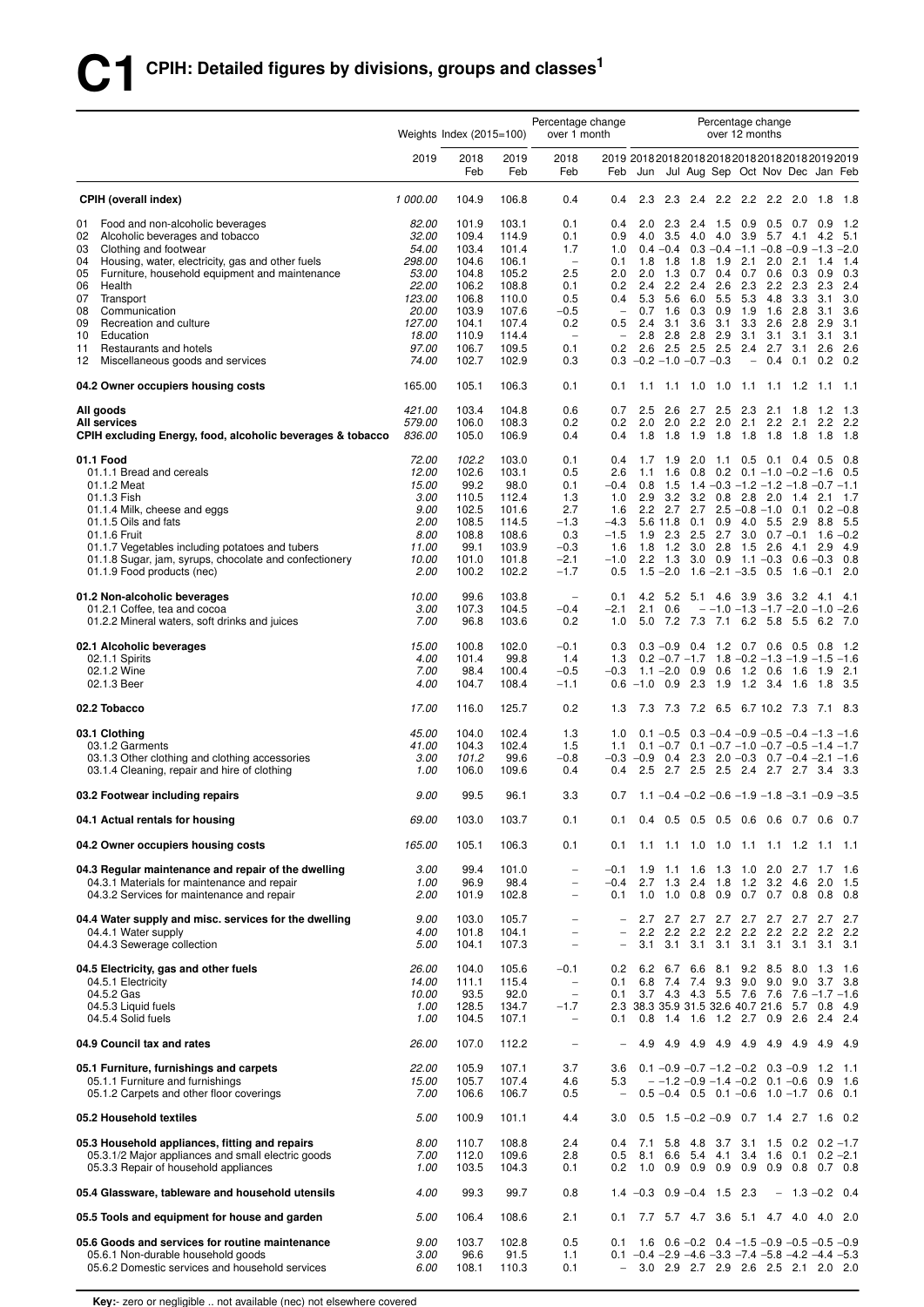

|                                                                                                                                                                                                                                                                                                       | Weights Index $(2015=100)$                    |                                                |                                                | Percentage change<br>over 1 month                           |                                                                                                        | Percentage change<br>over 12 months                                                                                                                                       |                                               |                          |                                 |                                    |                                                      |                                             |
|-------------------------------------------------------------------------------------------------------------------------------------------------------------------------------------------------------------------------------------------------------------------------------------------------------|-----------------------------------------------|------------------------------------------------|------------------------------------------------|-------------------------------------------------------------|--------------------------------------------------------------------------------------------------------|---------------------------------------------------------------------------------------------------------------------------------------------------------------------------|-----------------------------------------------|--------------------------|---------------------------------|------------------------------------|------------------------------------------------------|---------------------------------------------|
|                                                                                                                                                                                                                                                                                                       | 2019                                          | 2018<br>Feb                                    | 2019<br>Feb                                    | 2018<br>Feb                                                 | 2019 20182018201820182018 2018 2018 20192019                                                           | Feb Jun Jul Aug Sep Oct Nov Dec Jan Feb                                                                                                                                   |                                               |                          |                                 |                                    |                                                      |                                             |
| 06.1 Medical products, appliances and equipment<br>06.1.1 Pharmaceutical products<br>06.1.2/3 Other medical and therapeutic equipment                                                                                                                                                                 | 9.00<br>5.00<br>4.00                          | 103.8<br>105.7<br>101.0                        | 105.2<br>107.3<br>102.3                        | $\qquad \qquad -$<br>0.2<br>$-0.2$                          | 0.2<br>2.0<br>0.5<br>$-0.1$ $-0.2$ 0.2 0.5 0.5                                                         | 1.1 0.9 1.4 1.8 1.4<br>1.4                                                                                                                                                | 2.1<br>2.8                                    | 2.2<br>0.3               | - 1.3<br>2.2<br>0.1             | 1.4<br>1.9<br>0.9                  | 1.2<br>1.2<br>1.3                                    | 1.4<br>1.5<br>1.3                           |
| 06.2 Out-patient services<br>06.2.1/3 Medical services & paramedical services<br>06.2.2 Dental services                                                                                                                                                                                               | 8.00<br>5.00<br>3.00                          | 105.2<br>103.3<br>108.3                        | 108.3<br>105.6<br>112.5                        | 0.1<br>0.2<br>$\overline{\phantom{a}}$                      | 0.2<br>0.3<br>1.8<br>0.2                                                                               | 2.7 2.7 2.6 2.6<br>1.8 1.6<br>3.8 3.9 3.9 3.8 3.7                                                                                                                         | 1.7                                           | 2.5<br>1.7               | 2.5<br>1.7<br>3.5               | 2.6<br>1.9<br>3.5                  | 2.8<br>2.1<br>3.7                                    | 2.9<br>2.2<br>3.9                           |
| 06.3 Hospital services                                                                                                                                                                                                                                                                                | <i>5.00</i>                                   | 111.3                                          | 115.4                                          | 0.1                                                         | 0.2<br>4.5                                                                                             | 4.1                                                                                                                                                                       | 4.1<br>4.1                                    | 3.6                      | 3.6                             | 3.4                                | 3.6                                                  | 3.6                                         |
| 07.1 Purchase of vehicles<br>07.1.1A New cars<br>07.1.1B Second-hand cars<br>07.1.2/3 Motorcycles and bicycles                                                                                                                                                                                        | 37.00<br>21.00<br>14.00<br>2.00               | 101.7<br>105.9<br>94.9<br>104.0                | 105.3<br>111.2<br>96.6<br>104.9                | 0.2<br>0.1<br>0.4<br>0.2                                    | 0.3<br>4.5<br>0.2<br>5.6<br>0.2<br>1.4                                                                 | 3.8<br>3.1 3.2 3.2 3.9<br>$2.2$ 2.5                                                                                                                                       | 4.3<br>4.1<br>4.3 4.8 4.8<br>$2.7$ $2.2 -0.9$ | 3.5<br>4.0<br>3.3        | 3.2<br>4.2<br>1.9<br>0.1        | 3.8<br>4.8<br>2.8                  | 3.5<br>4.8<br>2.0<br>$-0.4 -0.3$                     | 3.6<br>5.0<br>1.8<br>0.8                    |
| 07.2 Operation of personal transport equipment<br>07.2.1 Spare parts and accessories<br>07.2.2 Fuels and lubricants<br>07.2.3 Maintenance and repairs<br>07.2.4 Other services                                                                                                                        | 60.00<br>4.00<br>24.00<br>20.00<br>12.00      | 108.1<br>105.5<br>108.8<br>106.2<br>110.8      | 110.6<br>108.0<br>109.4<br>108.8<br>117.9      | 0.1<br>0.2<br>$-0.1$<br>0.2<br>0.4                          | $-0.1$<br>0.1<br>-0.3 11.6 12.4 11.7 10.8 11.9<br>$\overline{\phantom{0}}$<br>$\overline{\phantom{0}}$ | 7.1 7.6 7.4 7.2 7.7<br>2.2 2.4 1.6 2.0 2.2<br>3.0 3.4 3.5 3.3 3.3<br>6.4 6.7 7.2 7.8                                                                                      |                                               | 8.1                      | 6.5<br>2.6<br>8.9<br>3.4<br>7.9 | 4.0<br>2.9<br>3.4<br>3.3<br>7.5    | 2.5<br>2.6<br>2.6<br>6.8                             | 2.3<br>2.4<br>$0.7$ 0.5<br>2.4<br>6.4       |
| 07.3 Transport services<br>07.3.1 Passenger transport by railway<br>07.3.2 Passenger transport by road<br>07.3.3 Passenger transport by air<br>07.3.4 Passenger transport by sea and inland waterway                                                                                                  | 26.00<br>11.00<br>9.00<br>4.00<br>2.00        | 109.7<br>105.4<br>115.7<br>87.0<br>106.6       | 113.5<br>110.0<br>117.7<br>93.7<br>117.1       | 1.9<br>0.4<br>1.9<br>5.3<br>2.9                             | 1.8<br>2.5<br>0.8<br>0.6<br>7.7<br>1.6                                                                 | 2.8<br>4.4<br>3.3 4.0 4.3 3.9<br>2.2 4.2 6.6 5.6<br>$4.7$ $4.7$ $13.9$ $-1.4$ $-2.0$                                                                                      | 4.0 5.5 3.6<br>$4.0 \quad 4.4$                | 2.6<br>2.6<br>2.9<br>5.3 | 3.3<br>3.5<br>1.9<br>7.8        | 0.9<br>3.5<br>3.4<br>$3.3 - 5.6$   | 3.5<br>4.1<br>3.1<br>5.4<br>$-1.1$ 11.3              | 3.4<br>4.4<br>1.8<br>7.7<br>9.9             |
| 08.1 Postal services                                                                                                                                                                                                                                                                                  | 1.00                                          | 104.1                                          | 106.6                                          | $\overline{\phantom{a}}$                                    | 2.8                                                                                                    |                                                                                                                                                                           | 2.8 2.8 2.8 2.4                               |                          | 2.4                             | 2.4                                | 2.4                                                  | 2.4                                         |
| 08.2/3 Telephone and telefax equipment and services                                                                                                                                                                                                                                                   | 19.00                                         | 103.8                                          | 107.6                                          | $-0.5$                                                      | 0.6                                                                                                    |                                                                                                                                                                           | 1.6 0.2 0.9 1.9                               |                          | 1.6                             | 2.9                                | 3.1                                                  | - 3.6                                       |
| 09.1 Audio-visual equipment and related products<br>09.1.1 Reception and reproduction of sound and pictures<br>09.1.2 Photographic, cinematographic and optical equipment<br>09.1.3 Data processing equipment<br>09.1.4 Recording media<br>09.1.5 Repair of audio-visual equipment & related products | 17.00<br>4.00<br>2.00<br>7.00<br>3.00<br>1.00 | 94.1<br>98.3<br>91.6<br>85.1<br>104.6<br>102.5 | 95.3<br>91.9<br>93.0<br>88.0<br>113.0<br>104.9 | 0.6<br>$-0.9$<br>$-0.7$<br>0.3<br>3.6<br>$-0.2$             | $-0.1$ $-5.5$ $-6.0$ $-7.6$ $-3.6$ $-1.5$<br>7.3<br>$\overline{\phantom{0}}$                           | $1.7 -3.1 -3.0 -4.1 -1.8 -0.2$<br>$1.7 -6.4 -8.2 -8.2 -7.3 -7.0 -8.3 -6.2 -8.9$<br>$0.5 -4.5 -2.0 -2.8 -4.2 -5.1 -3.9 -0.6$<br>3.7 5.0 2.8 6.2 9.6<br>2.3 2.3 2.4 2.3 2.3 |                                               |                          | 0.8<br>4.6<br>6.3<br>2.3        | 0.4<br>2.5<br>5.3<br>2.3           | 0.1<br>0.4<br>3.8<br>4.3<br>2.1                      | - 1.3<br>$-6.5$<br>1.6<br>3.4<br>8.1<br>2.3 |
| 09.2 Oth. major durables for recreation & culture<br>09.2.1/2 Major durables for in/outdoor recreation                                                                                                                                                                                                | 14.00<br>14.00                                | 109.1<br>109.1                                 | 111.6<br>111.6                                 | 0.1<br>0.1                                                  | 0.1<br>4.0<br>4.0<br>0.1                                                                               | 5.1<br>$5.1 \quad 5.1$                                                                                                                                                    | 5.1<br>5.0                                    | 2.1<br>$5.0$ 2.1         | 2.1<br>2.1                      | 2.0<br>2.0                         | 2.3<br>2.3                                           | 2.4<br>2.4                                  |
| 09.3 Other recreational items, gardens and pets<br>09.3.1 Games, toys and hobbies<br>09.3.2 Equipment for sport and open-air recreation<br>09.3.3 Gardens, plants and flowers<br>09.3.4/5 Pets, related products and services                                                                         | <i>30.00</i><br>18.00<br>2.00<br>3.00<br>7.00 | 100.8<br>99.0<br>100.5<br>103.8<br>104.0       | 103.2<br>102.1<br>103.0<br>104.4<br>105.7      | $-0.4$<br>$-1.5$<br>1.6<br>1.7<br>0.6                       | $-0.3$ $-2.1$ 3.5 5.1 2.3 2.9<br>1.0<br>$\overline{\phantom{m}}$<br>1.6<br>1.9<br>0.4                  | $0.1 - 0.4$ 2.8<br>2.1<br>3.7 2.7 2.1 1.5<br>$1.7$ 1.5                                                                                                                    | $3.6$ 2.1<br>$3.6$ 2.7<br>1.6                 | 2.3<br>1.2<br>0.6<br>1.7 | 0.9<br>0.7<br>1.2<br>1.5<br>0.6 | 1.8<br>2.2<br>2.6<br>$-0.5$<br>1.7 | 1.8<br>1.8<br>4.1<br>0.6<br>1.8                      | 2.4<br>3.1<br>2.5<br>0.5<br>1.6             |
| 09.4 Recreational and cultural services<br>09.4.1 Recreational and sporting services<br>09.4.2 Cultural services                                                                                                                                                                                      | <i>22.00</i><br>6.00<br>16.00                 | 107.2<br>108.3<br>106.7                        | 109.3<br>111.0<br>108.7                        | 0.6<br>0.1<br>0.7                                           | $-0.3$<br>0.1<br>-0.4                                                                                  | 3.9<br>3.1 2.9 3.0 3.0 3.0<br>4.2 3.9 5.9 3.4                                                                                                                             | 3.6 5.0 3.3 4.2                               | 4.7                      | 2.8<br>3.0                      | 2.8<br>2.7<br>$2.8$ 2.8            | 2.9<br>2.5                                           | 2.0<br>2.5<br>$3.0$ 1.8                     |
| 09.5 Books, newspapers and stationery<br>09.5.1 Books<br>09.5.2 Newspapers and periodicals<br>09.5.3/4 Misc. printed matter, stationery, drawing materials                                                                                                                                            | 10.00<br>3.00<br>3.00<br>4.00                 | 113.7<br>118.4<br>114.1<br>108.4               | 117.2<br>118.3<br>122.8<br>110.9               | 1.2<br>2.6<br>0.6<br>0.5                                    | 2.6<br>5.2<br>9.7<br>1.8<br>1.2                                                                        | 6.3 3.8 4.7 2.4 3.3 1.7<br>6.1 5.2 5.6 5.4 6.3<br>2.8 2.5 1.5 2.4 1.3                                                                                                     | $3.6$ 6.8 - 0.6 2.4 - 0.6                     |                          | 4.3<br>1.5                      | 2.7<br>6.1<br>1.5                  | $1.7$ 3.1<br>$0.6 -2.7 -0.2$<br>6.3<br>1.6           | 7.6<br>2.3                                  |
| 09.6 Package holidays                                                                                                                                                                                                                                                                                 | <i>34.00</i>                                  | 105.0                                          | 110.9                                          | 0.3                                                         | 0.2<br>4.9                                                                                             |                                                                                                                                                                           | 5.1 5.4 5.7 5.6                               |                          | 5.3                             | 5.2                                |                                                      | 5.7 5.6                                     |
| 10.0 Education                                                                                                                                                                                                                                                                                        | 18.00                                         | 110.9                                          | 114.4                                          | $\overline{\phantom{a}}$                                    | 2.8                                                                                                    |                                                                                                                                                                           | 2.8 2.8 2.9 3.1                               |                          | 3.1                             | 3.1                                | 3.1                                                  | - 3.1                                       |
| 11.1 Catering services<br>11.1.1 Restaurants & cafes<br>11.1.2 Canteens                                                                                                                                                                                                                               | 76.00<br>70.00<br>6.00                        | 106.8<br>107.1<br>103.6                        | 109.6<br>109.8<br>107.0                        | 0.2<br>0.2<br>$-0.2$                                        | 0.2<br>0.2<br>0.1                                                                                      | 2.9 2.8 2.9 2.8 2.7<br>2.9 2.8 2.9 2.7 2.6<br>3.0 3.4 3.4 3.5 3.9                                                                                                         |                                               |                          | 2.6<br>2.6<br>3.1               | 2.6<br>2.6<br>3.0                  | 2.6<br>2.6                                           | 2.6<br>2.6<br>$3.0$ $3.3$                   |
| 11.2 Accommodation services                                                                                                                                                                                                                                                                           | 21.00                                         | 106.6                                          | 109.3                                          | $-0.3$                                                      | $\qquad \qquad -$                                                                                      | 1.7 1.5 1.4 1.6 1.7                                                                                                                                                       |                                               |                          | 2.9                             | 4.7                                | 2.2                                                  | - 2.5                                       |
| 12.1 Personal care<br>12.1.1 Hairdressing and personal grooming establishments<br>12.1.2/3 Appliances and products for personal care                                                                                                                                                                  | 24.00<br>6.00<br>18.00                        | 99.1<br>105.2<br>97.2                          | 100.0<br>108.0<br>97.6                         | $\overline{\phantom{a}}$<br>0.2<br>$-0.1$                   | $-0.3 -0.5 -0.7$<br>$-0.5$ $-1.3$ $-1.5$ $-0.8$ 0.4 $-0.1$                                             | 0.2 1.9 2.2 2.4 2.5 2.6                                                                                                                                                   | $-0.9$ 0.6                                    |                          | 1.3<br>2.8<br>0.8               | 0.8<br>2.5<br>0.2                  | 1.2<br>2.6<br>0.8                                    | 0.9<br>2.6<br>0.4                           |
| 12.3 Personal effects (nec)<br>12.3.1 Jewellery, clocks and watches<br>12.3.2 Other personal effects                                                                                                                                                                                                  | 15.00<br>10.00<br>5.00                        | 104.0<br>108.6<br>97.2                         | 104.2<br>107.6<br>99.5                         | 1.9<br>1.9<br>1.9                                           | 1.6                                                                                                    | $- -0.3$<br>1.3 1.3 0.5 1.0 1.2 0.1<br>$2.3 -2.2 -2.0 -1.9 -1.9 -0.5$                                                                                                     | $\overline{\phantom{a}}$                      | $- -0.2$                 | 0.8<br>1.9                      | 0.4<br>1.4                         | $0.4 \quad 0.2$<br>$0.2 -0.1 -0.3 -0.9$<br>$1.9$ 2.3 |                                             |
| 12.4 Social protection                                                                                                                                                                                                                                                                                | 13.00                                         | 109.8                                          | 113.2                                          | 0.2                                                         | 0.3                                                                                                    | 3.3 3.3 3.3 3.3 3.2 3.3 3.2                                                                                                                                               |                                               |                          |                                 |                                    | $3.1 \quad 3.1$                                      |                                             |
| 12.5 Insurance<br>12.5.2 House contents insurance<br>12.5.3 Health insurance<br>12.5.4 Transport insurance                                                                                                                                                                                            | 5.00<br>1.00<br>2.00<br>2.00                  | 117.9<br>107.4<br>115.0<br>125.5               | 114.5<br>106.4<br>119.4<br>113.3               | 0.2<br>0.5<br>$\overline{\phantom{a}}$<br>$\qquad \qquad -$ | 0.1<br>$-1.6$ 4.1 2.8 2.6 5.5 4.1 4.1 1.8<br>$\overline{\phantom{a}}$                                  | $0.5 - 1.6 - 1.7 - 1.1 - 1.5 - 3.3 - 2.8 - 2.8 - 2.9$<br>4.7 2.9 2.9 2.9 3.7 3.7 3.7 3.8 3.8<br>$0.9 -4.8 -7.4 -7.5 -7.8 -8.3 -12.5 -10.1 -10.6 -9.8$                     |                                               |                          |                                 |                                    | $1.2 - 0.9$                                          |                                             |
| 12.6 Financial services (nec)<br>12.6.2 Other financial services (nec)                                                                                                                                                                                                                                | 8.00<br>8.00                                  | 96.5<br>96.5                                   | 92.8<br>92.8                                   | $-0.2$<br>$-0.2$                                            |                                                                                                        | $0.1 - 2.6 - 6.3 - 6.3 - 6.2 - 5.4 - 4.5 - 4.9 - 4.1 - 3.8$<br>$0.1 - 2.6 - 6.3 - 6.3 - 6.2 - 5.4 - 4.5 - 4.9 - 4.1 - 3.8$                                                |                                               |                          |                                 |                                    |                                                      |                                             |
| 12.7 Other services (nec)                                                                                                                                                                                                                                                                             | 9.00                                          | 97.3                                           | 97.7                                           | $\overline{\phantom{a}}$                                    |                                                                                                        | $0.1 - 2.2 - 2.9 - 2.7 - 2.6$ 0.6 0.7 0.5 0.4 0.5                                                                                                                         |                                               |                          |                                 |                                    |                                                      |                                             |

**Key:**- zero or negligible .. not available (nec) not elsewhere covered<br>1 From the release of January data on 16 February 2016, CPI and CPIH indices have been re-referenced and published with 2015=100.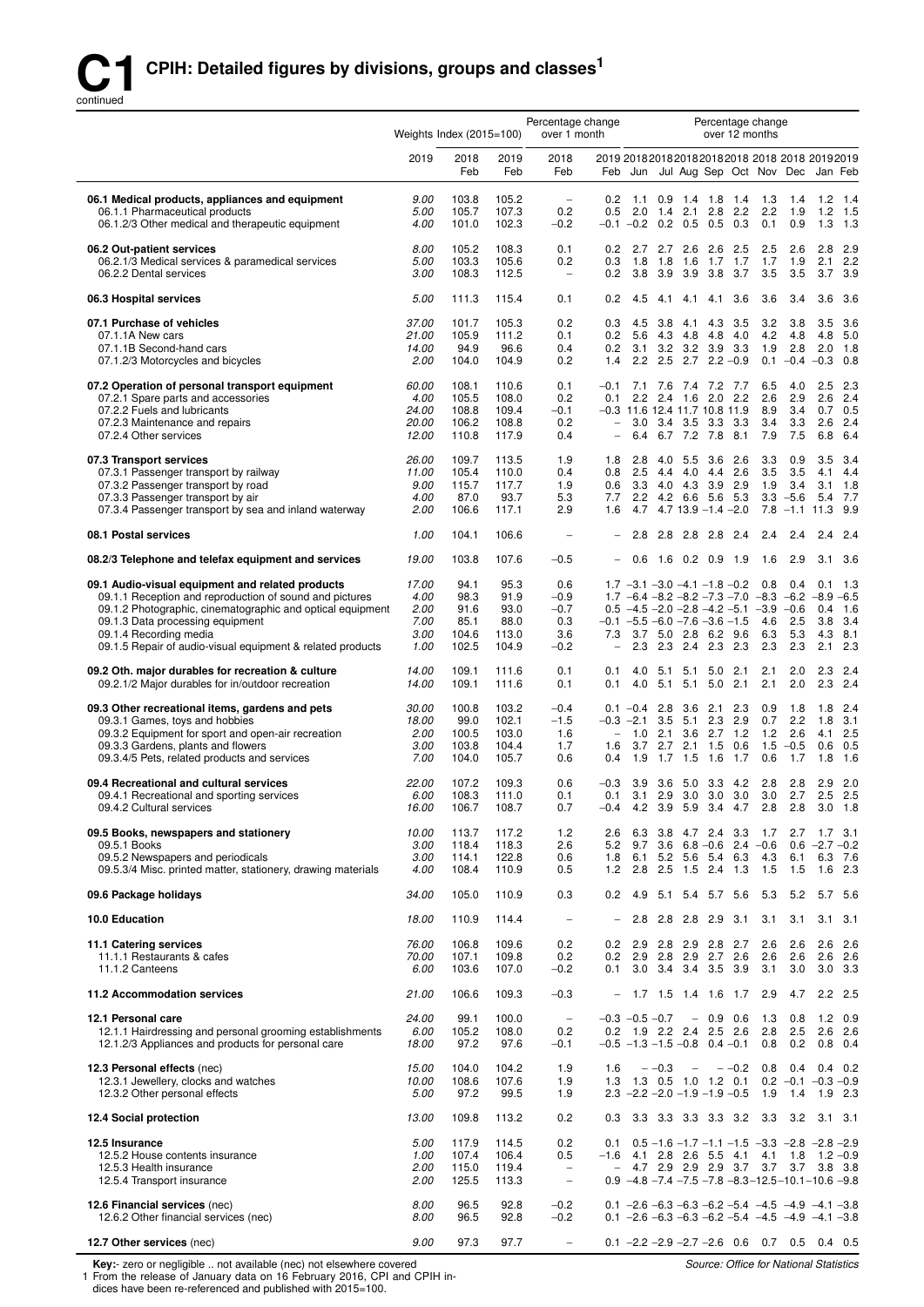## **DCPI: Detailed figures by division1,2**

|                                     | Food and<br>non-<br>alcoholic<br>beverages | Alcoholic<br>beverages Clothing<br>and | and<br>tobacco footwear | Housing,<br>electric-<br>ity, gas &<br>other<br>fuels | Furniture,<br>water, household<br>equipment<br>& routine<br>mainte- |                    | nance Health Transport | Commun-<br>ication   | Recreation<br>and | culture Education    | Restaur-<br>ants and  | Miscell-<br>aneous<br>goods<br>and<br>hotels services | CPI<br>(overall<br>index) |
|-------------------------------------|--------------------------------------------|----------------------------------------|-------------------------|-------------------------------------------------------|---------------------------------------------------------------------|--------------------|------------------------|----------------------|-------------------|----------------------|-----------------------|-------------------------------------------------------|---------------------------|
| <b>COICOP Division</b>              | 01                                         | 02                                     | 03                      | 04                                                    | 05                                                                  | 06                 | 07                     | 08                   | 09                | 10                   | 11                    | 12                                                    |                           |
| Weights                             |                                            |                                        |                         |                                                       |                                                                     |                    |                        |                      |                   |                      |                       |                                                       |                           |
| 2019                                | <b>CHZR</b><br>100.00                      | <b>CHZS</b><br>40.00                   | <b>CHZT</b><br>67.00    | CHZU<br>130.00                                        | 65.00                                                               | CHZV CHZW<br>28.00 | <b>CHZX</b><br>153.00  | <b>CHZY</b><br>24.00 | CHZZ<br>155.00    | <b>CJUU</b><br>22.00 | <b>CJUV</b><br>121.00 | <b>CJUW</b>                                           | CHZQ<br>95.00 1 000.00    |
| Monthly indices (2015=100)          |                                            |                                        |                         |                                                       |                                                                     |                    |                        |                      |                   |                      |                       |                                                       |                           |
| 2017 Feb                            | D7BU<br>98.9                               | D7BV<br>103.5                          | D7BW<br>99.5            | D7BX<br>100.9                                         | D7BY<br>101.5                                                       | D7BZ<br>103.5      | D7C2<br>104.2          | D7C3<br>104.1        | D7C4<br>100.9     | D7C5<br>107.9        | D7C6<br>104.2         | <b>D7C7</b><br>101.9                                  | D7BT<br>102.1             |
| Mar                                 | 99.3                                       | 105.2                                  | 101.6                   | 101.0                                                 | 102.2                                                               | 103.5              | 103.7                  | 104.2                | 101.3             | 107.9                | 104.4                 | 102.6                                                 | 102.5                     |
| Apr                                 | 99.5                                       | 105.6                                  | 102.7                   | 101.4                                                 | 101.2                                                               | 104.6              | 105.3                  | 103.3                | 101.5             | 107.9                | 105.0                 | 102.5                                                 | 102.9                     |
| May<br>Jun                          | 99.6<br>99.4                               | 106.5<br>106.3                         | 103.2<br>102.1          | 102.0<br>102.0                                        | 102.4<br>102.8                                                      | 104.9<br>105.0     | 104.6<br>104.6         | 103.9<br>104.6       | 102.5<br>102.3    | 107.9<br>107.9       | 105.6<br>105.9        | 102.6<br>102.7                                        | 103.3<br>103.3            |
|                                     |                                            |                                        |                         |                                                       |                                                                     |                    |                        |                      |                   |                      |                       |                                                       |                           |
| Jul                                 | 99.4                                       | 106.6                                  | 99.1                    | 102.3                                                 | 101.7                                                               | 105.4              | 105.7                  | 104.2                | 102.1             | 107.9                | 106.2                 | 102.7                                                 | 103.2                     |
| Aug<br>Sep                          | 99.4<br>100.2                              | 106.7<br>106.9                         | 101.5<br>105.4          | 102.4<br>102.4                                        | 103.5<br>103.7                                                      | 105.4<br>105.4     | 106.8<br>105.3         | 105.9<br>105.6       | 102.3<br>103.0    | 107.9<br>108.8       | 106.3<br>106.6        | 103.0<br>103.0                                        | 103.8<br>104.1            |
| Oct                                 | 100.6                                      | 106.8                                  | 105.5                   | 102.8                                                 | 103.3                                                               | 105.4              | 105.2                  | 105.4                | 103.6             | 110.9                | 106.5                 | 102.5                                                 | 104.2                     |
| Nov                                 | 101.1                                      | 106.4                                  | 106.8                   | 102.9                                                 | 103.6                                                               | 105.5              | 105.3                  | 105.7                | 104.3             | 110.9                | 106.8                 | 102.4                                                 | 104.6                     |
| Dec                                 | 101.8                                      | 107.0                                  | 105.8                   | 103.0                                                 | 105.0                                                               | 105.6              | 107.6                  | 104.3                | 103.9             | 110.9                | 106.7                 | 102.3                                                 | 104.9                     |
| 2018 Jan                            | 101.7                                      | 109.4                                  | 101.7                   | 103.1                                                 | 102.2                                                               | 106.2              | 106.5                  | 104.4                | 103.7             | 110.9                | 106.6                 | 102.4                                                 | 104.4                     |
| Feb                                 | 101.9                                      | 109.4                                  | 103.4                   | 103.1                                                 | 104.9                                                               | 106.3              | 107.1                  | 103.8                | 104.0             | 110.9                | 106.7                 | 102.7                                                 | 104.9                     |
| Mar                                 | 102.3                                      | 108.9                                  | 104.1                   | 103.2                                                 | 104.8                                                               | 106.4              | 106.8                  | 103.9                | 104.6             | 110.9                | 107.1                 | 102.5                                                 | 105.0                     |
| Apr                                 | 102.1                                      | 109.8                                  | 104.5                   | 103.5                                                 | 103.9                                                               | 107.5              | 107.9                  | 104.3                | 105.0             | 110.9                | 107.9                 | 102.5                                                 | 105.4                     |
| May<br>Jun                          | 101.9<br>101.4                             | 110.8<br>110.6                         | 104.7<br>102.5          | 103.5<br>104.2                                        | 104.6<br>104.9                                                      | 107.4<br>107.6     | 109.5<br>110.4         | 104.6<br>105.3       | 105.2<br>104.7    | 110.9<br>110.9       | 108.3<br>108.6        | 102.6<br>102.5                                        | 105.8<br>105.8            |
|                                     |                                            |                                        |                         |                                                       |                                                                     |                    |                        |                      |                   |                      |                       |                                                       |                           |
| Jul                                 | 101.7                                      | 110.3                                  | 98.7                    | 104.6                                                 | 103.0                                                               | 107.7              | 111.8                  | 105.9                | 105.3             | 110.9                | 108.8                 | 101.7                                                 | 105.8                     |
| Aug                                 | 101.9<br>101.7                             | 111.1<br>111.2                         | 101.8<br>104.9          | 104.7<br>105.2                                        | 104.2<br>104.2                                                      | 108.0<br>108.2     | 113.3<br>111.2         | 106.3<br>106.6       | 105.9<br>106.2    | 110.9                | 108.9<br>109.3        | 102.3<br>102.6                                        | 106.5<br>106.6            |
| Sep<br>Oct                          | 101.5                                      | 111.1                                  | 104.4                   | 105.8                                                 | 104.1                                                               | 107.9              | 110.8                  | 107.4                | 106.9             | 112.0<br>114.4       | 109.1                 | 102.5                                                 | 106.7                     |
| Nov                                 | 101.6                                      | 112.5                                  | 106.0                   | 105.8                                                 | 104.3                                                               | 107.8              | 110.4                  | 107.4                | 107.0             | 114.4                | 109.7                 | 102.7                                                 | 107.0                     |
| Dec                                 | 102.5                                      | 111.3                                  | 104.9                   | 105.8                                                 | 105.4                                                               | 108.0              | 111.3                  | 107.3                | 106.8             | 114.4                | 110.0                 | 102.4                                                 | 107.1                     |
| 2019 Jan<br>Feb                     | 102.6<br>103.0                             | 114.0<br>115.0                         | 100.4<br>101.3          | 104.2<br>104.3                                        | 103.2<br>105.2                                                      | 108.6<br>108.8     | 109.9<br>110.4         | 107.6<br>107.5       | 106.7<br>107.2    | 114.4<br>114.4       | 109.3<br>109.5        | 102.6<br>102.9                                        | 106.3<br>106.8            |
| Percentage change on a year earlier |                                            |                                        |                         |                                                       |                                                                     |                    |                        |                      |                   |                      |                       |                                                       |                           |
|                                     |                                            |                                        |                         |                                                       |                                                                     |                    |                        |                      |                   |                      |                       |                                                       |                           |
|                                     | <b>D7G8</b>                                | D7G9                                   | D7GA                    | D7GB                                                  | D7GC                                                                | D7GD               | D7GE                   | D7GF                 | D7GG              | D7GH                 | D7GI                  | D7GJ                                                  | <b>D7G7</b>               |
| 2017 Feb<br>Mar                     | 0.2<br>1.2                                 | 2.8<br>4.9                             | $-0.1$<br>0.9           | 0.7<br>1.1                                            | 1.1<br>1.1                                                          | 2.3<br>2.2         | 6.9<br>4.7             | 2.2<br>2.8           | 1.6<br>1.6        | 4.3<br>4.3           | 3.2<br>2.9            | 1.1<br>1.8                                            | 2.3<br>2.3                |
| Apr                                 | 1.5                                        | 4.4                                    | 2.4                     | 1.6                                                   | 1.7                                                                 | 2.3                | 6.4                    | 1.7                  | 1.0               | 4.3                  | 3.1                   | 1.7                                                   | 2.7                       |
| May                                 | 2.1                                        | 4.9                                    | 3.1                     | 2.1                                                   | 2.4                                                                 | 2.4                | 4.7                    | 1.4                  | 2.3               | 4.3                  | 3.1                   | 1.7                                                   | 2.9                       |
| Jun                                 | 2.3                                        | 5.1                                    | 2.7                     | 2.0                                                   | 3.2                                                                 | 2.4                | 3.7                    | 1.5                  | 1.5               | 4.3                  | 3.3                   | 1.7                                                   | 2.6                       |
| Jul                                 | 2.6                                        | 5.1                                    | 3.2                     | 2.2                                                   | 3.8                                                                 | 2.7                | 3.1                    | 0.8                  | 1.4               | 4.3                  | 3.1                   | 1.9                                                   | 2.6                       |
| Aug                                 | 2.1                                        | 4.5                                    | 4.6                     | 2.2                                                   | 4.2                                                                 | 2.6                | 3.2                    | 2.2                  | 1.8               | 4.3                  | 3.5                   | 1.9                                                   | 2.9                       |
| Sep                                 | 3.0                                        | 4.3                                    | 3.3                     | 2.1                                                   | 4.0                                                                 | 2.4                | 4.2                    | 2.0                  | 2.5               | 2.9                  | 3.1                   | 1.4                                                   | 3.0                       |
| Oct                                 | 4.0                                        | 4.3                                    | 3.2                     | 2.3                                                   | 3.1                                                                 | 3.4                | 4.0                    | 1.7                  | 2.8               | 2.8                  | 3.1                   | 0.9                                                   | 3.0                       |
| Nov<br>Dec                          | 4.1<br>3.9                                 | 4.5<br>5.6                             | 3.0<br>3.1              | 2.4<br>2.3                                            | 2.8<br>3.2                                                          | 3.3<br>3.2         | 4.5<br>3.8             | 1.9<br>1.0           | 3.1<br>2.7        | 2.8<br>2.8           | 3.2<br>3.1            | 0.6<br>0.8                                            | 3.1<br>3.0                |
|                                     |                                            |                                        |                         |                                                       |                                                                     |                    |                        |                      |                   |                      |                       |                                                       |                           |
| 2018 Jan                            | 3.7                                        | 5.6                                    | 3.4                     | 2.2                                                   | 3.1                                                                 | 3.0                | 3.4                    | $1.2$                | 3.3               | 2.8                  | 3.1                   | 0.8                                                   | 3.0                       |
| Feb<br>Mar                          | 3.0<br>3.0                                 | 5.8<br>3.5                             | 3.9<br>2.5              | 2.2<br>2.1                                            | 3.4<br>2.5                                                          | 2.7<br>2.8         | 2.8<br>3.0             | $-0.3$<br>$-0.4$     | 3.0<br>3.3        | 2.8<br>2.8           | 2.5<br>2.5            | 0.8<br>$-0.1$                                         | 2.7                       |
| Apr                                 | 2.7                                        | 4.0                                    | 1.7                     | 2.1                                                   | 2.7                                                                 | 2.7                | 2.4                    | 1.0                  | 3.5               | 2.8                  | 2.7                   | $\overline{\phantom{a}}$                              | 2.5<br>2.4                |
| May                                 | 2.3                                        | 4.0                                    | 1.5                     | 1.5                                                   | 2.1                                                                 | 2.4                | 4.7                    | 0.7                  | 2.6               | 2.8                  | 2.6                   | $\overline{\phantom{a}}$                              | 2.4                       |
| Jun                                 | 2.0                                        | 4.1                                    | 0.3                     | 2.1                                                   | 2.0                                                                 | 2.4                | 5.5                    | 0.7                  | 2.4               | 2.8                  | 2.6                   | $-0.2$                                                | 2.4                       |
| Jul                                 | 2.3                                        | 3.5                                    | $-0.4$                  | 2.3                                                   | 1.3                                                                 | 2.2                | 5.7                    | 1.6                  | 3.1               | 2.8                  | 2.5                   | $-1.0$                                                | 2.5                       |
| Aug                                 | 2.5                                        | 4.1                                    | 0.3                     | 2.3                                                   | 0.7                                                                 | 2.4                | 6.1                    | 0.3                  | 3.6               | 2.8                  | 2.5                   | $-0.7$                                                | 2.7                       |
| Sep                                 | 1.5                                        | 4.1                                    | $-0.4$                  | 2.7                                                   | 0.5                                                                 | 2.6                | 5.6                    | 0.9                  | 3.0               | 2.9                  | 2.5                   | $-0.3$                                                | 2.4                       |
| Oct                                 | 0.9                                        | 4.0                                    | $-1.1$                  | 2.9                                                   | 0.7                                                                 | 2.3                | 5.4                    | 1.9                  | 3.2               | 3.1                  | 2.4                   | $\overline{\phantom{a}}$                              | 2.4                       |
| Nov<br>Dec                          | 0.5<br>0.7                                 | 5.8<br>4.1                             | $-0.8$<br>$-0.9$        | 2.8<br>2.8                                            | 0.7<br>0.4                                                          | 2.2<br>2.3         | 4.9<br>3.4             | 1.6<br>2.9           | 2.5<br>2.8        | 3.1<br>3.1           | 2.7<br>3.1            | 0.4<br>0.1                                            | 2.3<br>2.1                |
|                                     |                                            |                                        |                         |                                                       |                                                                     |                    |                        |                      |                   |                      |                       |                                                       |                           |
| 2019 Jan<br>Feb                     | 0.9<br>1.1                                 | 4.2<br>5.1                             | $-1.3$<br>$-2.0$        | 1.1<br>1.2                                            | 1.0<br>0.3                                                          | 2.3<br>2.4         | 3.2<br>3.1             | 3.1<br>3.6           | 2.9<br>3.1        | 3.1<br>3.1           | 2.6<br>2.6            | 0.2<br>0.2                                            | 1.8<br>1.9                |

**Key:** - zero or negligible

1 From the release of January consumer price inflation data on 16 February 2016, CPIH and CPI indices have been re-referenced and published with 2015=100. Full historic series for each of the re-referenced indices are available for users to view or download. Regular re-referencing of indices is methodological good practice as it avoids rounding issues that can arise from small index values. Please note that re-referencing does not impact on published inflation rates, although when using the indices to calculate inflation rates, it is important to use indices that are referenced on the same year. Re-referencing does not impact on RPI. For more information, please contact cpi@ons.gsi.gov.uk.

2 More detailed CPIH, CPI and RPI data are available at: http://www.ons.gov.uk.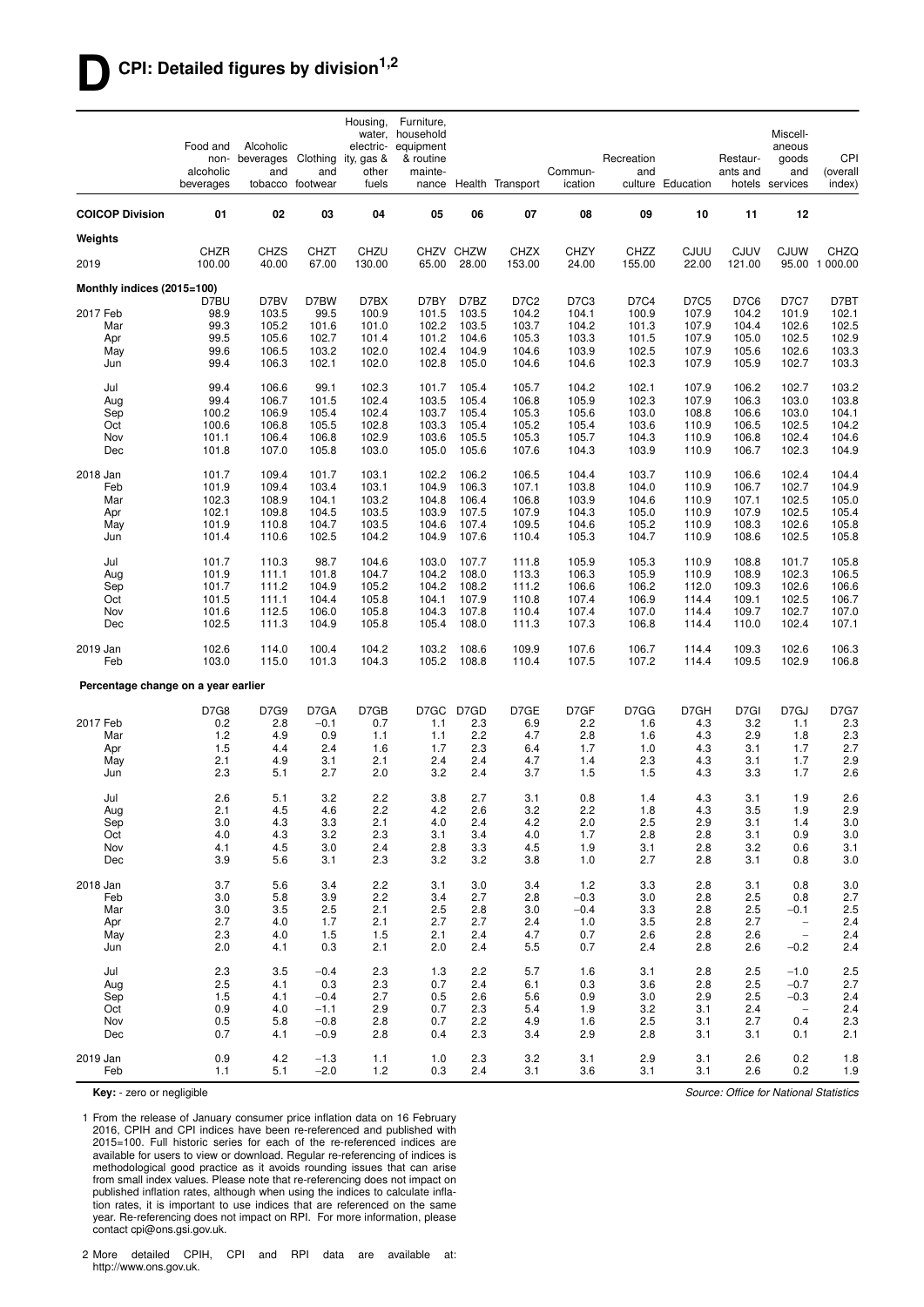# **D1 CPIH: Detailed figures by division1, 2**

|                                     | Food and<br>non-<br>alcoholic<br>beverages | Alcoholic<br>beverages Clothing<br>and | and<br>tobacco footwear | Housing,<br>electric-<br>ity, gas &<br>other<br>fuels | Furniture.<br>water, household<br>equipment<br>& routine<br>mainte- |                | nance Health Transport | Commun-<br>ication | Recreation<br>and | culture Education | Restaur-<br>ants and | Miscell-<br>aneous<br>goods<br>and<br>hotels services | <b>CPIH</b><br>(overall<br>index) |
|-------------------------------------|--------------------------------------------|----------------------------------------|-------------------------|-------------------------------------------------------|---------------------------------------------------------------------|----------------|------------------------|--------------------|-------------------|-------------------|----------------------|-------------------------------------------------------|-----------------------------------|
| <b>COICOP Division</b>              | 1                                          | $\overline{\mathbf{2}}$                | 3                       | 4                                                     | 5                                                                   | 6              | $\overline{7}$         | 8                  | 9                 | 10                | 11                   | 12                                                    |                                   |
| Weights                             |                                            |                                        |                         |                                                       |                                                                     |                |                        |                    |                   |                   |                      |                                                       |                                   |
| 2019                                | L5CZ<br>82.00                              | L <sub>5</sub> D <sub>2</sub><br>32.00 | L5D3<br>54.00           | L5D4<br>298.00                                        | L5D5<br>53.00                                                       | L5D6<br>22.00  | L5D7<br>123.00         | L5D8<br>20.00      | L5D9<br>127.00    | L5DA<br>18.00     | L5DB<br>97.00        | L5DC                                                  | L5CY<br>74.00 1 000.00            |
| Monthly indices (2015=100)          |                                            |                                        |                         |                                                       |                                                                     |                |                        |                    |                   |                   |                      |                                                       |                                   |
| 2017 Feb                            | L523<br>99.0                               | L524<br>103.5                          | L525<br>99.5            | L5PG<br>102.8                                         | L527<br>101.4                                                       | L528<br>103.5  | L529<br>104.0          | L52A<br>104.1      | L52B<br>101.0     | L52C<br>107.9     | L52D<br>104.1        | L52E<br>101.9                                         | L522<br>102.4                     |
| Mar                                 | 99.3                                       | 105.2                                  | 101.6                   | 102.9                                                 | 102.1                                                               | 103.5          | 103.5                  | 104.3              | 101.4             | 107.9             | 104.4                | 102.5                                                 | 102.7                             |
| Apr                                 | 99.5                                       | 105.6                                  | 102.7                   | 103.4                                                 | 101.2                                                               | 104.5          | 105.1                  | 103.3              | 101.6             | 107.9             | 105.0                | 102.4                                                 | 103.2                             |
| May<br>Jun                          | 99.6<br>99.5                               | 106.5<br>106.3                         | 103.2<br>102.1          | 103.7<br>103.7                                        | 102.3<br>102.8                                                      | 104.8<br>105.0 | 104.3<br>104.4         | 104.0<br>104.6     | 102.5<br>102.4    | 107.9<br>107.9    | 105.6<br>105.9       | 102.6<br>102.7                                        | 103.5<br>103.5                    |
|                                     |                                            |                                        |                         |                                                       |                                                                     |                |                        |                    |                   |                   |                      |                                                       |                                   |
| Jul                                 | 99.4                                       | 106.6<br>106.7                         | 99.1                    | 103.9<br>104.1                                        | 101.6<br>103.5                                                      | 105.3          | 105.5<br>106.5         | 104.2              | 102.3<br>102.4    | 107.9<br>107.9    | 106.2<br>106.2       | 102.7                                                 | 103.5<br>104.0                    |
| Aug<br>Sep                          | 99.5<br>100.3                              | 106.9                                  | 101.5<br>105.4          | 104.2                                                 | 103.7                                                               | 105.3<br>105.4 | 105.1                  | 106.0<br>105.6     | 103.2             | 108.8             | 106.6                | 103.0<br>103.0                                        | 104.3                             |
| Oct                                 | 100.6                                      | 106.8                                  | 105.5                   | 104.3                                                 | 103.3                                                               | 105.4          | 104.9                  | 105.5              | 103.7             | 110.9             | 106.5                | 102.5                                                 | 104.4                             |
| Nov                                 | 101.1                                      | 106.4                                  | 106.8                   | 104.4                                                 | 103.6                                                               | 105.4          | 105.0                  | 105.7              | 104.5             | 110.9             | 106.8                | 102.3                                                 | 104.7                             |
| Dec                                 | 101.9                                      | 106.9                                  | 105.8                   | 104.5                                                 | 105.0                                                               | 105.5          | 107.4                  | 104.4              | 104.1             | 110.9             | 106.7                | 102.3                                                 | 105.0                             |
| 2018 Jan                            | 101.8                                      | 109.3                                  | 101.7                   | 104.6                                                 | 102.2                                                               | 106.1          | 106.2                  | 104.4              | 103.9             | 110.9             | 106.6                | 102.3                                                 | 104.5                             |
| Feb                                 | 101.9                                      | 109.4                                  | 103.4                   | 104.6                                                 | 104.8                                                               | 106.2          | 106.8                  | 103.9              | 104.1             | 110.9             | 106.7                | 102.7                                                 | 104.9                             |
| Mar                                 | 102.3                                      | 108.9                                  | 104.1                   | 104.7                                                 | 104.7                                                               | 106.3          | 106.5                  | 103.9              | 104.8             | 110.9             | 107.1                | 102.5                                                 | 105.1                             |
| Apr<br>May                          | 102.2<br>101.9                             | 109.7<br>110.7                         | 104.5<br>104.7          | 105.3<br>105.4                                        | 103.9<br>104.5                                                      | 107.3<br>107.3 | 107.5<br>109.2         | 104.4<br>104.7     | 105.2<br>105.3    | 110.9<br>110.9    | 107.9<br>108.3       | 102.5<br>102.5                                        | 105.5<br>105.9                    |
| Jun                                 | 101.5                                      | 110.6                                  | 102.5                   | 105.6                                                 | 104.8                                                               | 107.5          | 110.0                  | 105.4              | 104.9             | 110.9             | 108.6                | 102.5                                                 | 105.9                             |
| Jul                                 | 101.7                                      | 110.3                                  | 98.8                    | 105.8                                                 | 102.9                                                               | 107.6          | 111.5                  | 105.9              | 105.4             | 110.9             | 108.8                | 101.7                                                 | 105.9                             |
| Aug                                 | 101.9                                      | 111.0                                  | 101.8                   | 106.0                                                 | 104.2                                                               | 107.9          | 112.9                  | 106.3              | 106.1             | 110.9             | 108.9                | 102.3                                                 | 106.5                             |
| Sep                                 | 101.8                                      | 111.2                                  | 104.9                   | 106.2                                                 | 104.1                                                               | 108.1          | 110.9                  | 106.6              | 106.3             | 112.0             | 109.2                | 102.6                                                 | 106.6                             |
| Oct                                 | 101.5                                      | 111.0                                  | 104.4                   | 106.5                                                 | 104.0                                                               | 107.8          | 110.5                  | 107.4              | 107.1             | 114.4             | 109.1                | 102.5                                                 | 106.7                             |
| Nov<br>Dec                          | 101.7<br>102.6                             | 112.5<br>111.3                         | 106.0<br>104.9          | 106.5<br>106.6                                        | 104.2<br>105.3                                                      | 107.7<br>107.9 | 110.1<br>110.9         | 107.5<br>107.3     | 107.2<br>107.0    | 114.4<br>114.4    | 109.7<br>110.0       | 102.7<br>102.4                                        | 106.9<br>107.1                    |
|                                     | 102.7                                      |                                        |                         |                                                       |                                                                     |                |                        | 107.6              |                   |                   |                      |                                                       | 106.4                             |
| 2019 Jan<br>Feb                     | 103.1                                      | 114.0<br>114.9                         | 100.4<br>101.4          | 106.0<br>106.1                                        | 103.1<br>105.2                                                      | 108.5<br>108.8 | 109.5<br>110.0         | 107.6              | 106.9<br>107.4    | 114.4<br>114.4    | 109.3<br>109.5       | 102.6<br>102.9                                        | 106.8                             |
| Percentage change on a year earlier |                                            |                                        |                         |                                                       |                                                                     |                |                        |                    |                   |                   |                      |                                                       |                                   |
|                                     | L55P                                       | L55Q                                   | L55R                    | <b>L55S</b>                                           | <b>L55T</b>                                                         | L55U           | <b>L55V</b>            | <b>L55W</b>        | L55X              | L55Y              | L55Z                 | L562                                                  | L550                              |
| 2017 Feb                            | 0.2                                        | 2.9                                    |                         | 2.0                                                   | 1.1                                                                 | 2.3            | 6.6                    | 2.2                | 1.6               | 4.3               | 3.2                  | 1.1                                                   | 2.3                               |
| Mar                                 | 1.3                                        | 4.9                                    | 1.0                     | 2.0                                                   | 1.1                                                                 | 2.1            | 4.4                    | 2.8                | 1.6               | 4.3               | 2.9                  | 1.8                                                   | 2.3                               |
| Apr<br>May                          | 1.6<br>2.1                                 | 4.4<br>4.9                             | 2.4<br>3.1              | 2.2<br>2.2                                            | 1.7<br>2.4                                                          | 2.2<br>2.3     | 6.2<br>4.5             | 1.7<br>1.4         | 1.0<br>2.3        | 4.3<br>4.3        | 3.1<br>3.1           | 1.7<br>1.7                                            | 2.6<br>2.7                        |
| Jun                                 | 2.4                                        | 5.1                                    | 2.7                     | 2.1                                                   | 3.2                                                                 | 2.3            | 3.5                    | 1.5                | 1.6               | 4.3               | 3.3                  | 1.8                                                   | 2.6                               |
| Jul                                 | 2.6                                        | 5.1                                    | 3.2                     | 2.2                                                   | 3.7                                                                 | 2.6            | 3.0                    | 0.8                | 1.5               | 4.3               | 3.1                  | 1.9                                                   | 2.6                               |
| Aug                                 | 2.2                                        | 4.5                                    | 4.6                     | 2.2                                                   | 4.2                                                                 | 2.5            | 3.2                    | 2.2                | 1.9               | 4.3               | 3.5                  | 2.0                                                   | 2.7                               |
| Sep                                 | 3.1                                        | 4.3                                    | 3.3                     | 2.2                                                   | 4.0                                                                 | 2.2            | 4.0                    | 2.0                | 2.6               | 2.9               | 3.1                  | 1.5                                                   | $2.8\,$                           |
| Oct                                 | 4.1                                        | 4.3                                    | 3.2                     | 2.0                                                   | 3.1                                                                 | 3.3            | 3.8                    | 1.7                | 2.9               | 2.8               | 3.1                  | 0.9                                                   | 2.8                               |
| Nov<br>Dec                          | 4.2<br>4.1                                 | 4.4<br>5.5                             | 3.0<br>3.1              | 2.0<br>1.8                                            | 2.8<br>3.3                                                          | 3.2<br>3.2     | 4.2<br>3.7             | 1.8<br>1.0         | 3.2<br>2.8        | 2.8<br>2.8        | 3.2<br>3.1           | 0.6<br>0.8                                            | $2.8\,$<br>2.7                    |
|                                     |                                            |                                        |                         |                                                       |                                                                     |                |                        |                    |                   |                   |                      |                                                       |                                   |
| 2018 Jan                            | 3.7                                        | 5.5                                    | 3.4                     | 1.8                                                   | 3.2                                                                 | 2.9            | 3.3                    | $1.2$              | 3.4               | 2.8               | 3.1                  | 0.8                                                   | 2.7                               |
| Feb<br>Mar                          | 3.0<br>3.1                                 | 5.7<br>3.4                             | 3.9<br>2.5              | 1.7<br>1.7                                            | 3.4<br>2.5                                                          | 2.6<br>2.7     | 2.7<br>2.9             | $-0.3$<br>$-0.3$   | 3.1<br>3.4        | 2.8<br>2.8        | 2.4<br>2.5           | 0.8<br>$\overline{\phantom{a}}$                       | 2.5<br>2.3                        |
| Apr                                 | 2.7                                        | 3.9                                    | 1.8                     | 1.8                                                   | 2.7                                                                 | 2.7            | 2.3                    | 1.0                | 3.5               | 2.8               | 2.7                  | $\overline{\phantom{a}}$                              | 2.2                               |
| May                                 | 2.3                                        | 4.0                                    | 1.5                     | 1.6                                                   | 2.1                                                                 | 2.3            | 4.6                    | 0.7                | 2.7               | 2.8               | 2.6                  | $\overline{\phantom{a}}$                              | 2.3                               |
| Jun                                 | 2.0                                        | 4.0                                    | 0.4                     | 1.8                                                   | 2.0                                                                 | 2.4            | 5.3                    | 0.7                | 2.4               | 2.8               | 2.6                  | $-0.2$                                                | 2.3                               |
| Jul                                 | 2.3                                        | 3.5                                    | $-0.4$                  | 1.8                                                   | 1.3                                                                 | 2.2            | 5.6                    | 1.6                | 3.1               | 2.8               | 2.5                  | $-1.0$                                                | 2.3                               |
| Aug                                 | 2.4                                        | 4.0                                    | 0.3                     | 1.8                                                   | 0.7                                                                 | 2.4            | 6.0                    | 0.3                | 3.6               | 2.8               | 2.5                  | $-0.7$                                                | 2.4                               |
| Sep                                 | 1.5                                        | 4.0                                    | $-0.4$                  | 1.9                                                   | 0.4                                                                 | 2.6            | 5.5                    | 0.9                | 3.1               | 2.9               | 2.5                  | $-0.3$                                                | 2.2                               |
| Oct<br>Nov                          | 0.9<br>0.5                                 | 3.9<br>5.7                             | $-1.1$<br>$-0.8$        | 2.1<br>2.0                                            | 0.7<br>0.6                                                          | 2.3<br>2.2     | 5.3<br>4.8             | 1.9<br>1.6         | 3.3<br>2.6        | 3.1<br>3.1        | 2.4<br>2.7           | $\overline{\phantom{a}}$<br>0.4                       | 2.2<br>2.2                        |
| Dec                                 | 0.7                                        | 4.1                                    | $-0.9$                  | 2.1                                                   | 0.3                                                                 | 2.3            | 3.3                    | 2.8                | 2.8               | 3.1               | 3.1                  | 0.1                                                   | 2.0                               |
| 2019 Jan                            | 0.9                                        | 4.2                                    | $-1.3$                  | 1.4                                                   | 0.9                                                                 | 2.3            | 3.1                    | 3.1                | 2.9               | 3.1               | 2.6                  | 0.2                                                   | 1.8                               |
| Feb                                 | 1.2                                        | 5.1                                    | $-2.0$                  | 1.4                                                   | 0.3                                                                 | 2.4            | 3.0                    | 3.6                | 3.1               | 3.1               | 2.6                  | 0.2                                                   | 1.8                               |

**Key:** - zero or negligible

1 From the release of January consumer price inflation data on 16 February 2016, CPIH & CPI indices have been re-referenced and published with 2015=100. Full historic series for each of the re-referenced indices are available for users to view or download. Regular re-referencing of indices is methodological good practice as it avoids rounding issues that can arise from small index values. Please note that re-referencing does not impact on published inflation rates, although when using the indices to calculate inflation rates, it is important to use indices that are referenced on the same year. Re-referencing does not impact on RPI. For more information, please contact cpi@ons.gsi.gov.uk.

2 More detailed CPIH, CPI and RPI data are available at: http://www.ons.gsi.gov.uk.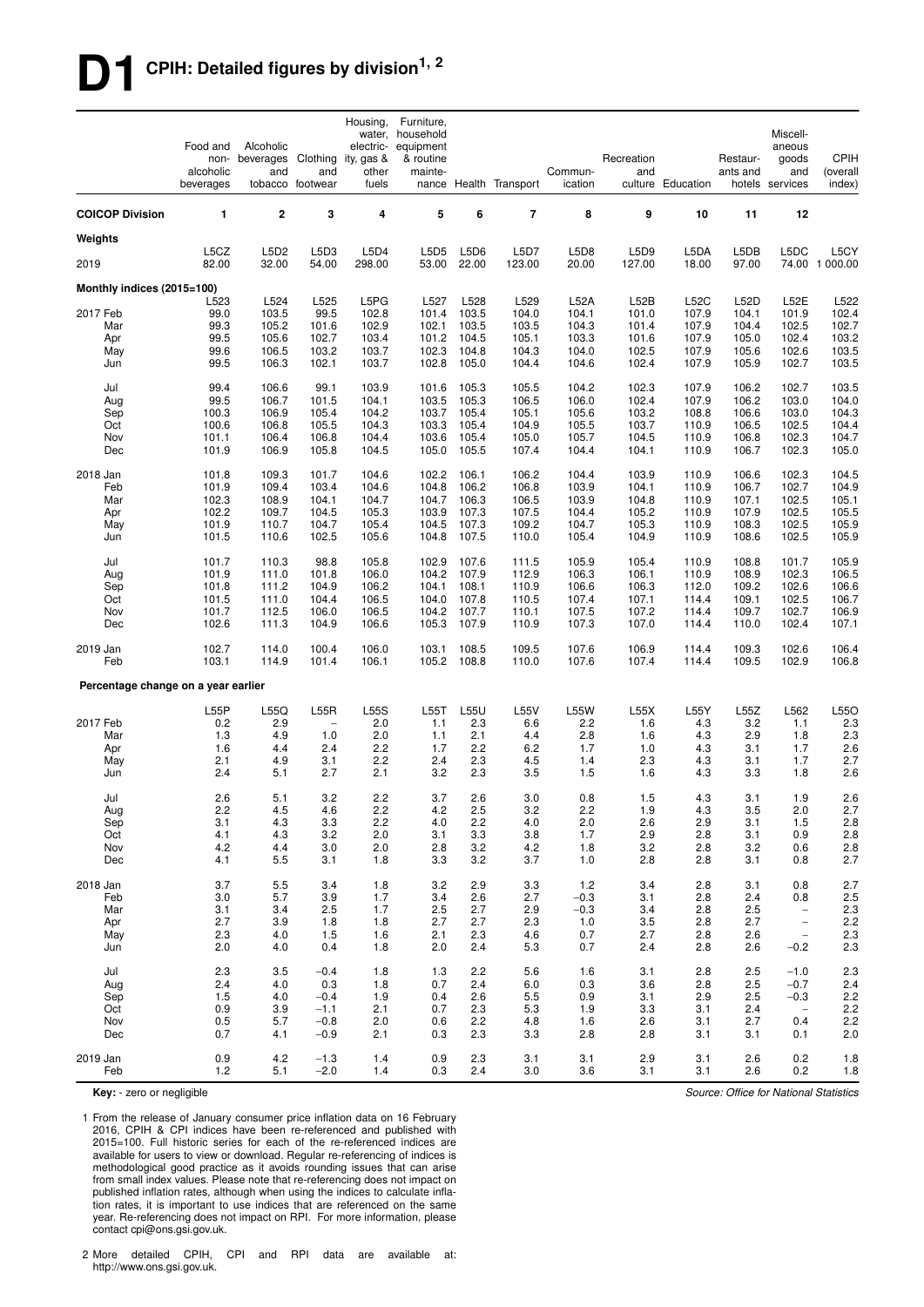|                                                                                                      | Weights       | $Index (2015 = 100)$                                                                                   | Percentage change over 12 months                |                                        | Percentage<br>change over<br>1 month |
|------------------------------------------------------------------------------------------------------|---------------|--------------------------------------------------------------------------------------------------------|-------------------------------------------------|----------------------------------------|--------------------------------------|
|                                                                                                      | 2019          | 2018 2018 2018 2018 2019 2019<br>Sep<br>Dec<br>Jan<br>Feb<br>Sep<br>Oct<br>Nov                         | 2018 2018<br>Oct<br>Nov<br>Dec                  | 2018 2018 2019 2019<br>Feb<br>Jan      | 2019<br>Feb                          |
| CPI (overall index)                                                                                  |               | 1 000.00 106.6 106.7 107.0 107.1 106.3 106.8<br>2.4                                                    | 2.4<br>2.3<br>2.1                               | 1.8<br>1.9                             | 0.5                                  |
| All goods                                                                                            |               | 519.00 104.9 105.1 105.6 105.3 104.1 104.8<br>2.5                                                      | 2.3<br>2.1<br>1.8                               | 1.3<br>1.3                             | 0.7                                  |
| Food, alcoholic beverages & tobacco                                                                  |               | 2.3<br>140.00 104.4 104.2 104.7 105.0 105.8 106.4                                                      | 1.8<br>2.0<br>1.7                               | 1.8<br>2.3                             | 0.5                                  |
| Processed food & non-alcoholic beverages                                                             |               | 54.00 102.2 101.2 101.1 102.6 102.3 103.0<br>1.7                                                       | 0.9<br>1.0<br>0.4                               | 1.3<br>0.7                             | 0.7                                  |
| Non-processed food                                                                                   |               | 46.00 101.1 101.8 102.2 102.5 103.0 103.0<br>1.3                                                       | 0.8<br>0.5<br>0.5                               | 1.0<br>1.0                             | 0.1                                  |
| Seasonal food<br>Meat                                                                                | 19.00         | 2.5<br>27.00 103.6 105.4 106.1 105.9 106.6 107.0<br>$-0.3$<br>98.0 97.4 97.3 98.1 98.4 98.0            | 2.2<br>2.2<br>1.9<br>$-1.2$<br>$-1.2$<br>$-1.8$ | 2.5<br>2.3<br>$-0.7$<br>$-1.1$         | 0.3<br>$-0.4$                        |
| Alcoholic beverages & tobacco                                                                        |               | 4.1<br>40.00 111.2 111.1 112.5 111.3 114.0 115.0                                                       | 4.0<br>5.8<br>4.1                               | 4.2<br>5.1                             | 0.9                                  |
| Industrial goods                                                                                     | <i>379.00</i> | 105.1 105.5 105.9 105.4 103.4 104.2<br>2.6<br>9.3                                                      | 2.5<br>2.2<br>1.8<br>10.4<br>8.7                | 1.1<br>1.0<br>1.2                      | 0.8                                  |
| Energy<br>Electricity, gas & miscellaneous energy                                                    |               | 61.00 113.8 115.5 114.8 112.3 107.8 107.7<br>30.00 108.6 110.8 110.8 110.9 104.0 104.1<br>7.4          | 5.9<br>8.2<br>8.1<br>8.2                        | 1.1<br>1.4<br>1.5                      | $-0.1$<br>0.1                        |
| Liquid fuels, vehicle fuels & lubricants                                                             |               | 31.00 118.2 119.3 117.8 112.5 110.5 110.3                                                              | 3.5<br>11.4 12.7<br>9.3                         | 0.7<br>0.7                             | $-0.2$                               |
| Non-energy industrial goods                                                                          |               | 1.2<br>318.00 103.4 103.5 104.2 104.0 102.6 103.5                                                      | 0.9<br>0.9<br>1.0                               | 1.0<br>0.9                             | 0.9                                  |
| Clothing & footwear goods                                                                            |               | 66.00 104.9 104.4 106.0 104.9 100.2 101.2                                                              | $-0.5 -1.1$<br>$-0.9$<br>$-0.8$                 | $-1.4$<br>$-2.1$                       | 1.0                                  |
| Housing goods                                                                                        |               | 62.00 103.4 103.2 103.4 104.6 102.3 104.4<br>0.3                                                       | 0.6<br>0.6<br>0.4                               | 0.3<br>1.0                             | 2.0                                  |
| Household goods                                                                                      |               | 56.00 103.4 103.2 103.4 104.7 102.2 104.5<br>0.1                                                       | 0.5<br>0.2<br>0.4                               | 0.9<br>0.1                             | 2.3                                  |
| Water supply; materials for maintenance & repair                                                     |               | 2.1<br>6.00 103.4 103.3 103.4 103.6 103.2 103.2                                                        | 2.0<br>2.3<br>2.6                               | 2.1<br>2.1                             | $-0.1$                               |
| Medical products, appliances & equipment<br>Vehicles, spare parts & accessories                      |               | 12.00 104.9 104.7 104.6 104.7 105.0 105.3<br>1.8<br>51.00 104.1 104.1 104.5 105.2 105.4 105.7<br>4.1   | 1.5<br>1.4<br>1.3<br>3.3<br>3.1<br>3.7          | 1.2<br>1.4<br>3.4<br>3.4               | 0.2<br>0.2                           |
| Recreational goods                                                                                   |               | 1.7<br>85.00 103.0 104.1 104.4 103.9 103.7 104.5                                                       | 1.7<br>1.7<br>1.1                               | 2.3<br>1.6                             | 0.8                                  |
| Audio-visual goods                                                                                   | 19.00         | 93.6 94.2 95.0 94.2 92.4 94.3<br>$-2.4$                                                                | $-1.0$<br>0.3<br>0.3                            | 1.5<br>0.1                             | 2.0                                  |
| Other recreational goods                                                                             |               | 66.00 106.0 107.2 107.3 106.9 107.2 107.8<br>2.9                                                       | 2.4<br>2.0<br>1.3                               | 2.0<br>2.5                             | 0.5                                  |
| Miscellaneous goods                                                                                  | 42.00         | 99.8 99.7 100.4 99.5 99.6 100.0                                                                        | $0.3 -0.1$<br>0.8<br>0.3                        | 0.5<br>0.3                             | 0.4                                  |
| All services                                                                                         |               | 481.00 108.6 108.5 108.5 109.2 108.8 109.0<br>2.3                                                      | 2.5<br>2.5<br>2.4                               | 2.5<br>2.5                             | 0.2                                  |
| <b>Housing services</b>                                                                              |               | 1.0<br>104.00 104.3 104.3 104.3 104.4 104.5 104.5                                                      | 1.0<br>1.0<br>1.0                               | 0.9<br>0.9                             |                                      |
| Actual rentals for housing                                                                           |               | 85.00 103.4 103.4 103.5 103.6 103.6 103.7<br>0.5                                                       | 0.6<br>0.6<br>0.7                               | 0.6<br>0.7                             | 0.1                                  |
| Primary housing services<br>Other housing services                                                   |               | 3.2<br>10.00 106.9 106.6 106.7 106.7 106.7 106.4<br>2.7<br>9.00 108.9 109.3 109.4 109.4 109.5 109.6    | 2.9<br>2.9<br>2.4<br>2.4<br>2.3<br>1.9          | 2.2<br>1.8<br>1.8<br>1.8               | $-0.3$<br>0.1                        |
| Travel & transport services                                                                          |               | 75.00 113.9 112.5 111.6 115.1 112.9 113.9<br>3.9                                                       | 3.4<br>3.5<br>2.5                               | 3.2<br>3.3                             | 0.8                                  |
| Services for personal transport equipment                                                            |               | 39.00 112.0 112.2 112.1 112.2 112.0 112.0<br>4.9                                                       | 5.0<br>4.8<br>5.0                               | 4.1<br>3.8                             |                                      |
| Transport services<br>Transport insurance                                                            |               | 33.00 114.3 111.3 109.9 117.4 112.7 114.8<br>4.2<br>3.00 118.9 117.0 112.8 113.0 112.2 113.3<br>$-7.8$ | 3.1<br>3.9<br>1.5<br>$-8.3 - 12.5$              | 4.0<br>3.8<br>$-9.8$<br>$-10.1 - 10.6$ | 1.8<br>0.9                           |
| Communication                                                                                        | 24.00         | 106.6 107.4 107.4 107.3 107.6 107.5<br>0.9                                                             | 1.6<br>1.9<br>2.9                               | 3.1<br>3.6                             |                                      |
| Recreational & personal services                                                                     |               | 199.00 109.4 109.4 109.7 110.0 109.6 109.8<br>3.2                                                      | 3.3<br>3.2<br>3.4                               | 3.2<br>3.2                             | 0.1                                  |
| Package holidays & accommodation                                                                     |               | 69.00 110.0 109.7 110.5 110.9 110.0 110.1<br>3.8                                                       | 3.9<br>5.0<br>4.3                               | 4.3<br>4.4                             | 0.1                                  |
| Other recreational & personal services<br>Catering services                                          | 95.00         | 130.00 109.0 109.2 109.2 109.4 109.3 109.4<br>2.9<br>2.8<br>108.6 108.7 109.0 109.3 109.4 109.6        | 3.0<br>2.7<br>2.7<br>2.7<br>2.6<br>2.6          | 2.7<br>2.5<br>2.6<br>2.6               | 0.1<br>0.2                           |
| Non-catering recreational & personal services                                                        |               | 35.00 109.9 110.2 109.5 109.7 109.2 109.0<br>3.1                                                       | 2.8<br>3.8<br>2.7                               | 2.8<br>2.2                             | -0.1                                 |
| Miscellaneous & other services                                                                       | 79.00         | 106.7 107.3 107.4 107.5 107.9 108.0<br>0.9                                                             | 1.5<br>1.7<br>1.6                               | 1.7<br>1.8                             | 0.1                                  |
| Miscellaneous services                                                                               |               | 41.00 102.4 102.5 102.6 102.8 103.1 103.3<br>$-0.9$                                                    | 0.3<br>0.6<br>0.4                               | 0.5<br>0.7                             | 0.2                                  |
| <b>Medical services</b><br>Education                                                                 |               | 16.00 110.9 110.5 110.6 110.7 111.6 111.8<br>3.1<br>2.9<br>22.00 112.0 114.4 114.4 114.4 114.4 114.4   | 2.9<br>2.8<br>2.9<br>3.1<br>3.1<br>3.1          | 3.0<br>3.1<br>3.1<br>3.1               | 0.2                                  |
|                                                                                                      |               |                                                                                                        |                                                 |                                        |                                      |
| Special aggregates<br>Durables                                                                       |               | 125.00 103.6 103.5 103.9 104.5 103.6 104.8<br>1.9                                                      | 1.4<br>1.5<br>1.5                               | 1.7<br>1.7                             | 1.1                                  |
| Semi-durables                                                                                        |               | 126.00 104.0 104.3 105.4 104.6 101.5 102.6<br>0.5                                                      | 0.7<br>0.3<br>0.6                               | 0.0<br>0.2                             | 1.1                                  |
| Non-durables                                                                                         |               | 67.00 101.6 101.9 102.1 101.9 102.5 102.7<br>1.2                                                       | 0.6<br>0.8<br>0.9                               | 1.1<br>1.0                             | 0.2                                  |
| Seasonal food<br>Non-seasonal food                                                                   |               | 2.5<br>27.00 103.6 105.4 106.1 105.9 106.6 107.0<br>61.00 100.7 99.9 99.9 101.2 100.8 101.3<br>0.6     | 2.2<br>1.9<br>2.2<br>$-0.3$<br>$-0.7$<br>$-0.3$ | 2.3<br>2.5<br>$-0.3$<br>$-0.0$         | 0.3<br>0.4                           |
| Energy, food, alcoholic beverages & tobacco                                                          |               | 201.00 107.3 107.7 107.8 107.3 106.5 106.9<br>4.5                                                      | 4.4<br>4.1<br>3.0                               | 2.0<br>1.7                             | 0.3                                  |
| Energy & unprocessed food                                                                            |               | 107.00 108.5 109.7 109.5 108.1 105.9 105.8<br>6.0                                                      | 6.4<br>5.3<br>3.6                               | 1.2<br>1.2                             |                                      |
| Energy & seasonal food                                                                               |               | 88.00 110.9 112.6 112.2 110.4 107.6 107.6<br>7.4                                                       | 8.0<br>6.7<br>4.8                               | 1.6<br>1.7                             | 0.1                                  |
| Tobacco                                                                                              |               | 21.00 119.3 119.7 123.8 123.7 124.0 125.7<br>6.5                                                       | 6.7<br>10.2<br>7.3                              | 7.1<br>8.3                             | 1.3                                  |
| Housing, water, electricity, gas & other fuels<br>Education, health & social protection <sup>2</sup> |               | 130.00 105.2 105.8 105.8 105.8 104.2 104.3<br>2.7<br>67.00 110.6 111.3 111.4 111.6 111.9 112.0<br>2.9  | 2.9<br>2.8<br>2.8<br>2.8<br>2.8<br>2.8          | 1.1<br>1.2<br>2.9<br>2.8               | 0.1<br>0.2                           |
| All items excluding                                                                                  |               |                                                                                                        |                                                 |                                        |                                      |
| $E$ nergy <sup>3</sup>                                                                               |               | 939.00 106.2 106.2 106.5 106.8 106.2 106.8<br>1.9                                                      | 1.8<br>1.9<br>1.8                               | 1.9<br>1.9                             | 0.5                                  |
| Energy, food, alcoholic beverages & tobacco                                                          |               | 799.00 106.5 106.5 106.8 107.2 106.3 106.9<br>1.9                                                      | 1.9<br>1.8<br>1.9                               | 1.9<br>1.8                             | 0.5                                  |
| Energy & unprocessed food                                                                            |               | 893.00 106.5 106.4 106.7 107.1 106.4 107.0<br>2.0                                                      | 1.9<br>1.9<br>1.9                               | 1.9<br>1.9                             | 0.5                                  |
| Seasonal food<br>Energy & seasonal food                                                              |               | 973.00 106.7 106.8 107.0 107.2 106.3 106.8<br>2.4<br>912.00 106.3 106.2 106.5 106.8 106.2 106.8<br>1.9 | 2.4<br>2.3<br>2.1<br>1.8<br>1.9<br>1.8          | 1.8<br>1.8<br>1.9<br>1.9               | 0.5<br>0.5                           |
| Tobacco                                                                                              |               | 979.00 106.4 106.4 106.6 106.8 105.9 106.4<br>2.3                                                      | 2.3<br>2.1<br>2.0                               | 1.7<br>1.7                             | 0.4                                  |
| Alcoholic beverages & tobacco                                                                        |               | 960.00 106.5 106.5 106.7 107.0 106.0 106.5<br>2.3                                                      | 2.3<br>2.2<br>2.0                               | 1.7<br>1.7                             | 0.5                                  |
| Liquid fuels, vehicle fuels & lubricants                                                             |               | 969.00 106.3 106.3 106.6 106.9 106.2 106.7<br>2.1                                                      | 2.1<br>2.1<br>2.1                               | 1.9<br>1.9                             | 0.5                                  |
| Housing, water, electricity, gas & other fuels                                                       |               | 870.00 106.8 106.8 107.1 107.3 106.6 107.2<br>2.4                                                      | 2.3<br>2.2<br>2.0                               | 2.0<br>2.0                             | 0.5                                  |
| Education, health & social protection                                                                |               | 933.00 106.4 106.4 106.7 106.8 105.9 106.5<br>2.4                                                      | 2.4<br>2.3<br>2.1                               | 1.8<br>1.8                             | 0.5                                  |

**Key:** - zero or negligible

1 For further information on the composition of the indices shown,

see '*The Consumer Prices Index: Goods and Services Indices and Special Aggregates*', which can be downloaded from: http://webarchive.nation-

alarchives.gov.uk/20160105160709/http://ons.gov.uk/

2 The coverage of this special aggregate has changed extensively since January 2000, when Social protection was first included and extentions to the Education and Health divisions also took effect. Health was further extended with effect from January 2001.

3 Energy includes electricity, gas and other fuels, and fuels and lubricants.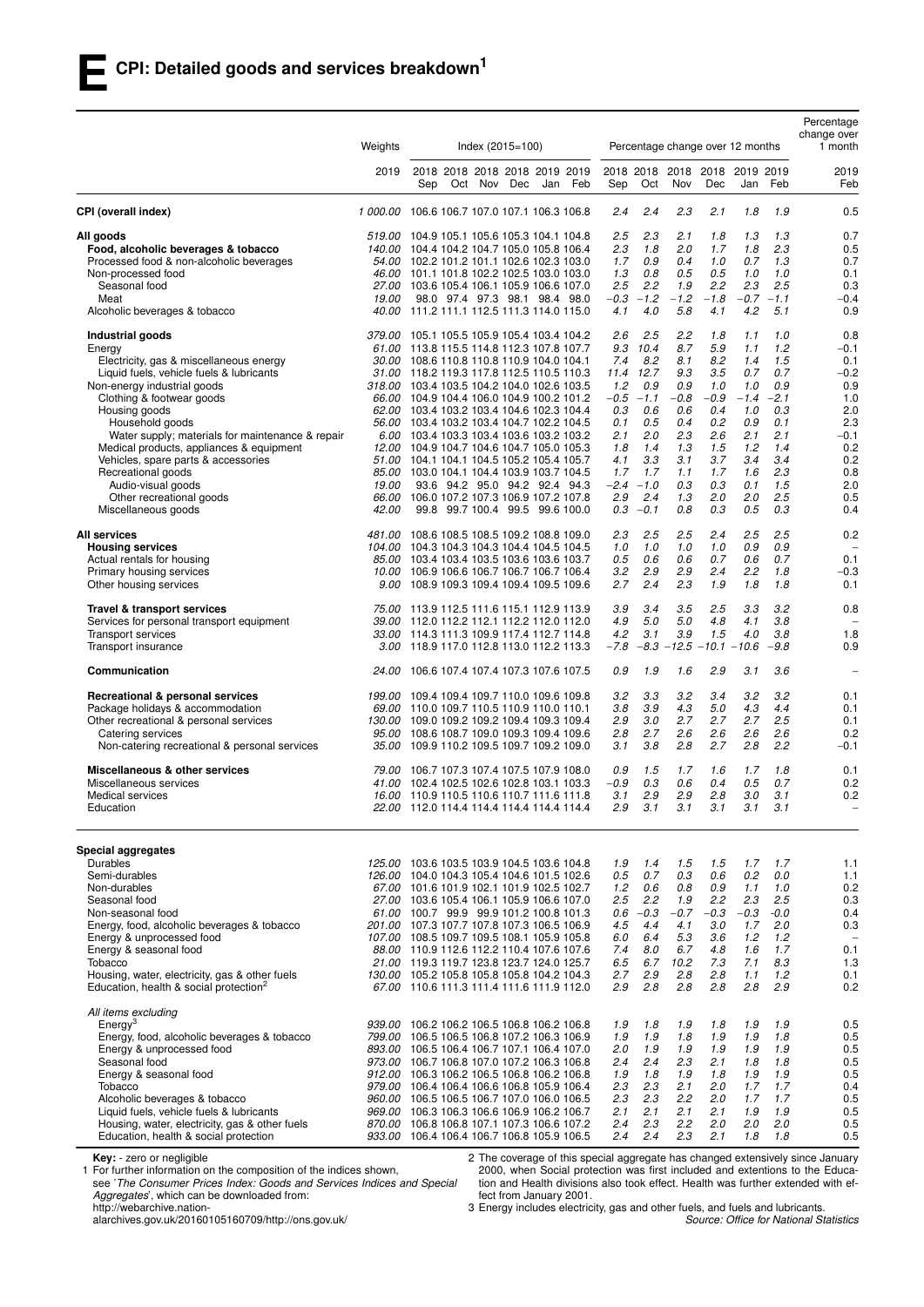|                                                                                                                                                                                                                                                                                                                                                                                                                                                                             | Weights |     | $Index (2015 = 100)$ |                                                                                                                                                                                                                                                                                                                                                                                                                                                                                                                                                                                                                                                                                       |                                                                                          |                                                                                                                                           | Percentage change over 12 months                                                                         |                                                                                                          |                                                                                                   |                                                                                                               | Percentage<br>change over<br>1 month                                                                 |
|-----------------------------------------------------------------------------------------------------------------------------------------------------------------------------------------------------------------------------------------------------------------------------------------------------------------------------------------------------------------------------------------------------------------------------------------------------------------------------|---------|-----|----------------------|---------------------------------------------------------------------------------------------------------------------------------------------------------------------------------------------------------------------------------------------------------------------------------------------------------------------------------------------------------------------------------------------------------------------------------------------------------------------------------------------------------------------------------------------------------------------------------------------------------------------------------------------------------------------------------------|------------------------------------------------------------------------------------------|-------------------------------------------------------------------------------------------------------------------------------------------|----------------------------------------------------------------------------------------------------------|----------------------------------------------------------------------------------------------------------|---------------------------------------------------------------------------------------------------|---------------------------------------------------------------------------------------------------------------|------------------------------------------------------------------------------------------------------|
|                                                                                                                                                                                                                                                                                                                                                                                                                                                                             |         | Sep |                      | 2019 2018 2018 2018 2018 2019 2019<br>Oct Nov Dec Jan Feb                                                                                                                                                                                                                                                                                                                                                                                                                                                                                                                                                                                                                             | Sep                                                                                      | Oct                                                                                                                                       | 2018 2018 2018 2018 2019 2019<br>Nov                                                                     | Dec                                                                                                      | Jan                                                                                               | Feb                                                                                                           | 2019<br>Feb                                                                                          |
| <b>CPIH (overall index)</b>                                                                                                                                                                                                                                                                                                                                                                                                                                                 |         |     |                      | 1000.00 106.6106.7106.9107.1106.4106.8                                                                                                                                                                                                                                                                                                                                                                                                                                                                                                                                                                                                                                                | 2.2                                                                                      | 2.2                                                                                                                                       | 2.2                                                                                                      | 2.0                                                                                                      | 1.8                                                                                               | 1.8                                                                                                           | 0.4                                                                                                  |
| All goods<br>Food, alcoholic beverages & tobacco<br>Processed food & non-alcoholic beverages<br>Non-processed food<br>Seasonal food<br>Meat<br>Alcoholic beverages & tobacco                                                                                                                                                                                                                                                                                                |         |     |                      | 421.00 104.9 105.1 105.6 105.3 104.1 104.8<br>114.00 104.4 104.2 104.7 105.1 105.9 106.4<br>45.00 102.4 101.4 101.3 102.8 102.6 103.2<br>37.00 100.9101.7102.1102.3102.8102.9<br>22.00 103.2 105.1 105.8 105.6 106.3 106.7<br>15.00 98.0 97.4 97.3 98.1 98.4 98.0<br>32.00 111.2 111.0 112.5 111.3 114.0 114.9                                                                                                                                                                                                                                                                                                                                                                        | 2.5<br>2.2<br>1.7<br>1.2<br>$2.4^{\circ}$<br>4.0                                         | 2.3<br>1.7<br>1.0<br>0.7<br>2.2<br>$-0.3 - 1.2$<br>3.9                                                                                    | 2.1<br>2.0<br>0.5<br>0.5<br>1.8<br>$-1.2$<br>5.7                                                         | 1.8<br>1.7<br>1.0<br>0.4<br>2.1<br>$-1.8$<br>4.1                                                         | 1.2<br>1.8<br>0.8<br>1.0<br>2.3<br>4.2                                                            | 1.3<br>2.3<br>1.4<br>1.0<br>2.5<br>$-0.7 - 1.1$<br>5.1                                                        | 0.7<br>0.5<br>0.6<br>0.1<br>0.4<br>$-0.4$<br>0.9                                                     |
| Industrial goods<br>Energy<br>Electricity, gas & miscellaneous energy<br>Liquid fuels, vehicle fuels & lubricants<br>Non-energy industrial goods<br>Clothing & footwear goods<br>Housing goods<br>Household goods<br>Water supply; materials for maintenance & repair<br>Medical products, appliances & equipment<br>Vehicles, spare parts & accessories<br>Recreational goods<br>Audio-visual goods<br>Other recreational goods<br>Miscellaneous goods                     |         |     |                      | 307.00 105.1 105.5 105.9 105.3 103.4 104.2<br>50.00 113.8 115.5 114.8 112.2 107.7 107.6<br>25.00 108.5 110.8 110.7 110.8 103.9 104.0<br>25.00 118.5 119.6 118.1 112.8 110.7 110.5<br>257.00 103.5 103.6 104.2 104.0 102.6 103.6<br>53.00 104.9 104.4 106.0 104.9 100.3 101.2<br>51.00 103.3 103.1 103.4 104.5 102.2 104.3<br>46.00 103.3 103.1 103.3 104.6 102.1 104.4<br>5.00 103.3 103.2 103.3 103.5 103.1 103.1<br>9.00 104.9 104.7 104.5 104.7 105.0 105.2<br>41.00 104.0 104.1 104.5 105.1 105.4 105.6<br>70.00 103.3 104.4 104.7 104.2 103.9 104.8<br>16.00 94.2 94.9 95.8 94.8 93.0 94.7<br>54.00 106.1 107.3 107.5 107.1 107.3 107.9<br>33.00 99.9 99.8 100.5 99.6 99.6 100.1 | 2.6<br>7.3<br>1.2<br>0.3<br>0.1<br>2.1<br>1.8<br>4.1<br>1.8<br>2.9                       | 2.5<br>9.4 10.5<br>8.1<br>11.5 12.9<br>0.9<br>$-0.5 - 1.1$<br>0.6<br>0.4<br>2.0<br>1.4<br>3.4<br>1.9<br>$-2.1 -0.4$<br>2.4<br>$0.3 - 0.2$ | 2.2<br>8.7<br>8.1<br>9.4<br>0.9<br>$-0.8$<br>0.6<br>0.4<br>2.4<br>1.3<br>3.1<br>1.2<br>0.7<br>1.4<br>0.8 | 1.8<br>5.8<br>8.1<br>3.5<br>1.0<br>$-0.9$<br>0.3<br>0.0<br>2.7<br>1.4<br>3.7<br>1.7<br>0.3<br>2.0<br>0.3 | 1.0<br>1.1<br>1.3<br>0.7<br>0.9<br>0.9<br>0.7<br>2.1<br>1.2<br>3.4<br>1.5<br>$-0.0$<br>1.9<br>0.5 | 0.9<br>1.1<br>1.4<br>0.7<br>0.9<br>$-1.4 -2.1$<br>0.3<br>0.1<br>2.0<br>1.4<br>3.5<br>2.3<br>1.2<br>2.5<br>0.3 | 0.8<br>0.1<br>$-0.2$<br>0.9<br>1.0<br>2.0<br>2.3<br>$-0.1$<br>0.2<br>0.2<br>0.8<br>1.8<br>0.6<br>0.5 |
| All services<br><b>Housing services</b><br>Actual rentals for housing<br>Owner occupiers' housing<br>Primary housing services<br>Other housing services                                                                                                                                                                                                                                                                                                                     |         |     |                      | 579.00 107.9 107.8 107.9 108.4 108.1 108.3<br>275.00 106.0 106.1 106.2 106.3 106.3 106.3<br>69.00 103.4 103.4 103.5 103.6 103.6 103.7<br>165.00 105.9 106.0 106.1 106.2 106.2 106.3<br>34.00 111.1 111.0 111.0 111.0 111.0 110.9<br>7.00 108.7 109.1 109.2 109.2 109.3 109.4                                                                                                                                                                                                                                                                                                                                                                                                          | 2.0<br>1.4<br>0.5<br>1.0<br>4.5<br>2.6                                                   | 2.1<br>1.4<br>0.6<br>1.1<br>4.4<br>2.4                                                                                                    | 2.2<br>1.4<br>0.6<br>1.1<br>4.4<br>2.2                                                                   | 2.1<br>1.5<br>0.7<br>1.2<br>4.3<br>1.9                                                                   | 2.2<br>1.4<br>0.6<br>1.1<br>4.3<br>1.8                                                            | 2.2<br>1.4<br>0.7<br>1.1<br>4.2<br>1.8                                                                        | 0.2<br>0.1<br>0.1<br>$\overline{\phantom{0}}$<br>0.1                                                 |
| Travel & transport services<br>Services for personal transport equipment<br>Transport services<br>Transport insurance                                                                                                                                                                                                                                                                                                                                                       |         |     |                      | 60.00 113.3 112.0 111.2 114.6 112.3 113.2<br>32.00 111.9112.1 112.1 112.2 111.9 111.9<br>26.00 113.3110.5109.1116.4111.4113.5<br>2.00 118.9117.0112.8113.0112.2113.3                                                                                                                                                                                                                                                                                                                                                                                                                                                                                                                  | 3.6<br>4.9<br>3.6<br>$-7.8$                                                              | 3.1<br>5.0<br>2.6                                                                                                                         | 3.2<br>4.9<br>3.3<br>$-8.3 - 12.5 - 10.1 - 10.6$                                                         | 2.2<br>4.8<br>0.9                                                                                        | 3.2<br>4.0<br>3.5                                                                                 | 3.0<br>3.8<br>3.4<br>$-9.8$                                                                                   | 0.8<br>1.8<br>0.9                                                                                    |
| Communication                                                                                                                                                                                                                                                                                                                                                                                                                                                               |         |     |                      | 20.00 106.6 107.4 107.5 107.3 107.6 107.6                                                                                                                                                                                                                                                                                                                                                                                                                                                                                                                                                                                                                                             | 0.9                                                                                      | 1.9                                                                                                                                       | 1.6                                                                                                      | 2.8                                                                                                      | 3.1                                                                                               | 3.6                                                                                                           |                                                                                                      |
| Recreational & personal services<br>Package holidays & accommodation<br>Other recreational & personal services<br>Catering services<br>Non-catering recreational & personal services                                                                                                                                                                                                                                                                                        |         |     |                      | 161.00 109.4 109.4 109.7 110.0 109.6 109.8<br>55.00 109.9 109.6 110.5 110.8 109.9 110.1<br>106.00 109.0 109.2 109.2 109.4 109.3 109.5<br>76.00 108.6 108.7 109.0 109.3 109.3 109.6<br>30.00 109.9 110.2 109.5 109.7 109.2 109.1                                                                                                                                                                                                                                                                                                                                                                                                                                                       | 3.2<br>3.8<br>2.9<br>2.8<br>3.1                                                          | 3.3<br>3.9<br>3.0<br>2.7<br>3.8                                                                                                           | 3.2<br>4.3<br>2.7<br>2.6<br>2.8                                                                          | 3.4<br>5.0<br>2.7<br>2.6<br>2.7                                                                          | 3.2<br>4.3<br>2.7<br>2.6<br>2.8                                                                   | 3.2<br>4.4<br>2.5<br>2.6<br>2.2                                                                               | 0.1<br>0.1<br>0.1<br>0.2<br>$-0.1$                                                                   |
| Miscellaneous & other services<br>Miscellaneous services<br>Medical services<br>Education                                                                                                                                                                                                                                                                                                                                                                                   |         |     |                      | 63.00 106.7 107.3 107.4 107.5 107.9 108.0<br>32.00 102.4 102.4 102.5 102.7 103.1 103.2<br>13.00 110.8 110.5 110.5 110.6 111.5 111.8<br>18.00 112.0 114.4 114.4 114.4 114.4 114.4                                                                                                                                                                                                                                                                                                                                                                                                                                                                                                      | 0.8<br>$-1.0$<br>2.9                                                                     | 1.5<br>0.2<br>$3.1 \quad 3.0$<br>3.1                                                                                                      | 1.7<br>0.6<br>2.9<br>3.1                                                                                 | 1.6<br>0.3<br>2.9<br>3.1                                                                                 | 1.7<br>0.5<br>3.1<br>3.1                                                                          | 1.8<br>0.7<br>3.2<br>3.1                                                                                      | 0.1<br>0.2<br>0.2                                                                                    |
| Special aggregates<br>Durables<br>Semi-durables<br>Non-durables<br>Seasonal food<br>Non-seasonal food<br>Energy, food, alcoholic beverages & tobacco<br>Energy & unprocessed food<br>Energy & seasonal food<br>Tobacco<br>Housing, water, electricity, gas & other fuels<br>Education, health & social protection                                                                                                                                                           |         |     |                      | 103.00 103.7 103.6 104.0 104.5 103.7 104.8<br>102.00 104.1 104.4 105.5 104.7 101.6 102.7<br>52.00 101.6 101.8 102.1 101.9 102.5 102.7<br>22.00 103.2 105.1 105.8 105.6 106.3 106.7<br>50.00 100.8 100.0 100.1 101.3 101.0 101.5<br>164.00 107.3 107.6 107.8 107.2 106.4 106.8<br>87.00 108.3 109.6 109.3 108.0 105.7 105.7<br>72.00 110.7 112.5 112.1 110.3 107.4 107.4<br>17.00 119.3 119.7 123.8 123.7 124.0 125.7<br>298.00 106.2 106.5 106.5 106.6 106.0 106.1<br>53.00 110.6 111.3 111.4 111.6 111.9 112.0                                                                                                                                                                       | 2.0<br>0.5<br>1.2<br>2.4<br>4.4<br>6.0<br>7.4<br>6.5<br>1.9<br>2.9                       | 1.5<br>0.7<br>0.6<br>2.2<br>$0.5 - 0.2$<br>4.4<br>6.4<br>8.1<br>2.1<br>2.8                                                                | 1.6<br>0.3<br>0.8<br>1.8<br>$-0.6$<br>4.1<br>5.3<br>6.7<br>6.7 10.2<br>2.0<br>2.8                        | 1.5<br>0.6<br>0.9<br>2.1<br>$-0.3$<br>3.0<br>3.5<br>4.7<br>7.3<br>2.1<br>2.8                             | 1.7<br>0.2<br>1.1<br>2.3<br>$-0.3$<br>1.6<br>1.1<br>1.5<br>7.1<br>1.4<br>2.8                      | 1.7<br>0.0<br>1.0<br>2.5<br>0.1<br>1.9<br>1.1<br>1.6<br>8.3<br>1.4<br>2.9                                     | 1.1<br>$1.2$<br>0.2<br>0.4<br>0.5<br>0.3<br>0.1<br>1.3<br>0.1<br>0.2                                 |
| All items excluding<br>Energy <sup>2</sup><br>Energy, food, alcoholic beverages & tobacco<br>Energy & unprocessed food<br>Seasonal food<br>Energy & seasonal food<br>Tobacco<br>Alcoholic beverages & tobacco<br>Liquid fuels, vehicle fuels & lubricants<br>Housing, water, electricity, gas & other fuels<br>Owner occupiers' housing costs<br>Council tax and rates<br>Owner occupiers' housing costs and council tax and rates<br>Education, health & social protection |         |     |                      | 950.00 106.3 106.3 106.5 106.8 106.3 106.8<br>836.00 106.5 106.6 106.8 107.1 106.4 106.9<br>913.00 106.5 106.5 106.7 107.0 106.5 107.0<br>978.00 106.7 106.7 106.9 107.1 106.4 106.8<br>928.00 106.3 106.3 106.6 106.8 106.3 106.8<br>983.00 106.4 106.5 106.6 106.8 106.1 106.5<br>968.00 106.5 106.6 106.7 106.9 106.1 106.5<br>975.00 106.3 106.4 106.6 106.9 106.3 106.7<br>702.00 106.8 106.8 107.1 107.2 106.5 107.1<br>835.00 106.8 106.9 107.1 107.2 106.4 106.9<br>809.00 106.5 106.6 106.8 106.9 106.2 106.7<br>974.00 106.6 106.7 106.9 107.1 106.3 106.8<br>947.00 106.4 106.5 106.7 106.8 106.1 106.5                                                                    | 1.8<br>1.8<br>1.9<br>2.2<br>1.8<br>2.1<br>$2.2\,$<br>2.0<br>2.3<br>2.5<br>$2.2\,$<br>2.4 | 1.8<br>1.8<br>1.8<br>2.2<br>1.8<br>2.1<br>2.2<br>1.9<br>2.3<br>2.5<br>2.1<br>2.4<br>$2.2$ $2.2$                                           | 1.8<br>1.8<br>1.9<br>2.2<br>1.8<br>2.0<br>2.0<br>2.0<br>2.2<br>2.4<br>2.1<br>2.3<br>2.1                  | 1.8<br>1.8<br>1.8<br>2.0<br>1.8<br>1.9<br>1.9<br>1.9<br>2.0<br>2.1<br>1.9<br>2.1<br>1.9                  | 1.8<br>1.8<br>1.8<br>1.8<br>1.8<br>1.7<br>1.7<br>1.8<br>1.9<br>1.9<br>1.7<br>1.8                  | 1.8<br>1.8<br>1.9<br>1.8<br>1.8<br>1.7<br>1.7<br>1.8<br>2.0<br>1.9<br>1.7<br>1.9<br>$1.7$ $1.7$               | 0.4<br>0.4<br>0.4<br>0.4<br>0.4<br>0.4<br>0.4<br>0.4<br>0.5<br>0.5<br>0.4<br>0.5<br>0.4              |

**Key:** - zero or negligible<br>1 For further information on the composition of the indices shown,

see '*The Consumer Prices Index: Goods and Services Indices and Special Aggregates*', which can be downloaded from:

http://webarchive.nation-

alarchives.gov.uk/20160105160709/http://ons.gov.uk/

2 Energy includes electricity, gas and other fuels, and fuels and lubricants.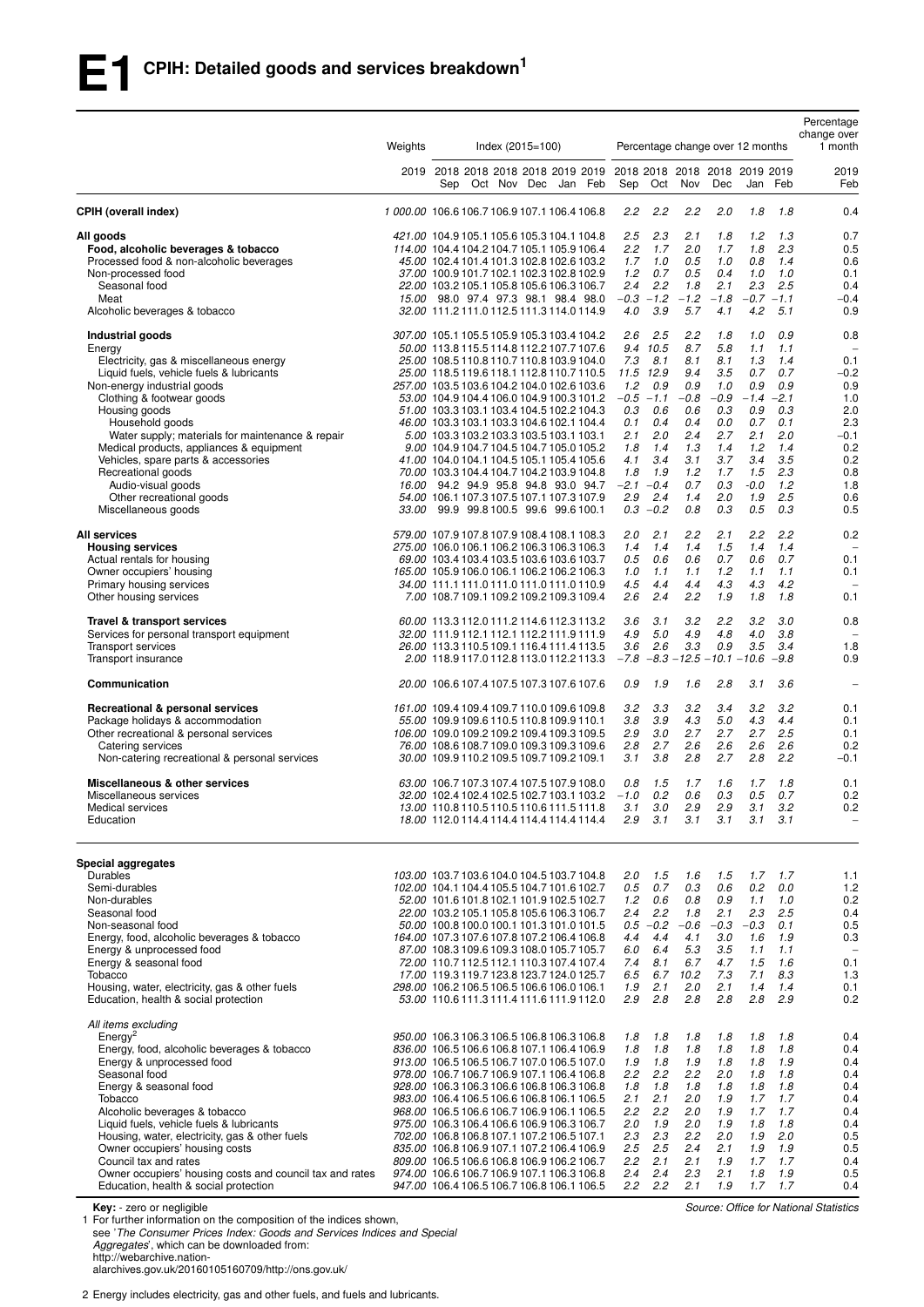#### **F CPI goods and services: the latest three years**

Percentage change over 12 months

|                |                                       | <b>Goods components</b>             |                     |                                                |                       |                                  |                                                | <b>Services components</b>                          |                      |                                                     |                       |
|----------------|---------------------------------------|-------------------------------------|---------------------|------------------------------------------------|-----------------------|----------------------------------|------------------------------------------------|-----------------------------------------------------|----------------------|-----------------------------------------------------|-----------------------|
|                | Food & non-<br>alcoholic<br>beverages | Alcoholic<br>beverages &<br>tobacco | Energy <sup>1</sup> | Non-energy<br>industrial<br>goods <sup>2</sup> | All<br>goods          | Housing<br>services <sup>3</sup> | Travel &<br>transport<br>services <sup>3</sup> | Recreational<br>& personal<br>services <sup>3</sup> | Commun-<br>ication   | Miscellaneo-<br>us & other<br>services <sup>3</sup> | All<br>services       |
| Weights        |                                       |                                     |                     |                                                |                       |                                  |                                                |                                                     |                      |                                                     |                       |
| 2019           | CHZR<br>100.00                        | <b>CHZS</b><br>40.00                | A9F3<br>61.00       | A9ER<br>318.00                                 | <b>ICVH</b><br>519.00 | A9FG<br>104.00                   | A9FJ<br>75.00                                  | A9FL<br>199.00                                      | <b>CHZY</b><br>24.00 | A9FQ<br>79.00                                       | <b>ICVI</b><br>481.00 |
| <b>Monthly</b> |                                       |                                     |                     |                                                |                       |                                  |                                                |                                                     |                      |                                                     |                       |
|                | <b>D7G8</b>                           | D7G9                                | DKL5                | DKK3                                           | D7NM                  | DKN <sub>2</sub>                 | DKN <sub>5</sub>                               | DKN7                                                | D7GF                 | DKO4                                                | D7NN                  |
| 2016 Feb       | $-2.3$                                | 1.2                                 | $-5.5$              | $-0.7$                                         | $-1.6$                | 2.7                              | 2.4                                            | 1.9                                                 | 2.1                  | 3.1                                                 | 2.4                   |
| Mar            | $-2.7$                                | 1.0                                 | $-6.2$              | $-0.5$                                         | $-1.6$                | 2.7                              | 5.2                                            | 2.1                                                 | 1.4                  | 3.1                                                 | 2.8                   |
| Apr            | $-2.5$                                | 1.3                                 | $-5.6$              | $-0.7$                                         | $-1.6$                | 2.0                              | 2.6                                            | 2.3                                                 | 1.7                  | 3.1                                                 | 2.4                   |
| May            | $-2.8$                                | 1.0                                 | $-4.9$              | $-1.0$                                         | $-1.8$                | 1.9                              | 3.0                                            | 2.4                                                 | 2.8                  | 3.3                                                 | 2.6                   |
| Jun            | $-2.9$                                | 0.5                                 | $-4.1$              | $-0.8$                                         | $-1.6$                | 2.0                              | 4.1                                            | 2.4                                                 | 3.7                  | 3.1                                                 | 2.8                   |
| Jul            | $-2.6$                                | 1.8                                 | $-3.4$              | $-0.9$                                         | $-1.4$                | 1.5                              | 4.0                                            | 2.5                                                 | 3.6                  | 2.9                                                 | 2.7                   |
| Aug            | $-2.2$                                | 1.4                                 | $-2.6$              | $-1.2$                                         | $-1.4$                | 1.5                              | 4.8                                            | 2.4                                                 | 4.1                  | 2.9                                                 | 2.8                   |
| Sep            | $-2.3$                                | 1.7                                 | $-0.1$              | $-0.3$                                         | $-0.5$                | 1.4                              | 3.1                                            | 2.5                                                 | 3.6                  | 3.3                                                 | 2.6                   |
| Oct            | $-2.4$                                | 2.1                                 | 1.7                 | $-0.6$                                         | $-0.4$                | 1.3                              | 3.5                                            | 2.2                                                 | 3.1                  | 2.5                                                 | 2.4                   |
| Nov            | $-2.0$                                | 1.7                                 | 3.0                 | 0.2                                            | 0.2                   | 1.2                              | 2.7                                            | 2.2                                                 | 2.6                  | 2.4                                                 | 2.2                   |
| Dec            | $-1.1$                                | 2.4                                 | 4.3                 | 0.3                                            | 0.7                   | 1.3                              | 4.2                                            | 2.4                                                 | 1.7                  | 2.4                                                 | 2.5                   |
| 2017 Jan       | $-0.5$                                | 2.4                                 | 7.5                 | 0.1                                            | 1.1                   | 1.4                              | 4.9                                            | 2.4                                                 | 2.1                  | 2.4                                                 | 2.6                   |
| Feb            | 0.2                                   | 2.8                                 | 8.9                 | 0.8                                            | 1.9                   | 1.3                              | 5.6                                            | 2.6                                                 | 2.2                  | 2.4                                                 | 2.8                   |
| Mar            | 1.2                                   | 4.9                                 | 8.6                 | 1.3                                            | 2.5                   | 1.3                              | 2.1                                            | 2.3                                                 | 2.8                  | 2.4                                                 | 2.1                   |
| Apr            | 1.5                                   | 4.4                                 | 7.0                 | 1.4                                            | 2.4                   | 1.3                              | 7.8                                            | 2.4                                                 | 1.7                  | 2.4                                                 | 3.0                   |
| May            | 2.1                                   | 4.9                                 | 6.1                 | 2.3                                            | 2.9                   | 1.2                              | 5.8                                            | 2.7                                                 | 1.4                  | 2.4                                                 | 2.8                   |
| Jun            | 2.3                                   | 5.1                                 | 4.3                 | 2.0                                            | 2.6                   | 1.2                              | 5.4                                            | 2.6                                                 | 1.5                  | 2.5                                                 | 2.7                   |
| Jul            | 2.6                                   | 5.1                                 | 3.7                 | 2.2                                            | 2.7                   | 1.2                              | 5.0                                            | 2.5                                                 | 0.8                  | 2.6                                                 | 2.6                   |
| Aug            | 2.1                                   | 4.5                                 | 5.3                 | 2.8                                            | 3.1                   | 1.1                              | 3.7                                            | 2.9                                                 | 2.2                  | 2.6                                                 | 2.7                   |
| Sep            | 3.0                                   | 4.3                                 | 5.8                 | 2.5                                            | 3.2                   | 1.0                              | 5.2                                            | 2.8                                                 | 2.0                  | 2.1                                                 | 2.7                   |
| Oct            | 4.0                                   | 4.3                                 | 4.8                 | 2.6                                            | 3.3                   | 1.0                              | 5.5                                            | 2.9                                                 | 1.7                  | 1.6                                                 | 2.7                   |
| Nov            | 4.1                                   | 4.5                                 | 5.0                 | 2.5                                            | 3.3                   | 1.0                              | 6.4                                            | 3.1                                                 | 1.9                  | 1.4                                                 | 2.8                   |
| Dec            | 3.9                                   | 5.6                                 | 5.5                 | 2.5                                            | 3.4                   | 1.0                              | 4.3                                            | 3.0                                                 | 1.0                  | 1.6                                                 | 2.5                   |
| 2018 Jan       | 3.7                                   | 5.6                                 | 4.3                 | 2.5                                            | 3.2                   | 0.8                              | 5.0                                            | 3.3                                                 | 1.2                  | 1.6                                                 | 2.8                   |
| Feb            | 3.0                                   | 5.8                                 | 3.6                 | 2.4                                            | 3.0                   | 0.8                              | 4.5                                            | 3.0                                                 | $-0.3$               | 1.6                                                 | 2.4                   |
| Mar            | 3.0                                   | 3.5                                 | 3.3                 | 1.9                                            | 2.4                   | 0.8                              | 4.3                                            | 3.2                                                 | $-0.4$               | 1.5                                                 | 2.5                   |
| Apr            | 2.7                                   | 4.0                                 | 4.4                 | 2.1                                            | 2.6                   | 0.9                              | 1.7                                            | 3.2                                                 | 1.0                  | 1.5                                                 | 2.1                   |
|                | 2.3                                   | 4.0                                 | 5.7                 | 1.7                                            |                       | 0.9                              | 3.9                                            | 3.0                                                 |                      |                                                     |                       |
| May            |                                       |                                     |                     |                                                | 2.5                   |                                  |                                                |                                                     | 0.7                  | 1.5                                                 | 2.3                   |
| Jun            | 2.0                                   | 4.1                                 | 8.7                 | 1.3                                            | 2.6                   | 0.8                              | 3.4                                            | 3.2                                                 | 0.7                  | 1.5                                                 | 2.3                   |
| Jul            | 2.3                                   | 3.5                                 | 9.3                 | 1.2                                            | 2.6                   | 0.9                              | 4.0                                            | 3.1                                                 | 1.6                  | 0.8                                                 | 2.3                   |
| Aug            | 2.5                                   | 4.1                                 | 8.9                 | 1.4                                            | 2.8                   | 0.9                              | 5.0                                            | 3.4                                                 | 0.3                  | 0.8                                                 | 2.5                   |
| Sep            | 1.5                                   | 4.1                                 | 9.3                 | 1.2                                            | 2.5                   | 1.0                              | 3.9                                            | 3.2                                                 | 0.9                  | 0.9                                                 | 2.3                   |
| Oct            | 0.9                                   | 4.0                                 | 10.4                | 0.9                                            | 2.3                   | 1.0                              | 3.4                                            | 3.3                                                 | 1.9                  | 1.5                                                 | 2.5                   |
| Nov            | 0.5                                   | 5.8                                 | 8.7                 | 0.9                                            | 2.1                   | 1.0                              | 3.5                                            | 3.2                                                 | 1.6                  | 1.7                                                 | 2.5                   |
| Dec            | 0.7                                   | 4.1                                 | 5.9                 | 1.0                                            | 1.8                   | 1.0                              | 2.5                                            | 3.4                                                 | 2.9                  | 1.6                                                 | 2.4                   |
| 2019 Jan       | 0.9                                   | 4.2                                 | 1.1                 | 1.0                                            | 1.3                   | 0.9                              | 3.3                                            | 3.2                                                 | 3.1                  | 1.7                                                 | 2.5                   |
| Feb            | 1.1                                   | 5.1                                 | 1.2                 | 0.9                                            | 1.3                   | 0.9                              | 3.2                                            | 3.2                                                 | 3.6                  | 1.8                                                 | 2.5                   |

**Key:** - zero or negligible<br>1 Comprises 'Electricity, gas and other fuels' (group 04.5) and 'Fuels and lubricants' (class 07.2.2).

3 For further information on all of these services components, see 'The

*Consumer Prices Index: Goods and Services Indices and Special Aggregates*', which can be downloaded from: http://webarchive.nationalarchives.gov.uk/20160105160709/http://ons.gov.uk/

2 Comprises all other goods elements of the CPI.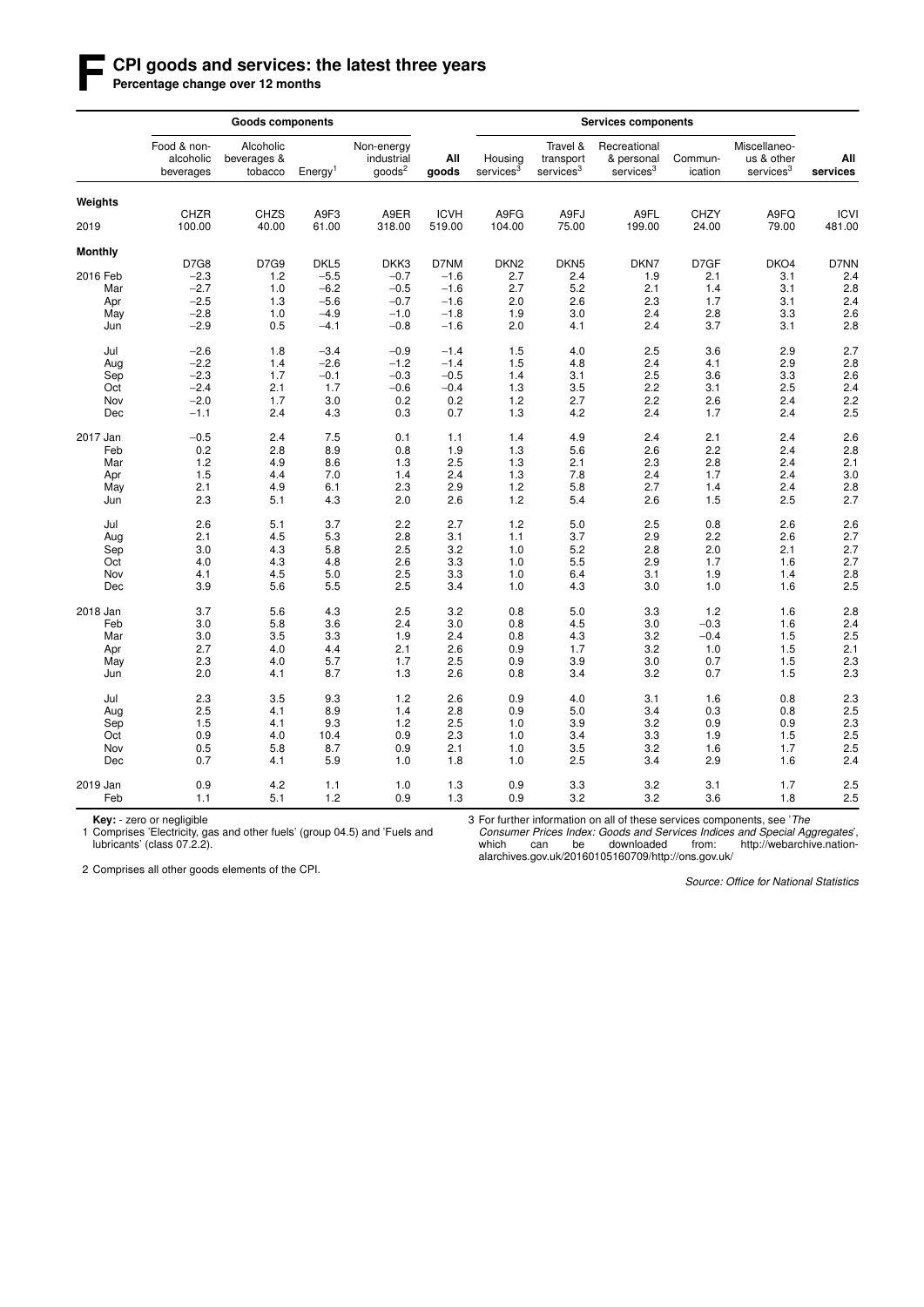# **F1 CPIH goods and services: the latest three years**<br>Percentage change over 12 months

|                |                                       | <b>Goods components</b>             |                     |                                          |              |                                  |                                                | <b>Services components</b>                          |                    |                                                     |                   |
|----------------|---------------------------------------|-------------------------------------|---------------------|------------------------------------------|--------------|----------------------------------|------------------------------------------------|-----------------------------------------------------|--------------------|-----------------------------------------------------|-------------------|
|                | Food & non-<br>alcoholic<br>beverages | Alcoholic<br>beverages &<br>tobacco | Energy <sup>1</sup> | Non-energy<br>industrial<br>$q$ oods $2$ | All<br>goods | Housing<br>services <sup>3</sup> | Travel &<br>transport<br>services <sup>3</sup> | Recreational<br>& personal<br>services <sup>3</sup> | Commun-<br>ication | Miscellaneo-<br>us & other<br>services <sup>3</sup> | All<br>services   |
| Weights        |                                       |                                     |                     |                                          |              |                                  |                                                |                                                     |                    |                                                     |                   |
|                | L5CZ                                  | L5D2                                | L5NU                | L5NX                                     | L5DD         | L5O8                             | L5OC                                           | L5OE                                                | L5D8               | L5P4                                                | L5DE              |
| 2019           | 82.00                                 | 32.00                               | 50.00               | 257.00                                   | 421.00       | 275.00                           | 60.00                                          | 161.00                                              | 20.00              | 63.00                                               | 579.00            |
| <b>Monthly</b> |                                       |                                     |                     |                                          |              |                                  |                                                |                                                     |                    |                                                     |                   |
|                | L55P                                  | L55Q                                | L5KY                | L5L3                                     | L563         | L5LC                             | L5LG                                           | L5LI                                                | <b>L55W</b>        | L5M9                                                | L564              |
| 2016 Feb       | $-2.2$                                | 1.1                                 | $-5.6$              | $-0.7$                                   | $-1.6$       | 2.1                              | 2.8                                            | 1.9                                                 | 2.1                | 3.1                                                 | 2.3               |
| Mar            | $-2.8$                                | 1.0                                 | $-6.3$              | $-0.5$                                   | $-1.7$       | 2.1                              | 5.5                                            | 2.0                                                 | 1.4                | 3.2                                                 | 2.6               |
| Apr            | $-2.5$                                | 1.3                                 | $-5.6$              | $-0.7$                                   | $-1.6$       | 2.2                              | 2.8                                            | 2.3                                                 | 1.7                | 3.2                                                 | 2.4               |
| May            | $-2.8$                                | 1.0                                 | $-5.0$              | $-1.0$                                   | $-1.8$       | 2.3                              | 3.2                                            | 2.4                                                 | 2.9                | 3.3                                                 | 2.6               |
| Jun            | $-3.0$                                | 0.5                                 | $-4.1$              | $-0.9$                                   | $-1.7$       | 2.3                              | 4.3                                            | 2.4                                                 | 3.7                | 3.1                                                 | 2.7               |
| Jul            | $-2.6$                                | 1.8                                 | $-3.5$              | $-1.0$                                   | $-1.5$       | 2.2                              | 3.9                                            | 2.5                                                 | 3.7                | 2.9                                                 | 2.6               |
| Aug            | $-2.2$                                | 1.4                                 | $-2.6$              | $-1.2$                                   | $-1.4$       | 2.2                              | 4.3                                            | 2.4                                                 | 4.2                | 3.0                                                 | 2.7               |
| Sep            | $-2.3$                                | 1.8                                 | $-0.1$              | $-0.3$                                   | $-0.5$       | 2.2                              | 3.2                                            | 2.5                                                 | 3.6                | 3.3                                                 | 2.6               |
| Oct            | $-2.4$                                | 2.1                                 | 1.8                 | $-0.6$                                   | $-0.4$       | 2.3                              | 3.8                                            | 2.2                                                 | 3.1                | 2.5                                                 | 2.5               |
| Nov            | $-2.1$                                | 1.7                                 | 3.0                 | 0.2                                      | 0.2          | 2.2                              | 3.2                                            | 2.2                                                 | 2.6                | 2.4                                                 | 2.4               |
| Dec            | $-1.1$                                | 2.5                                 | 4.5                 | 0.3                                      | 0.7          | 2.3                              | 4.1                                            | 2.4                                                 | 1.7                | 2.4                                                 | 2.5               |
| 2017 Jan       | $-0.5$                                | 2.5                                 | 7.7                 | 0.1                                      | 1.1          | 2.2                              | 4.4                                            | 2.4                                                 | 2.1                | 2.4                                                 | $\frac{2.5}{2.6}$ |
| Feb            | 0.2                                   | 2.9                                 | 9.1                 | 0.8                                      | 1.9          | 2.2                              | 5.1                                            | 2.6                                                 | 2.2                | 2.4                                                 |                   |
| Mar            | 1.3                                   | 4.9                                 | 8.7                 | 1.2                                      | 2.5          | 2.2                              | 1.8                                            | 2.3                                                 | 2.8                | 2.5                                                 | 2.2               |
| Apr            | 1.6                                   | 4.4                                 | 7.0                 | 1.5                                      | 2.4          | 2.1                              | 7.3                                            | 2.4                                                 | 1.7                | 2.4                                                 | 2.8               |
| May            | 2.1                                   | 4.9                                 | 6.1                 | 2.3                                      | 3.0          | 2.0                              | 5.4                                            | 2.7                                                 | 1.4                | 2.4                                                 | 2.6               |
| Jun            | 2.4                                   | 5.1                                 | 4.2                 | 2.1                                      | 2.6          | 2.0                              | 5.1                                            | 2.6                                                 | 1.5                | 2.5                                                 | 2.5               |
| Jul            | 2.6                                   | 5.1                                 | 3.7                 | 2.3                                      | 2.7          | 1.9                              | 4.7                                            | 2.5                                                 | 0.8                | 2.7                                                 | 2.4               |
| Aug            | 2.2                                   | 4.5                                 | 5.3                 | 2.8                                      | 3.1          | 1.9                              | 3.6                                            | 2.9                                                 | 2.2                | 2.6                                                 | 2.5               |
| Sep            | 3.1                                   | 4.3                                 | 5.7                 | 2.6                                      | 3.2          | 1.9                              | 4.8                                            | 2.9                                                 | 2.0                | 2.1                                                 | 2.5               |
| Oct            | 4.1                                   | 4.3                                 | 4.6                 | 2.7                                      | 3.3          | 1.7                              | 5.1                                            | 2.9                                                 | 1.7                | 1.6                                                 | 2.4               |
| Nov            | 4.2                                   | 4.4                                 | 5.0                 | 2.6                                      | 3.3          | 1.6                              | 5.9                                            | 3.1                                                 | 1.8                | 1.4                                                 | 2.4               |
| Dec            | 4.1                                   | 5.5                                 | 5.5                 | 2.5                                      | 3.4          | 1.5                              | 4.1                                            | 3.1                                                 | 1.0                | 1.6                                                 | 2.2               |
| 2018 Jan       | 3.7                                   | 5.5                                 | 4.2                 | 2.6                                      | 3.2          | 1.4                              | 4.8                                            | 3.3                                                 | 1.2                | 1.6                                                 | 2.3               |
| Feb            | 3.0                                   | 5.7                                 | 3.6                 | 2.5                                      | 3.0          | 1.3                              | 4.2                                            | 2.9                                                 | $-0.3$             | 1.5                                                 | 2.1               |
| Mar            | 3.1                                   | 3.4                                 | 3.3                 | 1.9                                      | 2.4          | 1.4                              | 4.1                                            | 3.2                                                 | $-0.3$             | 1.5                                                 | 2.1               |
| Apr            | 2.7                                   | 3.9                                 | 4.5                 | 2.1                                      | 2.6          | 1.4                              | 1.4                                            | 3.2                                                 | 1.0                | 1.5                                                 | 1.9               |
| May            | 2.3                                   | 4.0                                 | 5.8                 | 1.7                                      | 2.5          | 1.4                              | 3.6                                            | 3.0                                                 | 0.7                | 1.4                                                 | 2.1               |
| Jun            | 2.0                                   | 4.0                                 | 8.7                 | 1.3                                      | 2.5          | 1.4                              | 3.1                                            | 3.1                                                 | 0.7                | 1.4                                                 | 2.0               |
| Jul            | 2.3                                   | 3.5                                 | 9.4                 | 1.2                                      | 2.6          | 1.4                              | 3.8                                            | 3.1                                                 | 1.6                | 0.7                                                 | 2.0               |
| Aug            | 2.4                                   | 4.0                                 | 9.0                 | 1.4                                      | 2.7          | 1.3                              | 4.6                                            | 3.4                                                 | 0.3                | 0.7                                                 | 2.2               |
| Sep            | 1.5                                   | 4.0                                 | 9.4                 | 1.2                                      | 2.5          | 1.4                              | 3.6                                            | 3.2                                                 | 0.9                | 0.8                                                 | 2.0               |
| Oct            | 0.9                                   | 3.9                                 | 10.5                | 0.9                                      | 2.3          | 1.4                              | 3.1                                            | 3.3                                                 | 1.9                | 1.5                                                 | 2.1               |
| Nov            | 0.5                                   | 5.7                                 | 8.7                 | 0.9                                      | 2.1          | 1.4                              | 3.2                                            | 3.2                                                 | 1.6                | 1.7                                                 | 2.2               |
| Dec            | 0.7                                   | 4.1                                 | 5.8                 | 1.0                                      | 1.8          | 1.5                              | 2.2                                            | 3.4                                                 | 2.8                | 1.6                                                 | 2.1               |
| 2019 Jan       | 0.9                                   | 4.2                                 | 1.1                 | 0.9                                      | 1.2          | 1.4                              | 3.2                                            | 3.2                                                 | 3.1                | 1.7                                                 | 2.2               |
| Feb            | 1.2                                   | 5.1                                 | 1.1                 | 0.9                                      | 1.3          | 1.4                              | 3.0                                            | 3.2                                                 | 3.6                | 1.8                                                 | 2.2               |

**Key:** - zero or negligible<br>1 Comprises 'Electricity, gas and other fuels' (group 04.5) and 'Fuels and lubricants' (class 07.2.2).

3 For further information on all of these services components, see 'The

*Consumer Prices Index: Goods and Services Indices and Special Aggregates*', which can be downloaded from: http://webarchive.nationalarchives.gov.uk/20160105160709/http://ons.gov.uk/

2 Comprises all other goods elements of the CPI.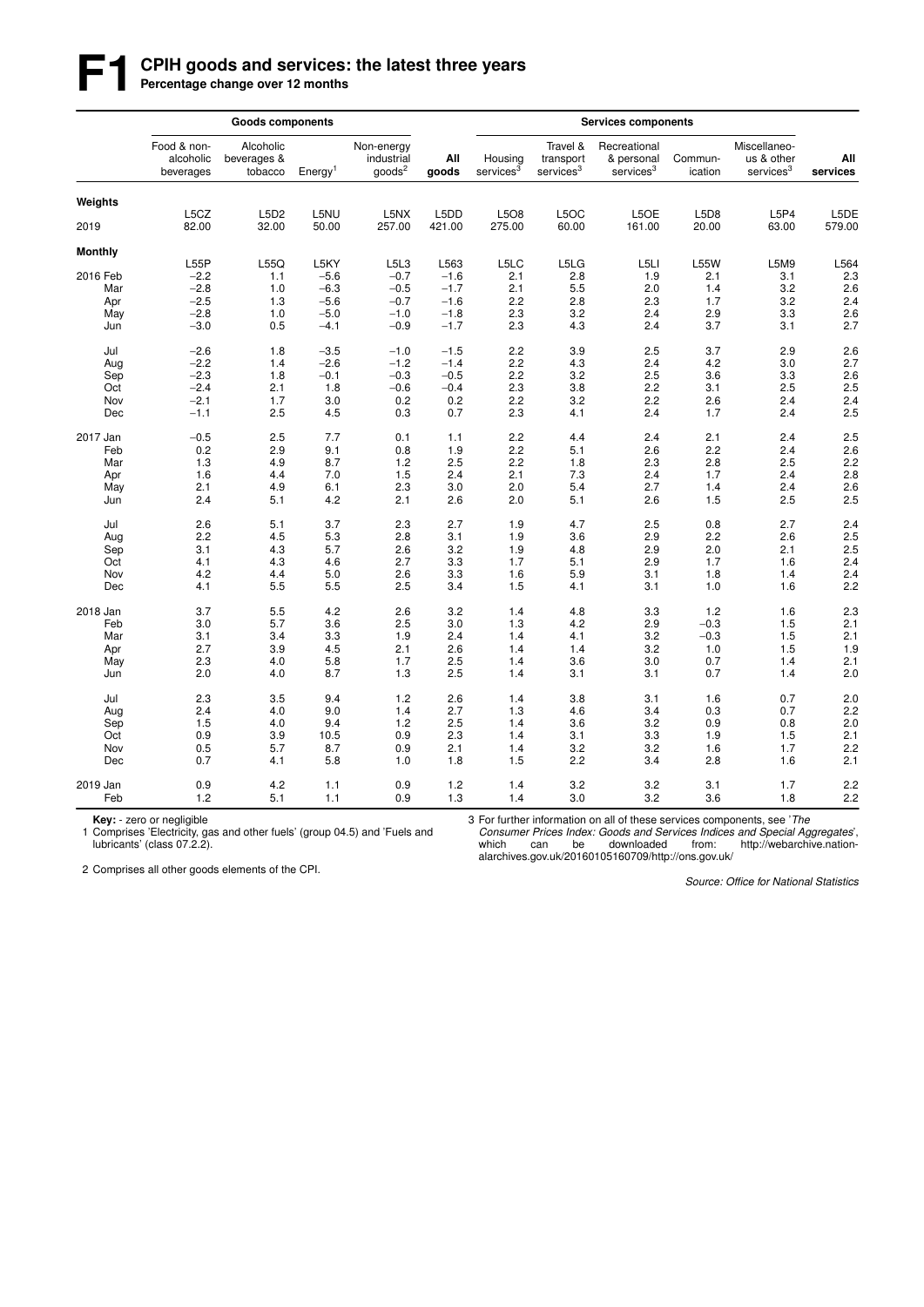#### **G HICP<sup>1</sup> - International comparisons: EU countries** Percentage change over 12 months

Czech<br>Austria Belgium Bulgaria Cyprus Republic Denmark Estonia Finland France Germany<sup>5</sup> Greece Hungary Ireland Italy Latvia D7SK D7SL GHY8 D7RO D7RP D7SM D7RQ D7SN D7SO D7SP D7SQ D7RR D7SS D7ST D7RS 2010 1.7 2.3 3.0 2.6 1.2 2.2 2.7 1.7 1.7 1.1 4.7 4.7 −1.6 1.6 −1.2 2011 3.6 3.4 3.4 3.5 2.2 2.7 5.1 3.3 2.3 2.5 3.1 3.9 1.2 2.9 4.2 2012 2.6 2.6 2.4 3.1 3.5 2.4 4.2 3.2 2.2 2.1 1.0 5.7 1.9 3.3 2.3 2013 2.1 1.2 0.4 0.4 1.4 0.5 3.2 2.2 1.0 1.6 −0.9 1.7 0.5 1.2 − 2014 1.5 0.5 −1.6 −0.3 0.4 0.4 0.5 1.2 0.6 0.8 −1.4 − 0.3 0.2 0.7 2015 0.8 0.6 −1.1 −1.5 0.3 0.2 0.1 −0.2 0.1 0.7 −1.1 0.1 − 0.1 0.2 2016 1.0 1.8 −1.3 −1.2 0.6 − 0.8 0.4 0.3 0.4 − 0.4 −0.2 −0.1 0.1 2017 2.2 2.2 1.2 0.7 2.4 1.1 3.7 0.8 1.2 1.7 1.1 2.4 0.3 1.3 2.9 2018 2.1 2.3 2.6 0.8 2.0 0.7 3.4 1.2 2.1 1.9 0.8 2.9 0.7 1.2 2.6 2017 Feb 2.4 3.3 0.9 1.4 2.6 0.9 3.4 1.4 1.4 2.1 1.4 2.9 0.3 1.6 3.2 Mar 2.1 2.5 1.0 1.5 2.6 0.9 3.0 0.9 1.4 1.5 1.7 2.7 0.6 1.4 3.3 Apr 2.3 2.7 1.7 2.1 2.1 1.0 3.6 1.0 1.4 2.0 1.6 2.3 0.7 2.0 3.3 May 2.1 1.9 1.4 0.9 2.5 0.7 3.5 0.9 0.9 1.3 1.5 2.1 − 1.6 2.7 Jun 2.0 1.5 1.1 0.9 2.4 0.4 3.1 0.9 0.8 1.7 0.9 2.0 −0.6 1.2 3.1 Jul 2.0 1.8 0.6 −0.1 2.4 1.5 3.9 0.6 0.8 1.7 0.9 2.2 −0.2 1.2 2.6 Aug 2.1 2.0 0.7 0.5 2.4 1.5 4.2 0.8 1.0 1.9 0.6 2.7 0.4 1.4 3.2 Sep 2.5 2.0 1.3 0.1 2.5 1.6 3.9 0.8 1.1 1.9 1.0 2.5 0.2 1.3 3.0 Oct 2.4 1.8 1.5 0.4 2.8 1.4 4.0 0.5 1.2 1.5 0.5 2.2 0.5 1.1 2.7 Nov 2.4 2.1 1.9 0.2 2.5 1.3 4.5 0.9 1.2 1.7 1.1 2.6 0.5 1.1 2.7 Dec 2.3 2.1 1.8 −0.4 2.2 0.8 3.8 0.5 1.2 1.5 1.0 2.2 0.5 1.0 2.2 2018 Jan 1.9 1.8 1.3 −1.5 2.1 0.6 3.6 0.8 1.5 1.5 0.2 2.1 0.3 1.2 2.0 Feb 1.9 1.5 1.5 −0.4 1.6 0.5 3.2 0.6 1.3 1.2 0.4 1.9 0.7 0.5 1.8 Mar 2.0 1.5 1.9 −0.4 1.6 0.4 2.9 0.9 1.7 1.7 0.2 2.0 0.5 0.9 2.3 Apr 2.0 1.6 1.7 −0.3 1.8 0.7 2.9 0.8 1.8 1.3 0.5 2.4 −0.1 0.6 2.1 May 2.1 2.3 2.3 1.0 2.0 1.0 3.1 1.0 2.3 2.5 0.8 2.9 0.7 1.0 2.4 Jun 2.3 2.6 3.0 1.7 2.4 1.1 3.9 1.2 2.3 2.1 1.0 3.2 0.7 1.4 2.7 Jul 2.3 2.7 3.6 1.4 2.2 0.9 3.3 1.4 2.6 2.2 0.8 3.4 1.0 1.9 2.7 Aug 2.3 2.6 3.7 1.7 2.4 0.8 3.5 1.4 2.6 2.1 0.9 3.4 0.9 1.6 2.8 Sep 2.1 2.8 3.6 1.7 2.1 0.5 3.5 1.4 2.5 2.2 1.1 3.7 1.2 1.5 3.3 Oct 2.4 3.2 3.6 1.9 2.0 0.7 4.5 1.7 2.5 2.6 1.8 3.9 1.1 1.7 3.2 Nov 2.3 2.9 3.0 1.6 1.6 0.7 3.2 1.4 2.2 2.2 1.1 3.2 0.8 1.6 2.9 Dec 1.7 2.2 2.3 1.0 1.6 0.7 3.3 1.3 1.9 1.7 0.6 2.8 0.8 1.2 2.5 2019 Jan 1.7 1.8 2.2 2.1 2.0 1.2 2.8 1.2 1.4 1.7 0.5 2.8 0.8 0.9 2.9 Feb .. .. .. 0.8 .. .. .. 1.2 1.5 1.7 0.9 .. .. 1.2 2.8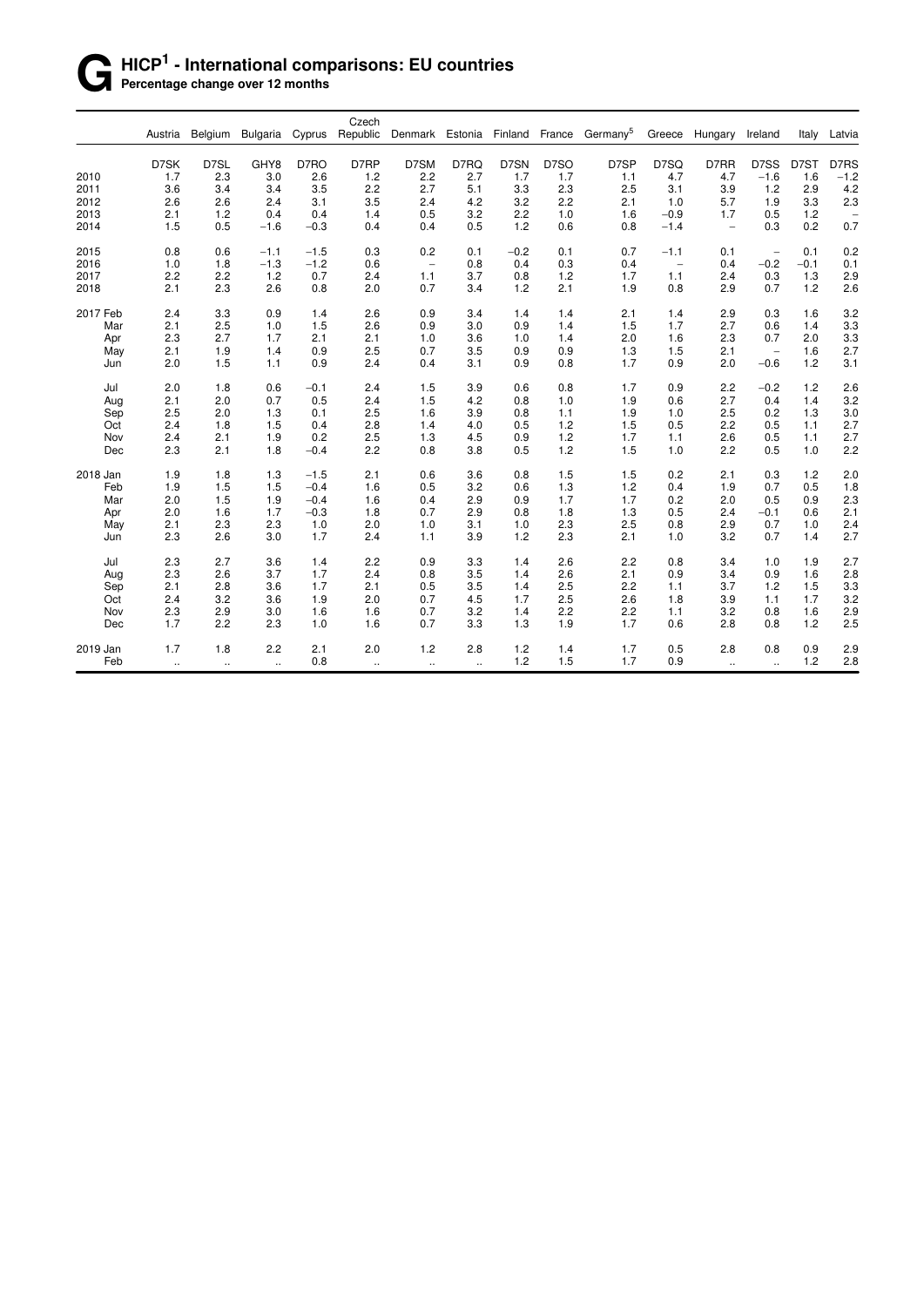# **G** HICP<sup>1</sup> - International comparisons: EU countries<br> **Gontinued**<br> **Gontinued**

**Percentage change over 12 months** 

continued

|          | Lithuania | Luxem-<br>bourg          | Malta | Nether-<br>lands |              |        | Poland Portugal Romania Slovakia Slovenia Spain Sweden Kingdom <sup>1</sup> |        |        |        |              | United                   | EICP <sup>2</sup><br><b>EU 27</b><br>average $^{3,5}$ | <b>MUICP</b><br>$average^{4,5}$ |
|----------|-----------|--------------------------|-------|------------------|--------------|--------|-----------------------------------------------------------------------------|--------|--------|--------|--------------|--------------------------|-------------------------------------------------------|---------------------------------|
|          |           |                          |       |                  |              |        |                                                                             |        |        |        |              |                          |                                                       |                                 |
|          | D7RT      | D7SU                     | D7RU  | D7SV             | D7RV         | D7SX   | GHY7                                                                        | D7RW   | D7RX   | D7SY   | D7SZ         | <b>D7G7</b>              | GJ2E                                                  | D7SR                            |
| 2010     | 1.2       | 2.8                      | 2.0   | 0.9              | 2.6          | 1.4    | 6.1                                                                         | 0.7    | 2.1    | 2.0    | 1.9          | 3.3                      | 2.1                                                   | 1.6                             |
| 2011     | 4.1       | 3.7                      | 2.5   | 2.5              | 3.9          | 3.6    | 5.8                                                                         | 4.1    | 2.1    | 3.0    | 1.4          | 4.5                      | 3.1                                                   | 2.7                             |
| 2012     | 3.2       | 2.9                      | 3.2   | 2.8              | 3.7          | 2.8    | 3.4                                                                         | 3.7    | 2.8    | 2.4    | 0.9          | 2.8                      | 2.6                                                   | 2.5                             |
| 2013     | 1.2       | 1.7                      | 1.0   | 2.6              | 0.8          | 0.4    | 3.2                                                                         | 1.5    | 1.9    | 1.5    | 0.4          | 2.6                      | 1.5                                                   | 1.4                             |
| 2014     | 0.2       | 0.7                      | 0.8   | 0.3              | 0.1          | $-0.2$ | 1.4                                                                         | $-0.1$ | 0.4    | $-0.2$ | 0.2          | 1.5                      | 0.5                                                   | 0.4                             |
| 2015     | $-0.7$    | 0.1                      | 1.2   | 0.2              | $-0.7$       | 0.5    | $-0.4$                                                                      | $-0.3$ | $-0.8$ | $-0.6$ | 0.7          | $\overline{\phantom{a}}$ | 0.1                                                   | 0.2                             |
| 2016     | 0.7       | $\overline{\phantom{a}}$ | 0.9   | 0.1              | $-0.2$       | 0.6    | $-1.1$                                                                      | $-0.5$ | $-0.2$ | $-0.3$ | 1.1          | 0.7                      | 0.2                                                   | 0.2                             |
| 2017     | 3.7       | 2.1                      | 1.3   | 1.3              | 1.6          | 1.6    | 1.1                                                                         | 1.4    | 1.6    | 2.0    | 1.9          | 2.7                      | 1.7                                                   | 1.5                             |
| 2018     | 2.5       | 2.0                      | 1.7   | 1.6              | 1.2          | 1.2    | 4.1                                                                         | 2.5    | 1.9    | 1.7    | 2.0          | 2.5                      | 1.9                                                   | 1.8                             |
| 2017 Feb | 3.2       | 2.7                      | 1.2   | 1.7              | 1.9          | 1.6    | 0.5                                                                         | 1.2    | 2.5    | 3.0    | 1.9          | 2.3                      | 2.0                                                   | 2.0                             |
| Mar      | 3.2       | 2.5                      | 1.2   | 0.6              | 1.8          | 1.4    | 0.4                                                                         | 1.0    | 2.0    | 2.1    | 1.4          | 2.3                      | 1.7                                                   | 1.5                             |
| Apr      | 3.5       | 2.6                      | 1.1   | 1.4              | 1.8          | 2.4    | 0.6                                                                         | 0.8    | 1.7    | 2.6    | 2.0          | 2.7                      | 2.0                                                   | 1.9                             |
| May      | 3.2       | 1.9                      | 1.1   | 0.7              | 1.5          | 1.7    | 0.5                                                                         | 1.1    | 1.5    | 2.0    | 1.8          | 2.9                      | 1.6                                                   | 1.4                             |
| Jun      | 3.5       | 1.5                      | 1.0   | 1.0              | 1.3          | 1.0    | 0.7                                                                         | 1.0    | 0.9    | 1.6    | 1.8          | 2.6                      | 1.5                                                   | 1.3                             |
| Jul      | 4.1       | 1.8                      | 1.2   | 1.5              | 1.4          | 1.0    | 0.9                                                                         | 1.5    | 1.2    | 1.7    | 2.3          | 2.6                      | 1.5                                                   | 1.3                             |
| Aug      | 4.6       | 2.3                      | 1.2   | 1.5              | 1.4          | 1.3    | 0.6                                                                         | 1.6    | 1.4    | 2.0    | 2.2          | 2.9                      | 1.7                                                   | 1.5                             |
| Sep      | 4.6       | 2.0                      | 1.2   | 1.4              | 1.6          | 1.6    | 1.3                                                                         | 1.8    | 1.4    | 1.8    | 2.2          | 3.0                      | 1.8                                                   | 1.6                             |
| Oct      | 4.2       | 2.0                      | 1.5   | 1.3              | 1.6          | 1.9    | 2.0                                                                         | 1.8    | 1.3    | 1.7    | 1.7          | 3.0                      | 1.7                                                   | 1.4                             |
| Nov      | 4.2       | 2.0                      | 1.5   | 1.5              | 2.0          | 1.8    | 2.6                                                                         | 2.1    | 1.4    | 1.8    | 1.9          | 3.1                      | 1.8                                                   | 1.5                             |
| Dec      | 3.8       | 1.6                      | 1.3   | 1.2              | 1.7          | 1.6    | 2.6                                                                         | 2.0    | 1.9    | 1.2    | 1.7          | 3.0                      | 1.6                                                   | 1.3                             |
| 2018 Jan | 3.6       | 1.3                      | 1.2   | 1.5              | 1.6          | 1.1    | 3.4                                                                         | 2.6    | 1.7    | 0.7    | 1.6          | 3.0                      | 1.6                                                   | 1.3                             |
| Feb      | 3.2       | 1.1                      | 1.3   | 1.3              | 0.7          | 0.7    | 3.8                                                                         | 2.2    | 1.4    | 1.2    | 1.6          | 2.7                      | 1.4                                                   | 1.1                             |
| Mar      | 2.5       | 1.1                      | 1.3   | 1.0              | 0.7          | 0.8    | 4.0                                                                         | 2.5    | 1.5    | 1.3    | 2.0          | 2.5                      | 1.6                                                   | 1.4                             |
| Apr      | 2.2       | 1.3                      | 1.4   | 1.0              | 0.9          | 0.3    | 4.3                                                                         | 3.0    | 1.9    | 1.1    | 1.8          | 2.4                      | 1.5                                                   | 1.2                             |
| May      | 2.9       | 2.1                      | 1.7   | 1.9              | 1.2          | 1.4    | 4.6                                                                         | 2.7    | 2.2    | 2.1    | 2.0          | 2.4                      | 2.0                                                   | 2.0                             |
| Jun      | 2.6       | 2.4                      | 2.0   | 1.7              | 1.4          | 2.0    | 4.7                                                                         | 2.9    | 2.3    | 2.3    | 2.1          | 2.4                      | 2.1                                                   | 2.0                             |
| Jul      | 2.3       | 2.5                      | 2.1   | 1.9              | 1.4          | 2.2    | 4.3                                                                         | 2.6    | 2.1    | 2.3    | 2.2          | 2.5                      | 2.2                                                   | 2.2                             |
| Aug      | 1.8       | 2.4                      | 2.4   | 1.9              | 1.4          | 1.3    | 4.7                                                                         | 2.9    | 2.0    | 2.2    | 2.1          | 2.7                      | 2.2                                                   | 2.1                             |
| Sep      | 2.4       | 2.7                      | 2.5   | 1.6              | 1.5          | 1.8    | 4.7                                                                         | 2.7    | 2.2    | 2.3    | 2.5          | 2.4                      | 2.2                                                   | 2.1                             |
| Oct      | 2.8       | 2.8                      | 2.1   | 1.9              | 1.5          | 0.8    | 4.2                                                                         | 2.5    | 2.3    | 2.3    | 2.4          | 2.4                      | 2.3                                                   | 2.3                             |
| Nov      | 2.4       | 2.6                      | 1.4   | 1.8              | 1.1          | 0.9    | 3.2                                                                         | 2.0    | 2.1    | 1.7    | 2.1          | 2.3                      | 2.0                                                   | 1.9                             |
| Dec      | 1.8       | 1.9                      | 1.2   | 1.8              | 0.9          | 0.6    | 3.0                                                                         | 1.9    | 1.4    | 1.2    | 2.2          | 2.1                      | 1.6                                                   | 1.5                             |
| 2019 Jan | 1.6       | 1.6                      | 1.0   | 2.0              | 0.7          | 0.6    | 3.2                                                                         | 2.2    | 1.2    | 1.0    | 2.0          | 1.8                      | 1.5                                                   | 1.4                             |
| Feb      | 2.0       | 2.1                      | 1.1   | $\mathbf{r}$ .   | $\mathbf{L}$ | 0.9    | $\mathbf{a}$                                                                | 2.2    | 1.3    | 1.1    | $\mathbf{r}$ | 1.9                      | $\ddotsc$                                             | 1.5                             |
|          |           |                          |       |                  |              |        |                                                                             |        |        |        |              |                          |                                                       |                                 |

**Key:** - zero or negligible .. Not available

1 Published as the CPI in the UK.

2 The EICP (European Index of Consumer Prices) is the official EU

aggregate. It covers 15 member states until April 2004, 25 member states from May 2004, and 27 members from Jan 2007, the new member states being integrated using a chain index formula. The EU 25 annual average for 2004 is calculated from the EU 15 average from January to April and the EU 25 average from May to December.

3 The coverage of the European Union was extended to include Cyprus, Czech Republic, Estonia, Hungary, Latvia, Lithuania, Malta, Poland,Slovakia and

Slovenia from 1 May 2004 and Bulgaria and Romania from 1 Jan 2007.

4 The coverage of the Monetary Union Indices of Consumer Prices (MUICP) was extended to include Greece with effect from Jan 2001 and Slovakia from Jan 2009.

5 On 22 February 2019, Eurostat published revised HICP Annual Percentage Changes for Germany (CDID D7SP) which also resulted in revisions to the EU28 and MUICP aggregated series (GJ2E and D7SR, respectively). The revisions reflect improved calculation of HICP special aggregates. The revised series have been reflected, in the annual and monthly percentage changes in Table 53 and the timeseries data published online, from 2015 onwards with the complete backseries (back to 1996) to be updated before the publication of the March Consumer price inflation release (on 17 April 2019).

*Sources: Office for National Statistics; Eurostat*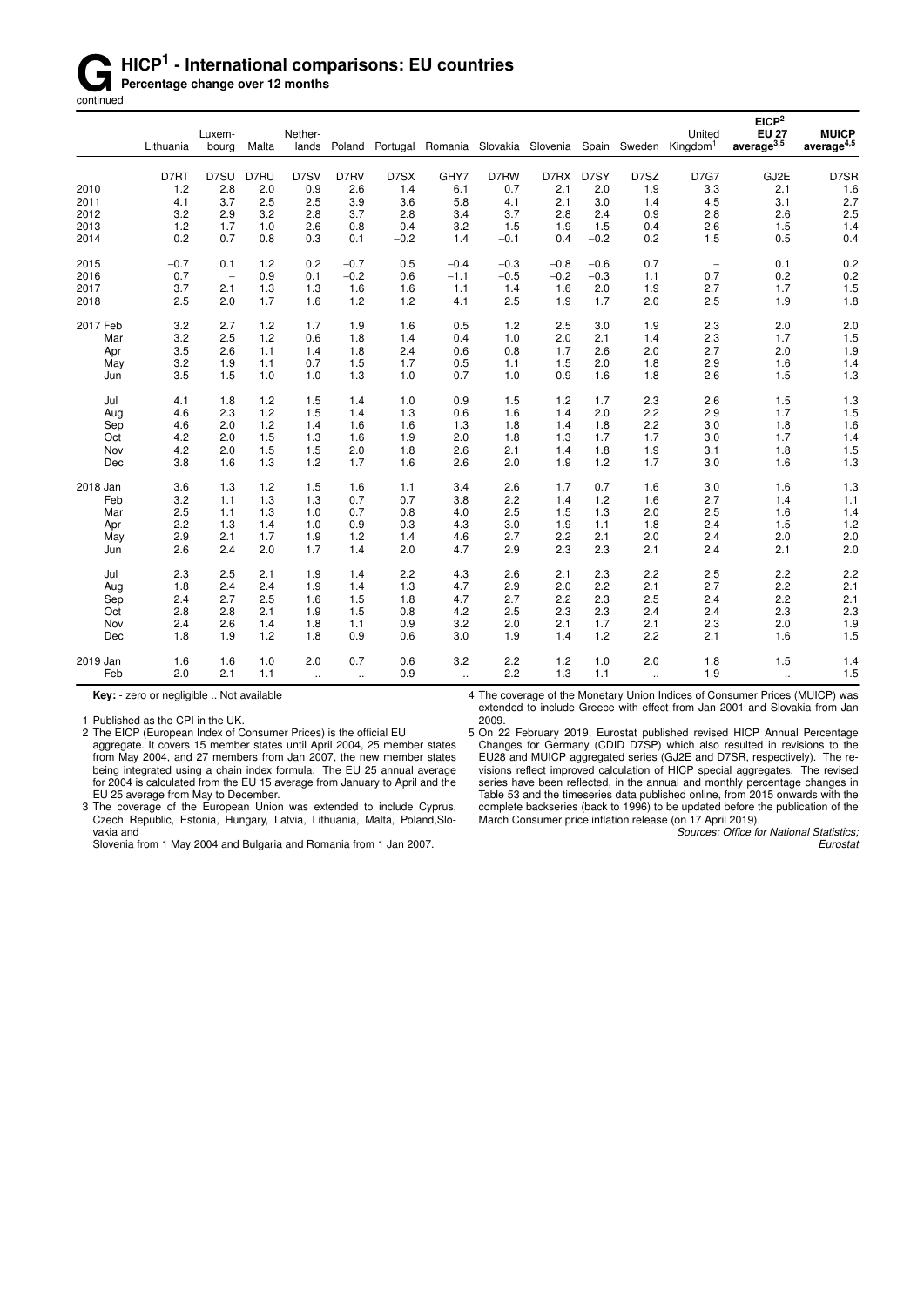|                                                               |                     |             |                                                                            |                               |             |             |             |                  |                  |                                  |                  |                  |                  | Percentage<br>change over       |
|---------------------------------------------------------------|---------------------|-------------|----------------------------------------------------------------------------|-------------------------------|-------------|-------------|-------------|------------------|------------------|----------------------------------|------------------|------------------|------------------|---------------------------------|
|                                                               | Weights             |             |                                                                            | Index (January $1987 = 100$ ) |             |             |             |                  |                  | Percentage change over 12 months |                  |                  |                  | 1 month                         |
|                                                               | 2019                | 2018<br>Sep | 2018<br>Oct                                                                | 2018<br>Nov                   | 2018<br>Dec | 2019<br>Jan | 2019<br>Feb | 2018<br>Sep      | 2018<br>Oct      | 2018<br>Nov                      | 2018<br>Dec      | 2019<br>Jan      | 2019<br>Feb      | 2019<br>Feb                     |
| <b>ALL ITEMS</b>                                              | 1 000               | 284.1       |                                                                            | 284.5 284.6 285.6 283.0       |             |             | 285.0       | 3.3              | 3.3              | 3.2                              | 2.7              | 2.5              | 2.5              | 0.7                             |
| Food and catering                                             | 149                 |             | 249.3 249.0 249.7 251.3 251.2 252.7                                        |                               |             |             |             | 1.8              | 1.3              | 1.2                              | 1.4              | 1.6              | 2.1              | 0.6                             |
| Alcohol and tobacco                                           | 80                  |             | 399.7 399.5 403.1 401.5 406.0 408.0                                        |                               |             |             |             | 3.4              | 3.2              | 4.3                              | 3.5              | 3.4              | 3.8              | 0.5                             |
| Housing and household expenditure                             | 428<br>81           |             | 320.7 322.3 322.1 322.6 319.7 321.4<br>211.9 211.5 213.5 212.3 207.5 212.1 |                               |             |             |             | 3.0              | 3.4<br>3.2       | 3.2<br>3.6                       | 2.9<br>3.5       | 2.2<br>3.4       | 2.1<br>2.8       | 0.5<br>2.2                      |
| Personal expenditure<br>Travel and leisure                    | 262                 |             | 254.9 254.7 253.3 256.0 252.0 253.5                                        |                               |             |             |             | 3.6<br>4.5       | 4.6              | 3.7                              | 2.6              | 3.0              | 2.8              | 0.6                             |
| Consumer durables <sup>1</sup>                                | 97                  |             | 136.3 136.2 137.1 137.3 132.7 138.1                                        |                               |             |             |             | 2.7              | 3.3              | 3.2                              | 2.8              | 3.1              | 2.7              | 4.1                             |
| Seasonal food                                                 | 18                  |             | 203.0 206.2 208.1 208.0 209.7 210.1                                        |                               |             |             |             | 2.8              | 2.7              | 2.5                              | 2.1              | 3.1              | 3.0              | 0.2                             |
| Food excluding seasonal                                       | 82<br>982           |             | 223.2 221.5 221.8 224.0 223.3 225.4                                        |                               |             |             |             | 1.1<br>3.3       | 0.0<br>3.4       | -0.0<br>3.2                      | 0.4<br>2.7       | 0.4<br>2.5       | 1.3<br>2.5       | 0.9                             |
| All items excluding seasonal food<br>All items excluding food | 900                 |             | 286.1 286.4 286.4 287.5 284.8 286.8<br>294.8 295.4 295.4 296.3 293.3 295.3 |                               |             |             |             | 3.5              | 3.7              | 3.5                              | 3.0              | 2.7              | 2.5              | 0.7<br>0.7                      |
| All goods                                                     | 435                 |             | 215.1 215.1 216.1 215.8 214.0 216.8                                        |                               |             |             |             | 3.2              | 3.1              | 3.1                              | 2.5              | 2.3              | 2.3              | 1.3                             |
| All services                                                  | 417                 |             | 388.6 388.9 387.5 391.8 386.6 388.1                                        |                               |             |             |             | 3.3              | 3.4              | 3.1                              | 2.8              | 2.7              | 2.7              | 0.4                             |
| <b>Other indices</b>                                          |                     |             |                                                                            |                               |             |             |             |                  |                  |                                  |                  |                  |                  |                                 |
| All items excluding:<br>mortgage interest payments (RPIX)     | 975                 |             | 284.7 284.9 285.0 286.0 283.4 285.4                                        |                               |             |             |             | 3.3              | 3.2              | 3.1                              | 2.7              | 2.5              | 2.4              | 0.7                             |
| housing                                                       | 740                 |             | 265.5 265.6 265.7 267.1 263.8 266.4                                        |                               |             |             |             | 3.5              | 3.5              | 3.2                              | 2.8              | 2.6              | 2.6              | 1.0                             |
| mortgage interest payments<br>and council tax                 | 936                 |             | 281.7 282.0 282.0 283.1 280.4 282.5                                        |                               |             |             |             | 3.2              | 3.2              | 3.0                              | 2.6              | 2.4              | 2.4              | 0.7                             |
| mortgage interest payments<br>and depreciation <sup>2</sup>   | 891                 |             | 275.3 275.4 275.6 276.8 274.0 276.2                                        |                               |             |             |             | 3.3              | 3.3              | 3.1                              | 2.7              | 2.6              | 2.6              | 0.8                             |
| Food                                                          | 100                 |             | 220.4 219.7 220.2 222.0 221.7 223.6                                        |                               |             |             |             | 1.4              | 0.5              | 0.4                              | 0.6              | 0.9              | 1.6              | 0.9                             |
| <b>Bread</b>                                                  | 3                   |             | 220.2 220.1 220.3 221.4 223.7 225.3                                        |                               |             |             |             | 3.4              | 2.5              | 1.7                              | 1.1              | 2.0              | 3.0              | 0.7                             |
| Cereals                                                       | 3                   |             | 200.5 202.3 201.3 206.0 202.1 206.9                                        |                               |             |             |             | 0.5              | $-1.2$           | $-1.4$                           | $-1.0$           | 1.5              | 0.8              | 2.4                             |
| <b>Biscuits and cakes</b><br>Beef                             | 6<br>3              |             | 269.5 268.2 266.0 271.0 262.3 266.8<br>210.3 209.0 210.9 211.2 213.1 211.4 |                               |             |             |             | 2.8<br>$-1.3$    | 0.9<br>$-2.8$    | $-1.0$<br>$-1.9$                 | 0.4<br>$-1.0$    | $-2.3$<br>$-1.0$ | 0.8<br>-1.7      | 1.7<br>$-0.8$                   |
| Lamb                                                          | 2                   |             | 325.3 321.3 320.8 317.0 330.5 331.9                                        |                               |             |             |             | 6.0              | 1.0              | 2.4                              | 1.2              | 6.2              | 2.9              | 0.4                             |
| of which home-killed lamb                                     | $\mathbf{1}$        |             | 337.8 343.4 331.2 322.6 343.2 345.2                                        |                               |             |             |             | 5.5              | 3.7              | 4.3                              | 2.7              | 8.2              | 5.6              | 0.6                             |
| imported lamb                                                 | $\mathbf{1}$        |             | 300.9 288.2 298.5 299.3 305.6 306.5                                        |                               |             |             |             | 6.2              | $-2.1$           | 0.5                              | 0.0              | 4.2              | 0.3              | 0.3                             |
| Pork                                                          | $\mathbf{1}$        |             | 222.9 223.0 222.1 215.3 217.2 213.9                                        |                               |             |             |             | 3.4              | $-0.0$           | $-0.3$                           | $-4.9$           | $-1.3$           | $-0.9$           | $-1.5$                          |
| Bacon                                                         | $\mathbf{1}$        |             | 202.9 204.7 204.2 203.8 206.5 205.1                                        |                               |             |             |             | 0.5              | 0.5              | 0.6                              | $-0.4$           | $-0.9$           | $-0.2$           | $-0.7$                          |
| Poultry<br>Other meat                                         | $\overline{4}$<br>6 |             | 123.3 122.6 122.9 121.7 123.9 123.7<br>187.8 185.2 184.3 189.2 186.8 185.9 |                               |             |             |             | $-1.4$<br>$-0.4$ | $-1.4$<br>$-1.1$ | $-1.6$<br>$-2.4$                 | $-3.0$<br>$-1.3$ | $-1.5$<br>$-0.7$ | $-1.4$<br>$-1.5$ | $-0.2$<br>$-0.5$                |
| Fish                                                          | 4                   |             | 269.2 270.3 267.8 266.5 270.2 272.9                                        |                               |             |             |             | 0.6              | 3.0              | 1.2                              | 0.5              | 2.2              | 2.1              | 1.0                             |
| of which fresh fish                                           | 2                   |             | 281.2 282.5 281.6 273.6 279.6 283.5                                        |                               |             |             |             | $-0.5$           | 2.7              | 0.4                              | 0.1              | 0.9              | 3.0              | 1.4                             |
| processed fish                                                | 2                   |             | 254.0 255.0 251.2 255.8 257.4 258.9                                        |                               |             |             |             | 1.6              | 3.2              | 1.9                              | 0.9              | 3.5              | 1.3              | 0.6                             |
| <b>Butter</b>                                                 | 1                   |             | 372.3 369.9 358.9 377.0 375.4 382.9                                        |                               |             |             |             | 6.4              | 1.5              | $-4.3$                           | 0.6              | 2.0              | 4.4              | 2.0                             |
| Oils and fats<br>Cheese                                       | $\mathbf{1}$<br>3   |             | 205.5 190.1 198.0 207.4 218.4 198.9<br>241.6 240.4 240.5 239.0 243.3 239.0 |                               |             |             |             | $-2.5$<br>0.7    | 5.1<br>$-2.5$    | 11.6<br>$-2.9$                   | 4.0<br>$-2.7$    | 12.0<br>$-1.9$   | 4.5<br>$-3.4$    | $-8.9$<br>$-1.8$                |
| Eggs                                                          | 1                   |             | 203.5 204.0 204.8 205.1 206.8 205.0                                        |                               |             |             |             | $-2.8$           | $-2.4$           | $-2.1$                           | $-2.1$           | $-1.3$           | $-2.2$           | $-0.9$                          |
| Milk, fresh                                                   | 3                   |             | 236.2 235.2 235.6 237.6 237.0                                              |                               |             |             | 238.1       | 4.5              | 4.2              | 2.8                              | 1.5              | 1.9              | 1.6              | 0.5                             |
| Milk products                                                 | 4                   |             | 193.0 185.5 186.5 195.1 182.1 196.6                                        |                               |             |             |             | 3.7              | $-4.6$           | $-3.6$                           | 1.3              | 0.8              | $-0.6$           | 8.0                             |
| Tea                                                           | $\mathbf{1}$        |             | 214.7 218.0 215.1 220.6 224.4 217.5                                        |                               |             |             |             | $-5.3$           | $-4.1$           | $-1.1$                           | $-4.1$           | 0.4              | $-2.6$           | $-3.1$                          |
| Coffee and other hot drinks                                   | 2<br>9              |             | 186.5 183.7 181.5 184.0 184.9 181.4<br>263.4 259.9 258.0 261.9 264.5 267.4 |                               |             |             |             | 0.9              | 0.1<br>6.3       | 2.1<br>6.0                       | 0.9<br>5.6       | $-1.5$           | 2.5<br>7.3       | -1.9                            |
| Soft drinks<br>Sugar and preserves                            | 1                   |             | 197.1 187.0 185.6 193.8 192.3 193.7                                        |                               |             |             |             | 6.9<br>2.9       | $-1.6$           | $-4.2$                           | 3.6              | 6.8<br>3.7       | 0.5              | 1.1<br>0.7                      |
| Sweets and chocolates                                         | 11                  |             | 295.2 293.2 292.4 290.9 297.4 295.6                                        |                               |             |             |             | $-0.3$           | 0.8              | $-0.4$                           | $-1.0$           | $-0.9$           | 1.4              | -0.6                            |
| Potatoes                                                      | 4                   |             | 225.9 228.4 228.6 228.2 230.7 232.4                                        |                               |             |             |             | 1.3              | $-0.7$           | 0.8                              | 2.5              | 1.6              | 4.1              | 0.7                             |
| of which unprocessed potatoes                                 | 1                   |             | 211.3 214.0 215.0 219.6 222.0 222.6                                        |                               |             |             |             | $-2.4$           | $-1.4$           | 1.8                              | 4.0              | 5.3              | 5.3              | 0.3                             |
| potato products                                               | З<br>7              |             | 217.0 219.3 219.2 217.1 219.5 221.4                                        |                               |             |             |             | 2.5<br>2.2       | $-0.4$<br>1.3    | 0.4<br>2.6                       | 2.0<br>3.8       | 0.4<br>4.2       | 3.7              | 0.9<br>2.2                      |
| Vegetables other than potatoes<br>of which fresh vegetables   | 6                   |             | 174.7 175.9 177.9 180.6 179.8 183.8<br>153.0 154.4 156.3 158.5 159.3 162.2 |                               |             |             |             | 2.4              | 1.9              | 3.9                              | 4.7              | 5.1              | 5.6<br>7.2       | 1.8                             |
| processed vegetables                                          | 1                   |             | 249.0 248.3 250.3 255.2 246.7 258.5                                        |                               |             |             |             | 1.8              | $-0.4$           | $-1.5$                           | 1.3              | 1.6              | 2.4              | 4.8                             |
| Fruit                                                         | 8                   |             | 223.5 229.5 232.5 229.7 230.8 227.9                                        |                               |             |             |             | 3.6              | 3.3              | 1.7                              | 0.2              | 1.2              | $-0.3$           | $-1.3$                          |
| of which fresh fruit                                          | 7                   |             | 212.2 218.1 222.0 220.8 220.5 217.2                                        |                               |             |             |             | 5.3              | 4.6              | 2.4                              | 0.6              | 1.6              | $-0.5$           | $-1.5$                          |
| processed fruit<br>Other foods                                | $\mathcal I$<br>11  |             | 281.3 287.5 286.4 276.6 284.0 284.8<br>190.5 190.6 194.7 196.8 191.1 198.4 |                               |             |             |             | $-1.9$<br>-3.3   | $-1.1$<br>$-2.5$ | $-0.8$<br>0.2                    | $-1.2$<br>0.8    | $-0.1$<br>$-2.4$ | 0.7<br>2.7       | 0.3<br>3.8                      |
| Catering                                                      | 49                  |             | 347.8 349.0 350.2 351.1 351.7 352.2                                        |                               |             |             |             | 2.7              | 2.8              | 2.9                              | 2.9              | 3.0              | 2.9              | 0.1                             |
| Restaurant meals                                              | 29                  |             | 341.1 342.5 343.8 344.7 345.0 345.4                                        |                               |             |             |             | 2.4              | 2.6              | 2.6                              | 2.7              | 2.6              | 2.6              | 0.1                             |
| Canteen meals<br>Take-aways and snacks                        | 3<br>17             |             | 390.3 392.3 391.9 392.0 391.9 392.4<br>337.8 338.6 339.5 340.7 341.7 342.6 |                               |             |             |             | 2.8<br>3.2       | 3.4<br>3.2       | 2.8<br>3.3                       | 2.8<br>3.3       | 2.8<br>3.5       | 3.0<br>3.5       | 0.1<br>0.3                      |
| Alcoholic drink                                               | 59                  |             | 299.5 298.8 298.2 296.6 301.1 301.7                                        |                               |             |             |             | 2.1              | 1.7              | 1.7                              | 1.8              | 1.8              | 1.9              | 0.2                             |
| Beer                                                          | 25                  |             | 323.5 321.1 322.4 320.7 324.3 325.0                                        |                               |             |             |             | 2.1              | 1.6              | 2.2                              | 1.7              | 1.7              | 1.9              | 0.2                             |
| on sales                                                      | 19                  |             | 363.8 363.3 364.5 365.0 364.6 365.1                                        |                               |             |             |             | 2.3              | 1.9              | 2.1                              | 1.9              | 1.7              | 1.6              | 0.1                             |
| off sales                                                     | 6                   |             | 172.3 167.2 168.4 163.4 172.9 173.6                                        |                               |             |             |             | 1.4              | 0.4              | 2.8                              | 1.0              | 1.6              | 3.1              | 0.4                             |
| Wines and spirits                                             | 34                  |             | 266.7 267.0 265.4 263.9 268.7 269.2                                        |                               |             |             |             | 2.1              | 1.8              | 1.4                              | 1.9              | 1.9              | 1.9              | 0.2                             |
| on sales<br>off sales                                         | 19<br>15            |             | 362.2 361.5 362.4 364.3 364.1 365.2<br>199.3 200.5 196.9 192.8 201.5 201.5 |                               |             |             |             | 3.2<br>0.6       | 2.6<br>0.9       | 2.6<br>$-0.2$                    | 3.1<br>0.3       | 2.9<br>0.5       | 3.0<br>0.3       | 0.3<br>$\overline{\phantom{a}}$ |
|                                                               |                     |             |                                                                            |                               |             |             |             |                  |                  |                                  |                  |                  |                  |                                 |

**Key:** - zero or negligible **Index date for February: 12 February 2019** *Source: Office for National Statistics*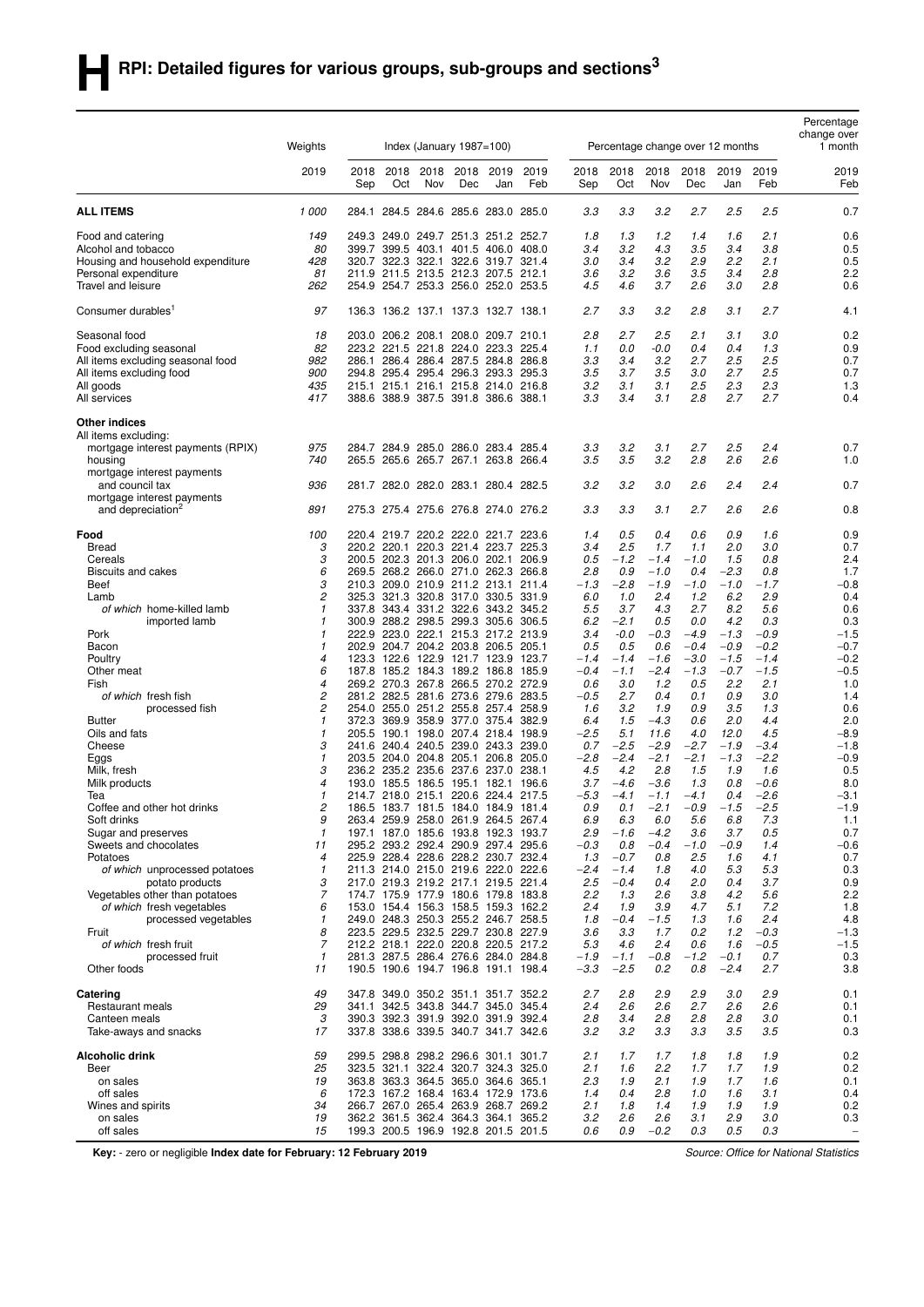continued

|                                                  |                |             |             |             |                               |                                                                            |             | Percentage change over 12 months |               |             |               |               |               | Percentage<br>change over                            |
|--------------------------------------------------|----------------|-------------|-------------|-------------|-------------------------------|----------------------------------------------------------------------------|-------------|----------------------------------|---------------|-------------|---------------|---------------|---------------|------------------------------------------------------|
|                                                  | Weights        |             |             |             | Index (January $1987 = 100$ ) |                                                                            |             |                                  |               |             |               |               |               | 1 month                                              |
|                                                  | 2019           | 2018<br>Sep | 2018<br>Oct | 2018<br>Nov | 2018<br>Dec                   | 2019<br>Jan                                                                | 2019<br>Feb | 2018<br>Sep                      | 2018<br>Oct   | 2018<br>Nov | 2018<br>Dec   | 2019<br>Jan   | 2019<br>Feb   | 2019<br>Feb                                          |
| <b>Tobacco</b>                                   | 21             |             |             |             |                               | 744.8 747.3 773.2 772.8 774.6 785.3                                        |             | 6.6                              | 6.8           | 10.4        | 7.5           | 7.3           | 8.6           | 1.4                                                  |
| Cigarettes                                       | 17             | 767.5       |             |             |                               | 769.8 795.6 795.2 797.2 806.6                                              |             | 6.4                              | 6.6           | 10.0        | 7.1           | 7.0           | 8.1           | 1.2                                                  |
| Other tobacco                                    | $\overline{4}$ |             |             |             |                               | 556.9 559.9 582.2 581.9 582.8 595.8                                        |             | 7.5                              | 8.0           | 12.3        | 9.4           | 8.9           | 10.7          | 2.2                                                  |
| Housing                                          | <i>260</i>     | 383.6       |             |             |                               | 385.3 384.9 384.7 384.8 384.5                                              |             | 2.8                              | 3.0           | 3.0         | 2.5           | 2.3           | 2.1           | -0.1                                                 |
| Rent                                             | 77             |             |             |             |                               | 369.6 369.7 370.0 370.6 370.8 371.2                                        |             | 0.9                              | 1.0           | 1.0         | 1.1           | 1.0           | 1.0           | 0.1                                                  |
| Mortgage interest payments                       | 25             |             |             |             |                               | 231.9 239.3 238.6 238.9 239.5 239.9                                        |             | 4.1                              | 7.6           | 6.6         | 2.7           | 3.9           | 4.2           | 0.2                                                  |
| Depreciation (Jan 1995 = 100)                    | 84<br>39       |             |             |             |                               | 396.3 398.2 396.6 395.3 395.2 393.7                                        |             | 2.7                              | 2.6<br>4.9    | 2.6         | 2.2<br>4.9    | 1.6           | 0.9<br>4.9    | -0.4                                                 |
| Council tax and rates<br>Water and other charges | 12             |             |             |             |                               | 366.9 366.9 366.9 366.9 366.9 366.9<br>524.1 524.1 524.1 524.1 524.1 524.1 |             | 4.9<br>2.6                       | 2.6           | 4.9<br>2.6  | 2.6           | 4.9<br>2.6    | 2.6           | $\overline{\phantom{m}}$<br>$\overline{\phantom{0}}$ |
| Repairs and maintenance charges                  | 10             |             |             |             |                               | 377.9 377.9 377.9 378.4 378.7 379.0                                        |             | 1.0                              | 0.8           | 0.8         | 0.9           | 0.9           | 0.9           | 0.1                                                  |
| Do-it-yourself materials                         | 7              |             |             |             |                               | 236.8 236.8 237.4 238.6 236.9 237.4                                        |             | 4.0                              | 3.7           | 4.9         | 5.6           | 4.1           | 3.2           | 0.2                                                  |
| Dwelling insurance and ground rent               | 6              |             |             |             |                               | 435.5 436.1 437.1 435.9 435.9 436.8                                        |             | 10.6                             | 9.1           | 8.5         | 5.8           | 5.4           | 4.7           | 0.2                                                  |
| <b>Fuel and light</b>                            | 38             |             |             |             |                               | 369.0 377.0 376.4 376.0 352.6 353.4                                        |             | 8.3                              | 9.3           | 8.7         | 8.3           | 1.4           | 1.7           | 0.2                                                  |
| Coal and solid fuels                             | 1              |             |             |             |                               | 328.0 340.3 337.4 344.4 344.6 344.7                                        |             | 1.2                              | 2.8           | 0.9         | 2.6           | 2.5           | 2.5           |                                                      |
| Electricity                                      | 19             |             |             |             |                               | 359.0 366.0 366.0 366.0 348.2 348.6                                        |             | 9.3                              | 9.0           | 9.0         | 9.0           | 3.7           | 3.8           | 0.1                                                  |
| Gas<br>Oil and other fuels                       | 15<br>3        |             |             |             |                               | 372.2 379.7 379.7 379.7 346.7 347.0<br>474.2 505.3 481.3 456.1 442.5 450.8 |             | 5.5<br>28.0                      | 7.5<br>35.2   | 7.5<br>20.1 | 7.5<br>7.1    | $-1.8$<br>1.8 | $-1.8$<br>5.0 | 0.1<br>1.9                                           |
|                                                  |                |             |             |             |                               |                                                                            |             |                                  |               |             |               |               |               |                                                      |
| Household goods                                  | 69             |             |             |             |                               | 214.4 213.9 214.4 216.8 211.7 218.9                                        |             | 1.0                              | 1.6           | 1.4         | 1.0           | 1.5           | 1.2           | 3.4                                                  |
| Furniture                                        | 27             |             |             |             |                               | 272.7 268.8 271.5 278.2 265.7 284.4                                        |             | 0.4                              | 2.0           | 2.3         | 1.3           | 2.8           | 3.3           | 7.0                                                  |
| Furnishings<br>Electrical appliances             | 10<br>7        | 79.4        | 81.2        | 79.1        | 78.5                          | 246.2 246.2 248.9 248.9 243.9 248.5<br>78.3                                | 79.7        | 1.7<br>3.9                       | 1.8<br>3.8    | 3.0<br>2.9  | 1.5<br>0.1    | 2.4<br>$-0.8$ | 1.2<br>$-2.6$ | 1.9<br>1.8                                           |
| Other household equipment                        | 5              |             |             |             |                               | 210.6 210.5 209.2 210.8 206.3 210.4                                        |             | 3.3                              | 3.5           | 1.3         | 2.3           | 1.4           | 2.5           | 2.0                                                  |
| Household consumables                            | 11             |             |             |             |                               | 209.6 210.0 211.3 213.0 211.2 211.5                                        |             | $-0.2$                           | $-2.1$        | $-1.5$      | $-0.4$        | $-0.9$        | $-1.6$        | 0.1                                                  |
| Pet care                                         | 9              |             |             |             |                               | 243.2 245.3 243.6 243.2 244.8 245.8                                        |             | 1.0                              | 1.8           | 0.0         | 1.5           | 1.4           | 1.2           | 0.4                                                  |
| <b>Household services</b>                        | 61             |             |             |             |                               | 288.3 289.4 289.3 289.4 290.8 290.3                                        |             | 2.5                              | 2.9           | 2.7         | 3.1           | 3.3           | 3.3           | $-0.2$                                               |
| Postage                                          | $\mathbf{1}$   |             |             |             |                               | 421.6 421.6 421.6 421.6 421.6 421.6                                        |             | 2.8                              | 2.4           | 2.4         | 2.4           | 2.4           | 2.4           | $\overline{\phantom{a}}$                             |
| Telephones, telemessages, etc                    | 24             |             |             |             |                               | 109.9 110.3 110.1 110.0 111.1 110.6                                        |             | 1.7                              | 2.3           | 2.0         | 3.5           | 4.4           | 4.6           | $-0.5$                                               |
| Domestic services<br>Fees and subscriptions      | 14<br>22       |             |             |             |                               | 417.1 418.0 418.7 419.6 420.1 421.2<br>489.3 491.7 491.9 492.0 492.4 491.5 |             | 3.1<br>3.1                       | 2.9<br>3.4    | 2.8<br>3.5  | 2.7<br>2.9    | 2.7<br>2.4    | 2.8<br>2.0    | 0.3<br>$-0.2$                                        |
| <b>Clothing and footwear</b>                     | 39             |             |             |             |                               | 176.1 175.8 178.1 176.5 168.8 175.4                                        |             | 5.5                              | 5.0           | 5.1         | 4.9           | 4.5           | 3.4           | 3.9                                                  |
| Men's outerwear                                  | 8              |             |             |             |                               | 189.3 189.1 191.0 188.1 181.7 187.4                                        |             | 7.4                              | 5.9           | 5.2         | 3.2           | 3.8           | 4.2           | 3.1                                                  |
| Women's outerwear                                | 14             |             |             |             |                               | 142.7 142.5 145.4 144.5 135.2 143.9                                        |             | 6.2                              | 6.6           | 6.8         | 8.6           | 7.1           | 5.7           | 6.4                                                  |
| Children's outerwear                             | 4              |             |             |             |                               | 175.9 177.4 180.5 180.4 173.4 178.0                                        |             | 4.0                              | 4.5           | 6.0         | 5.1           | 4.1           | 2.8           | 2.7                                                  |
| Other clothing                                   | 5              |             |             |             |                               | 232.9 233.1 235.6 235.1 228.0 232.5                                        |             | 3.7                              | 2.3           | 3.0         | 2.4           | 0.8           | 1.5           | 2.0                                                  |
| Footwear                                         | 8              |             |             |             |                               | 157.0 155.4 155.3 153.1 149.8 152.7                                        |             | 4.0                              | 2.5           | 2.2         | 1.1           | 2.7           | $-0.1$        | 1.9                                                  |
| Personal goods and services                      | 42             |             |             |             |                               | 283.4 282.8 284.4 283.6 283.9 285.8                                        |             | 1.8                              | 1.7           | 2.3         | 2.2           | 2.3           | 2.4           | 0.7                                                  |
| Personal articles                                | 10<br>16       |             |             |             |                               | 204.2 203.0 205.5 205.6 201.1 205.8<br>219.5 220.0 221.2 219.3 222.0 222.3 |             | 1.3<br>0.5                       | 1.8<br>$-0.1$ | 2.8<br>0.9  | 3.0<br>0.5    | 2.6<br>1.3    | 3.1<br>1.1    | 2.3<br>0.1                                           |
| Chemists goods<br>Personal services              | 16             |             |             |             |                               | 529.6 528.0 528.4 528.8 532.2 533.2                                        |             | 3.2                              | 3.2           | 3.2         | 3.1           | 3.1           | 3.2           | 0.2                                                  |
| <b>Motoring expenditure</b>                      | 125            |             |             |             |                               | 260.6 260.8 259.7 257.4 256.2 256.4                                        |             | 4.9                              | 4.9           | 3.3         | 2.5           | 1.5           | 1.1           | 0.1                                                  |
| Purchase of motor vehicles                       | 51             | 95.3        | 95.5        | 95.8        | 96.4                          | 96.5                                                                       | 96.7        | 4.0                              | 3.5           | 2.8         | 3.5           | 3.1           | 3.1           | 0.2                                                  |
| Maintenance of motor vehicles                    | 17             |             |             |             |                               | 445.3 446.3 447.0 447.4 447.9 448.3                                        |             | 3.4                              | 3.5           | 3.5         | 3.6           | 2.9           | 2.8           | 0.1                                                  |
| Petrol and oil                                   | 35             |             |             |             |                               | 382.0 384.0 382.8 366.1 360.1 356.5                                        |             | 10.8                             | 11.8          | 9.7         | 4.0           | 1.9           | 0.0           | $-1.0$                                               |
| Vehicle tax and insurance                        | 22             |             |             |             |                               | 811.7 803.4 783.5 788.0 785.7 796.3                                        |             | $-0.3$                           | $-0.8$        | $-4.5$      | $-2.6$        | $-3.1$        | $-2.3$        | 1.3                                                  |
| Fares and other travel costs                     | 28             |             |             |             |                               | 402.4 391.2 371.0 431.6 379.1 392.9                                        |             | 4.7                              | 3.9           | 3.2         | $-1.6$        | 3.9           | 4.6           | 3.6                                                  |
| Rail fares<br>Bus and coach fares                | 7              |             |             |             |                               | 412.0 406.1 409.3 408.5 421.7 424.9                                        |             | 4.4                              | 2.6           | 3.5         | 3.5           | 4.3           | 4.6           | 0.8                                                  |
| Other travel costs                               | 3<br>18        |             |             |             |                               | 492.3 482.6 481.3 499.8 483.8 489.3<br>352.9 340.9 313.6 391.5 320.4 337.0 |             | 5.4<br>5.1                       | 3.2<br>4.6    | 1.4<br>3.5  | 5.2<br>$-3.3$ | 2.8<br>4.1    | $-0.5$<br>5.6 | 1.1<br>5.2                                           |
| Leisure goods                                    | 24             | 92.2        | 93.2        | 93.7        | 92.9                          | 92.8                                                                       | 94.3        | 0.8                              | 2.1           | 2.1         | 2.1           | 2.1           | 2.6           | 1.6                                                  |
| Audio-visual equipment                           | 4              | 6.9         | 7.0         | 7.0         | 6.9                           | 6.8                                                                        | 6.9         | $-5.5$                           | $-4.1$        | $-1.4$      | 0.0           | $-1.4$        | $-1.4$        | 1.5                                                  |
| CDs and tapes                                    | $\mathbf{1}$   |             |             |             |                               | 121.1 121.3 122.8 123.2 117.8 125.9                                        |             | 7.4                              | 10.7          | 8.8         | 5.0           | 5.9           | 9.1           | 6.9                                                  |
| Toys, photographic and sports goods              | 9              | 92.1        | 93.0        | 93.1        | 92.2                          | 93.0                                                                       | 93.3        | 2.1                              | 2.5           | 1.9         | 2.2           | 3.2           | 3.6           | 0.3                                                  |
| Books and newspapers<br>Gardening products       | 5<br>5         |             |             |             |                               | 432.0 442.1 445.5 441.1 447.3 459.4<br>184.1 182.9 184.8 184.3 184.5 187.7 |             | 0.5<br>2.9                       | 4.3<br>1.5    | 3.3<br>2.0  | 4.3<br>0.4    | 3.8<br>0.9    | 5.2<br>0.7    | 2.7<br>1.7                                           |
| Leisure services                                 | 85             |             |             |             |                               | 416.1 416.9 417.7 418.4 418.0 418.7                                        |             | 5.2                              | 5.2           | 5.0         | 5.0           | 5.1           | 4.8           |                                                      |
| Television licences and rentals                  | 10             |             |             |             |                               | 213.8 214.4 214.4 214.4 214.2 214.2                                        |             | 2.9                              | 2.9           | 2.9         | 2.9           | 2.8           | 2.8           | 0.2                                                  |
| Entertainment and other recreation               | 16             |             |             |             |                               | 592.3 593.4 588.9 589.5 582.3 581.8                                        |             | 3.4                              | 4.0           | 3.1         | 2.8           | 2.8           | 1.8           | $-0.1$                                               |
| Foreign holidays (Jan 1993 = 100)                | 46             |             |             |             |                               | 266.9 267.6 268.6 269.0 270.6 271.4                                        |             | 6.8                              | 6.5           | 6.2         | 6.0           | 6.4           | 6.2           | 0.3                                                  |
| UK holidays (Jan 1994 = 100)                     | 13             |             |             |             |                               | 259.2 258.7 261.2 262.5 258.6 259.2                                        |             | 3.7                              | 4.2           | 5.1         | 6.3           | 5.0           | 5.2           | 0.2                                                  |

**Key:** - zero or negligible

1 Consumer durables: Furniture, fur nishings, electr ical appliances and other household equipment, men's, women's and children's outerwear, footwear, audio-visual equipment, CDs and tapes, toys, photographic and sports goods.

2 This series has been constructed using the index for all items excluding mortgage interest payments prior to February 1995.

3 The Retail Prices Index and its derivatives do not meet the required standards for designation as National Statistics. A full report can be found at http://www.statisticsauthority.gov.uk.